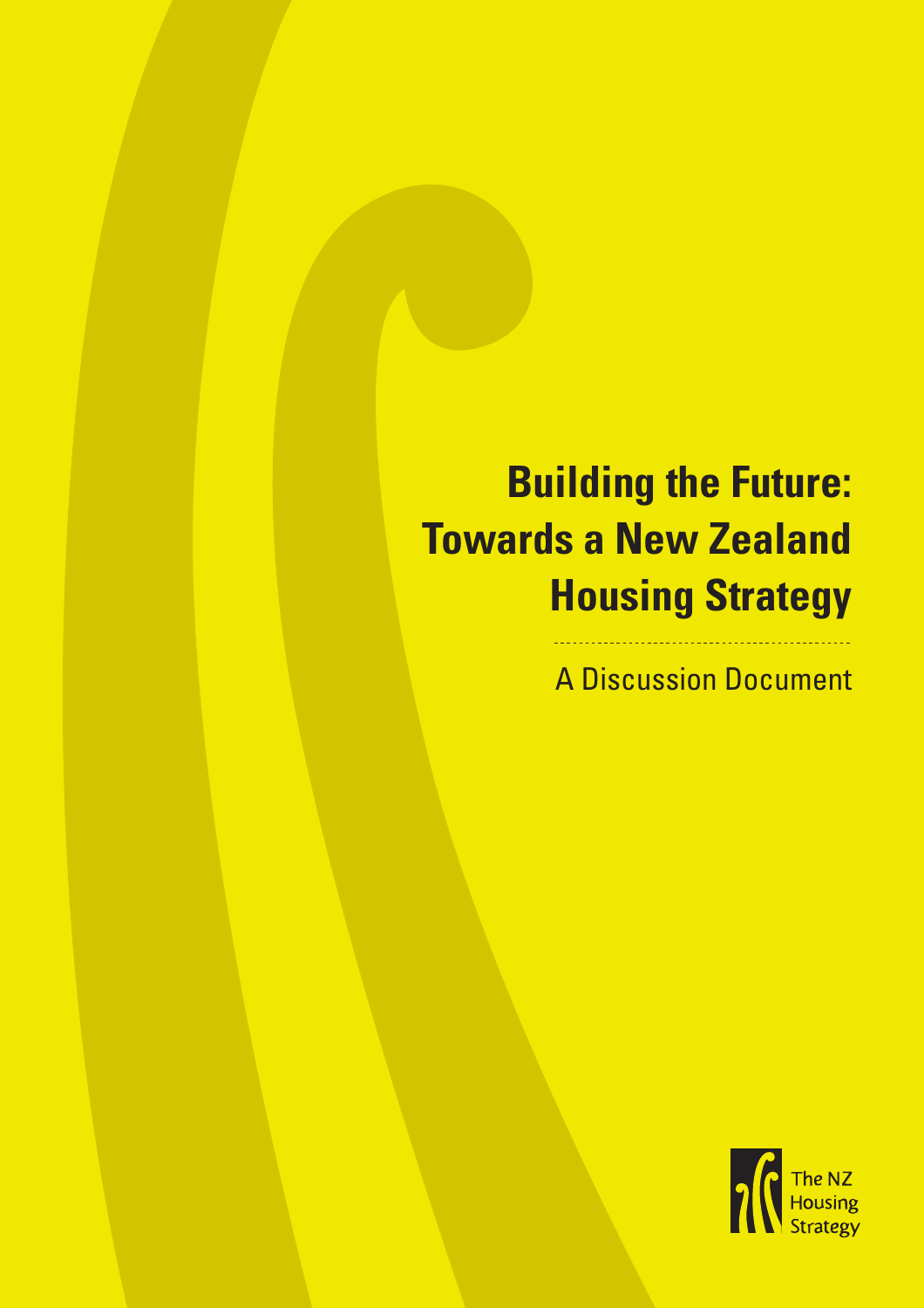# Minister's foreword

Everyone needs a home. Whether we're in a student flat, city apartment, provincial town or rural area, or are older and moving into a smaller unit after a life in the family home, we all need somewhere to live that is good quality, affordable and secure.

In my lifetime, how and where we live has changed. The traditional twoparent nuclear family has been joined by many different households and our homes have changed to reflect this.

Our country is more diverse. Families are extended, and singles and those without children are staying that way longer. The baby-boom generation is getting older, but maintains its lifestyle aspirations, and migration has increased our range of different cultures. Future housing demand will increasingly match our changing society – predominantly an older New



Zealand European population, along with much younger Māori and Pacific populations and broader ethnic diversity.

Here in New Zealand we have a widespread belief that a decent house is something we are all entitled to – not only because it may lead to better health and education, but because it defines the sort of society we want for ourselves and our children.

Over recent times there have been various pressure points in housing - rising rents, concerns about housing quality, a housing boom, and lengthening state house waiting lists. The government has responded positively in a number of ways to these challenges. Most people can sort out their own housing, but for those that can't, especially those on low incomes, we've made significant changes.

State house numbers are increasing and most state tenants pay income-related rents. We're getting tougher on building standards, programmes to fix up older state houses are underway and we're addressing the poor housing of people in some rural areas. We've introduced a new scheme to help those on low to moderate incomes into home ownership and we've got an innovative new funding programme underway to increase the availability of social housing. This government has changed the direction of housing policy. It knows it has a role to play and has picked up that responsibility.

Alongside all we've done to date, we also need to reflect on how New Zealanders want to be housed into the future. What standard of housing should we aspire to and what kind of housing will suit future New Zealanders? How will we achieve that? There are many questions and issues to work through.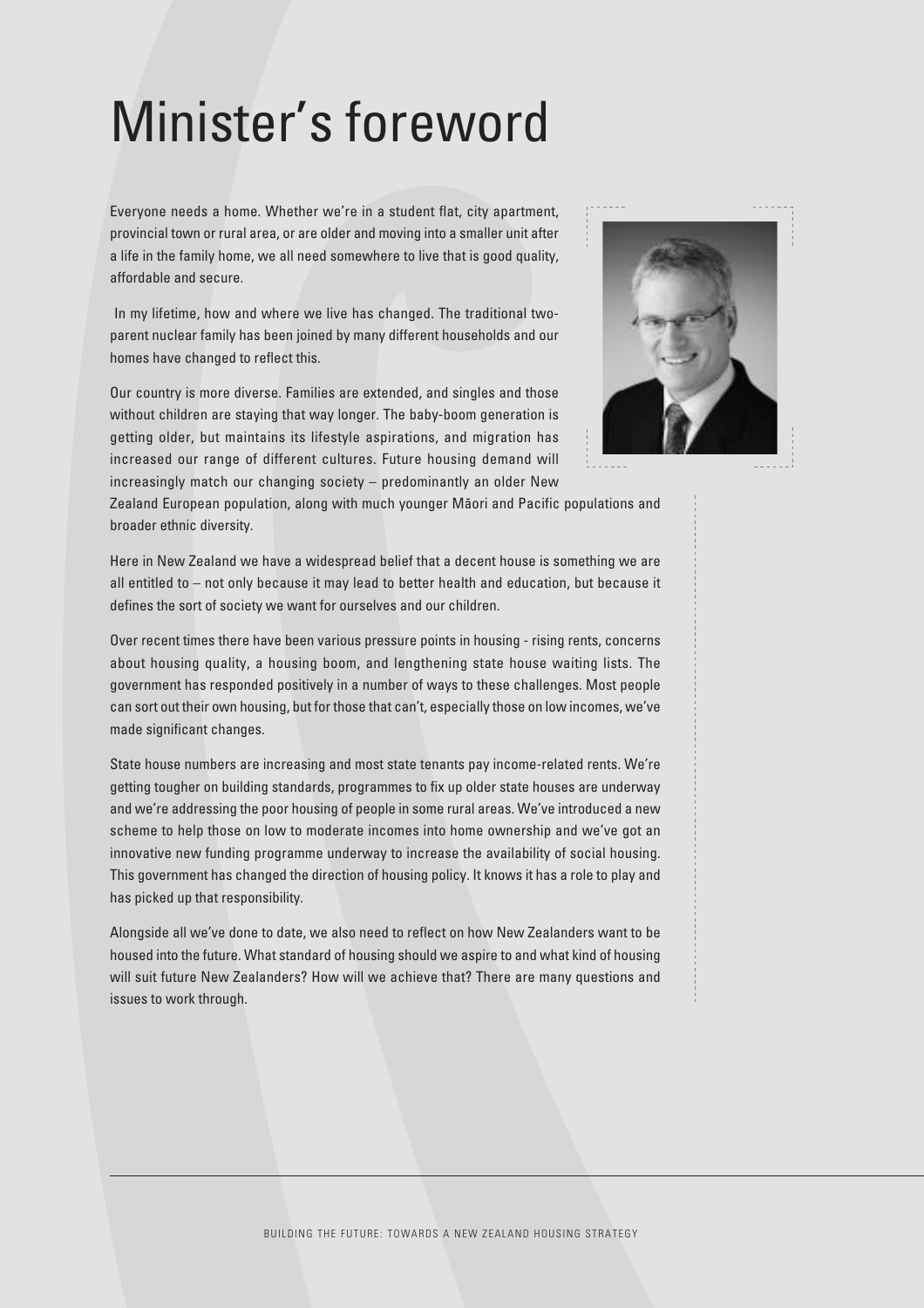That is why we are developing a New Zealand Housing Strategy. Housing is a key component of social policy and plays a major role in creating healthy, strong and cohesive communities. Housing contributes to our individual and national economic wealth. For most people their home is their key asset and paying off their mortgage their main way of saving. For many people rental property is an important business investment and an important component of saving for retirement. It provides an enormous range of employment and training opportunities, let alone being an abiding interest of a 'do-it-yourself' society.

In developing this discussion document we have worked with many key players in the housing sector. In particular, I acknowledge with gratitude the work of the eleven working parties on selected topics that reported to the previous Minister of Housing. Their contribution has been invaluable. Improvements will only come through working together - in partnership with local government and the business sector, with Māori, with Pacific people and other ethnic communities, social and community services and all others in the housing sector.

Now it is time to test the ideas and direction we wish to take. I encourage you to share your views on the proposals put forward here, not only with us, but also with others.

By working together we can make the vision of good quality, affordable housing for all New Zealanders become a reality.

 $l/l$ ۔<br>اعت

**Steve Maharey** Minister of Housing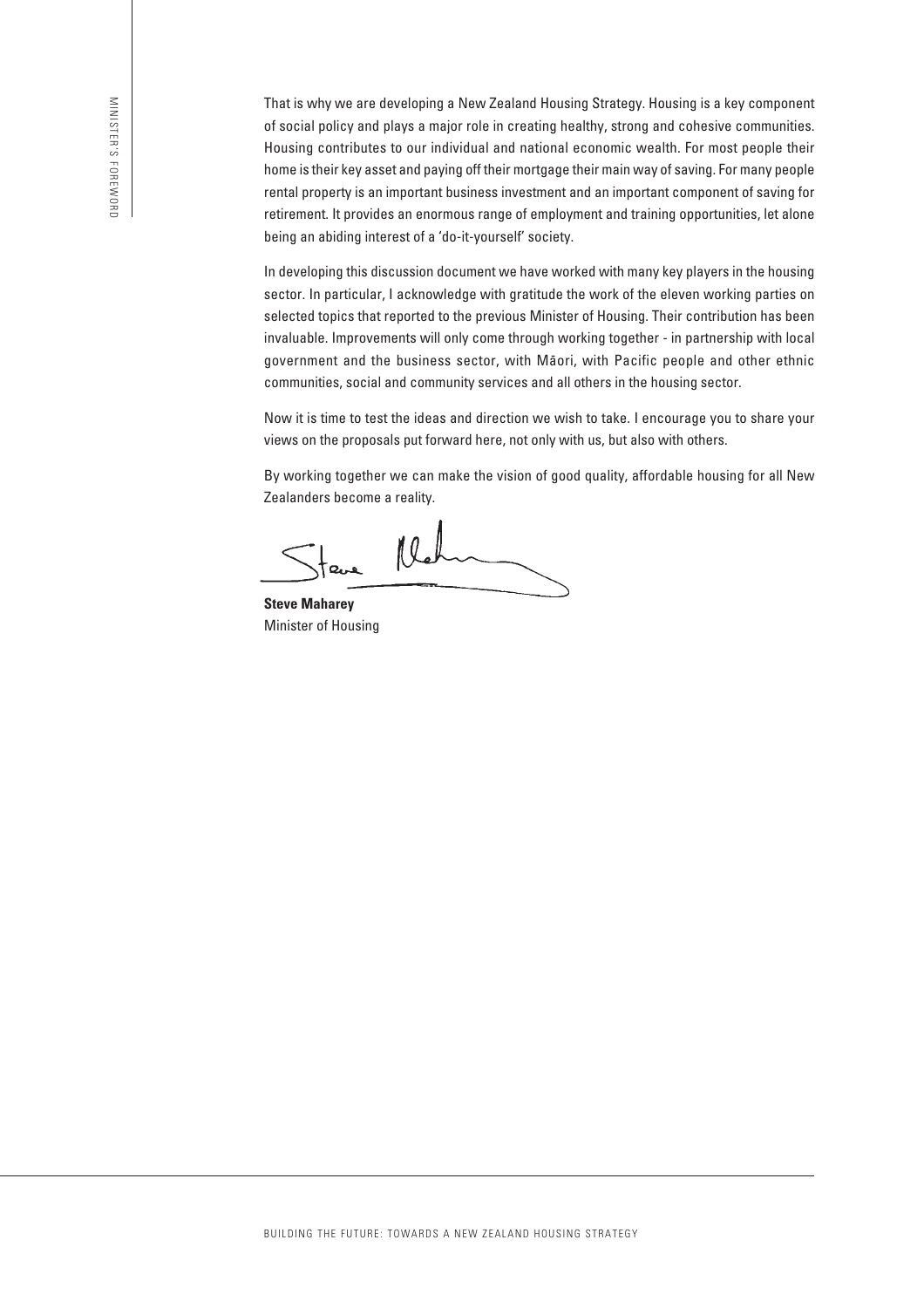# **Contents**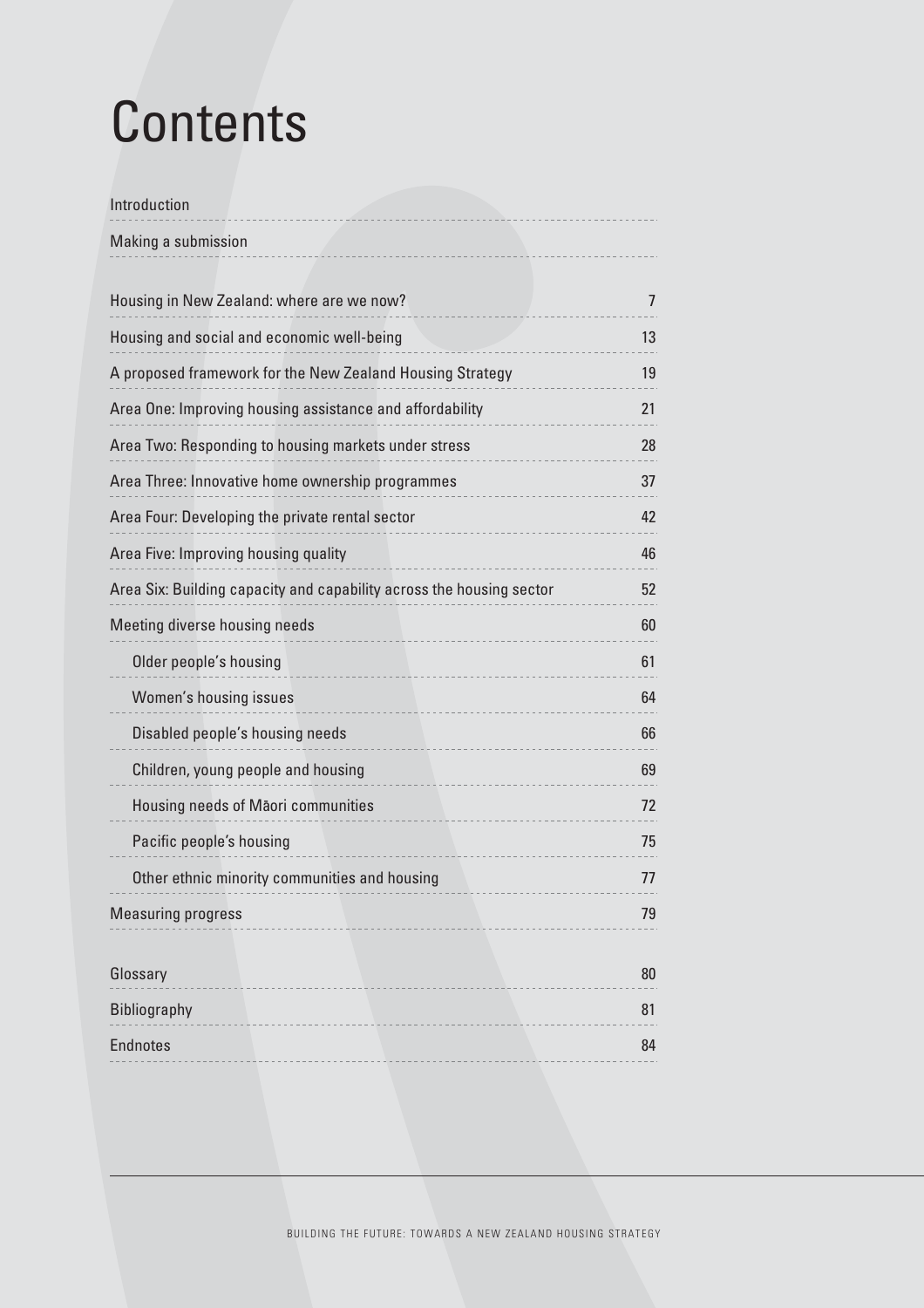Developed by Housing New Zealand Corporation ISBN 0-477-01992-7 Design and print management by Graphetti Ltd, Wellington April 2004

Photography supplied by: Ministry of Housing (page 44) BRANZ (page 47) Wellington City Council (page 67)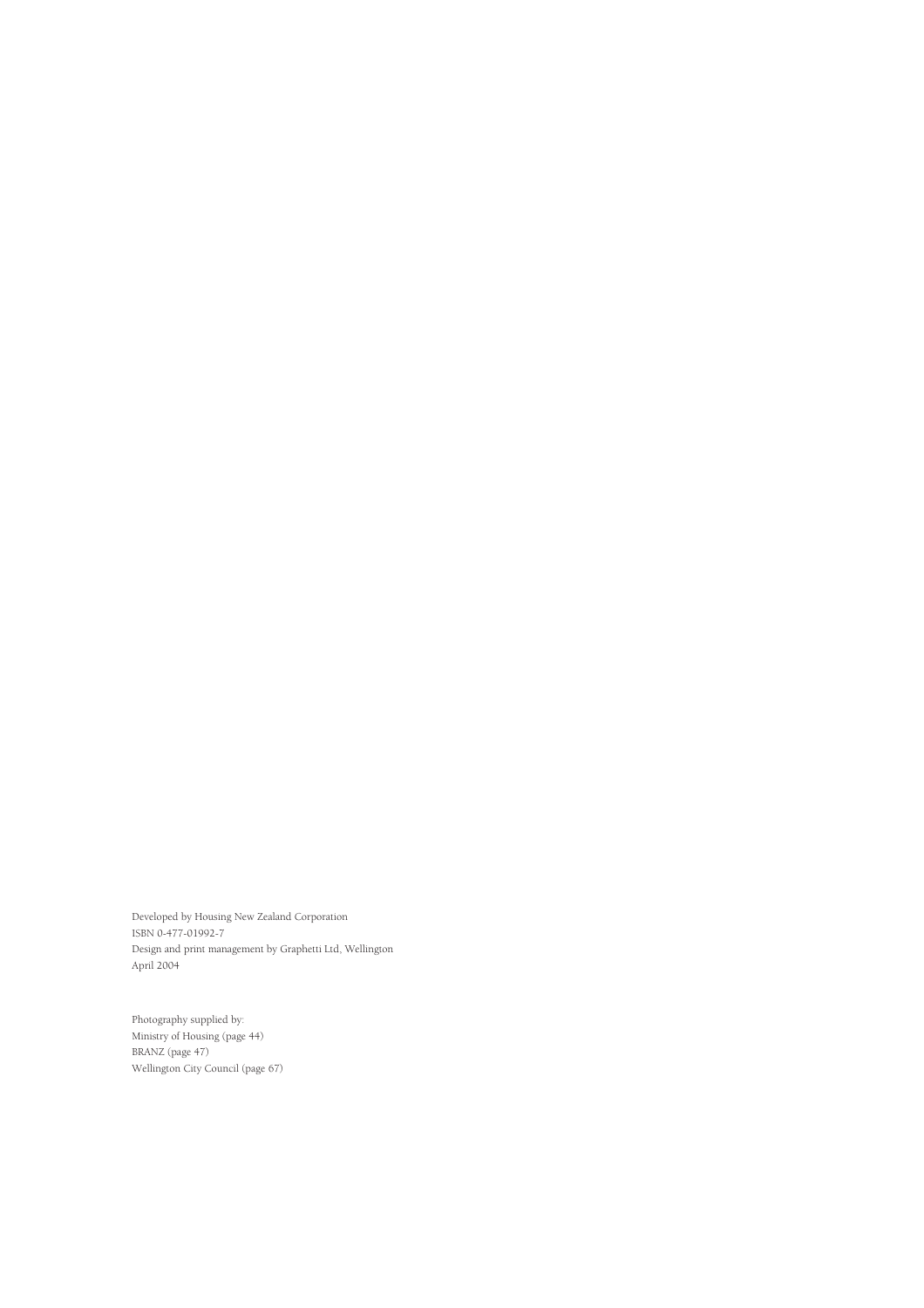# Introduction

Access to adequate shelter is often characterised as a fundamental human right. It features as such in the United Nations Covenant on Economic, Social and Cultural Rights which New Zealand ratified in 1978. The home is the centre of family life, recreation and increasingly, work. For many New Zealanders their home will also be their most significant financial investment.

In recent years, the cost of owning or renting has increased relative to how much people earn. Those on low incomes have been particularly hard hit. Since the mid-1990s, house prices and rents have generally increased at a greater rate than average earnings and benefit rates.

Housing costs are often the largest part of many people's spending. How much has to be spent on the rent or mortgage then impacts on how much is left over for food, clothing, transport, educational or medical costs. For those who own their home, there are the added costs of maintaining it. For the



increasing numbers who rent, there may be anxieties created by insecure tenure. In some areas there are overcrowded or substandard homes with their added health risks.

The New Zealand Housing Strategy, development of which is being led by Housing New Zealand Corporation, will provide an overall direction for housing for the next 10 years. The purpose of this discussion document is to gain public and stakeholder views on issues that will be addressed in the final strategy. It summarises the key housing issues facing New Zealand today and outlines a proposed plan of action to improve housing, as well as including analysis of the influences on housing markets and policy.

This discussion document is the result of research, debate, planning and consultation with a wide range of organisations, individuals and groups with an interest in housing. Their contribution has made the discussion document more reflective of the aspirations of all New Zealanders.

Work on the strategy began in late 2001, after the need had been identified for a more strategic approach to government policies and objectives in relation to housing. Preliminary work involving a wide-ranging number of primarily social interest groups led to a number of recommendations, the key aspects of which are reported here and interwoven into the strategic approach, along with the views of other housing interests.

Enclosed with this document is information on how to make a submission. You can choose to answer the questions posed or respond in your own format. Whichever approach you choose, your views on the proposed direction of housing in New Zealand are encouraged and welcomed.

\$ M Gulcher

**Helen Fulcher** Chief Executive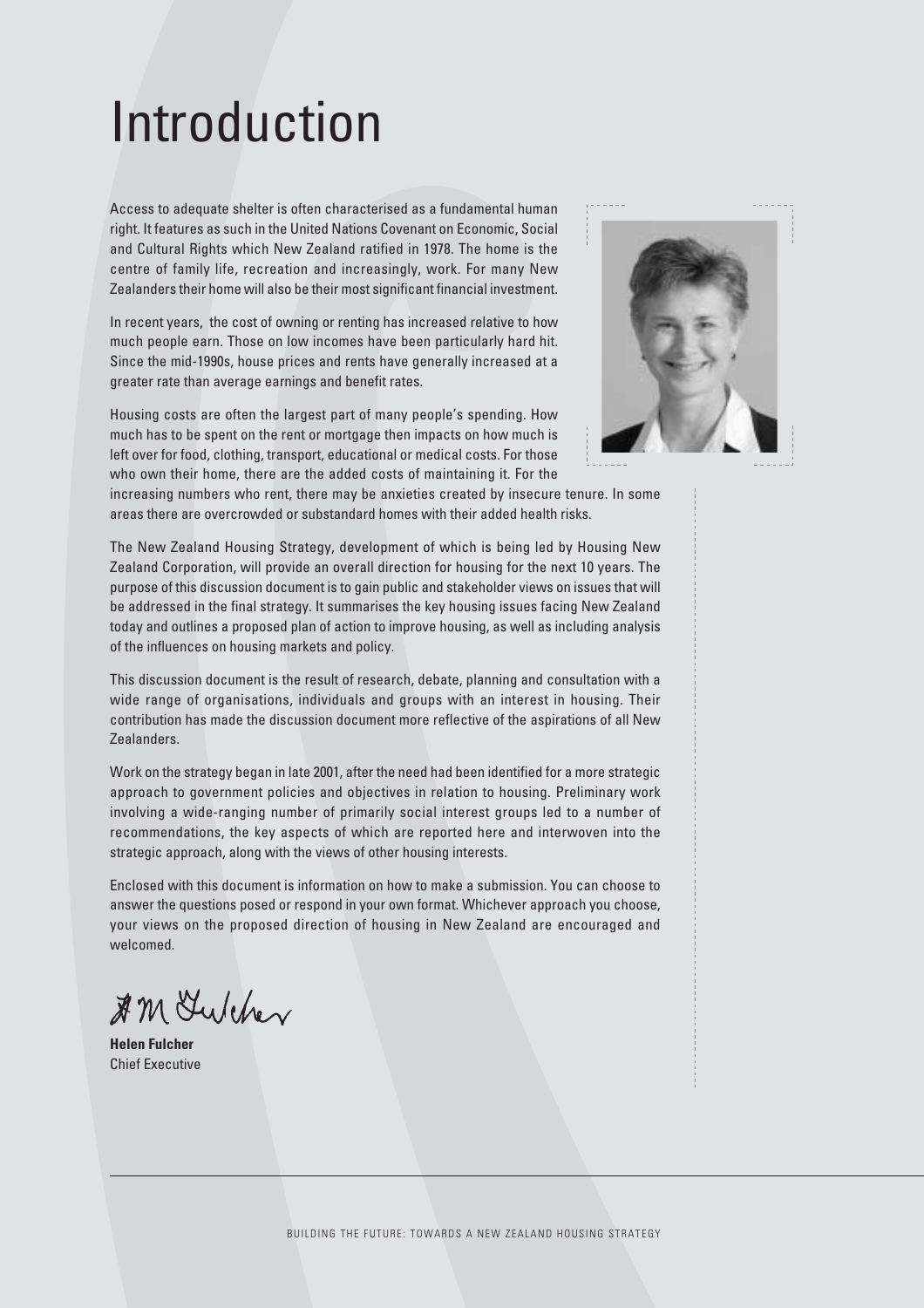# Making a submission

We welcome your views on the discussion document *Building the Future: Towards a New Zealand Housing Strategy* and the proposals it contains. We encourage you to make a submission so a wide range of perspectives can be considered as we finalise the strategy.

To help with your submission we have developed a series of questions relevant to the issues outlined in the discussion document. You can choose to answer these questions or respond in your own format. All submissions will be analysed, individually and collectively, for their content as well as the weighting and frequency of issues raised. This will help us determine the level of concern about each issue across the range of submissions.

Your submission will be available to the public. If you do not want your submission to be available to the public (for example, it contains commercially sensitive information), you should indicate this. Any request for your submission will be considered under the provisions of the Official Information Act 1982.

All submissions must be in writing and should include the following information if applicable:

**Name Address Telephone Email address**

If you are representing an organisation or group, please give the name and contact details of that organisation or group, and the position you hold. Please send submissions, to be received by 5pm 30 July 2004, to:

**New Zealand Housing Strategy Freepost 184559 PO Box 3802 Shortland St Auckland**

The discussion document, submission form and instructions on making an electronic submission, are available from www.hnzc.co.nz/nzhousingstrat/index.htm. Additional hard copies can be obtained by phoning Housing New Zealand Corporation on **0800 367 6947** (0800 FOR NZHS).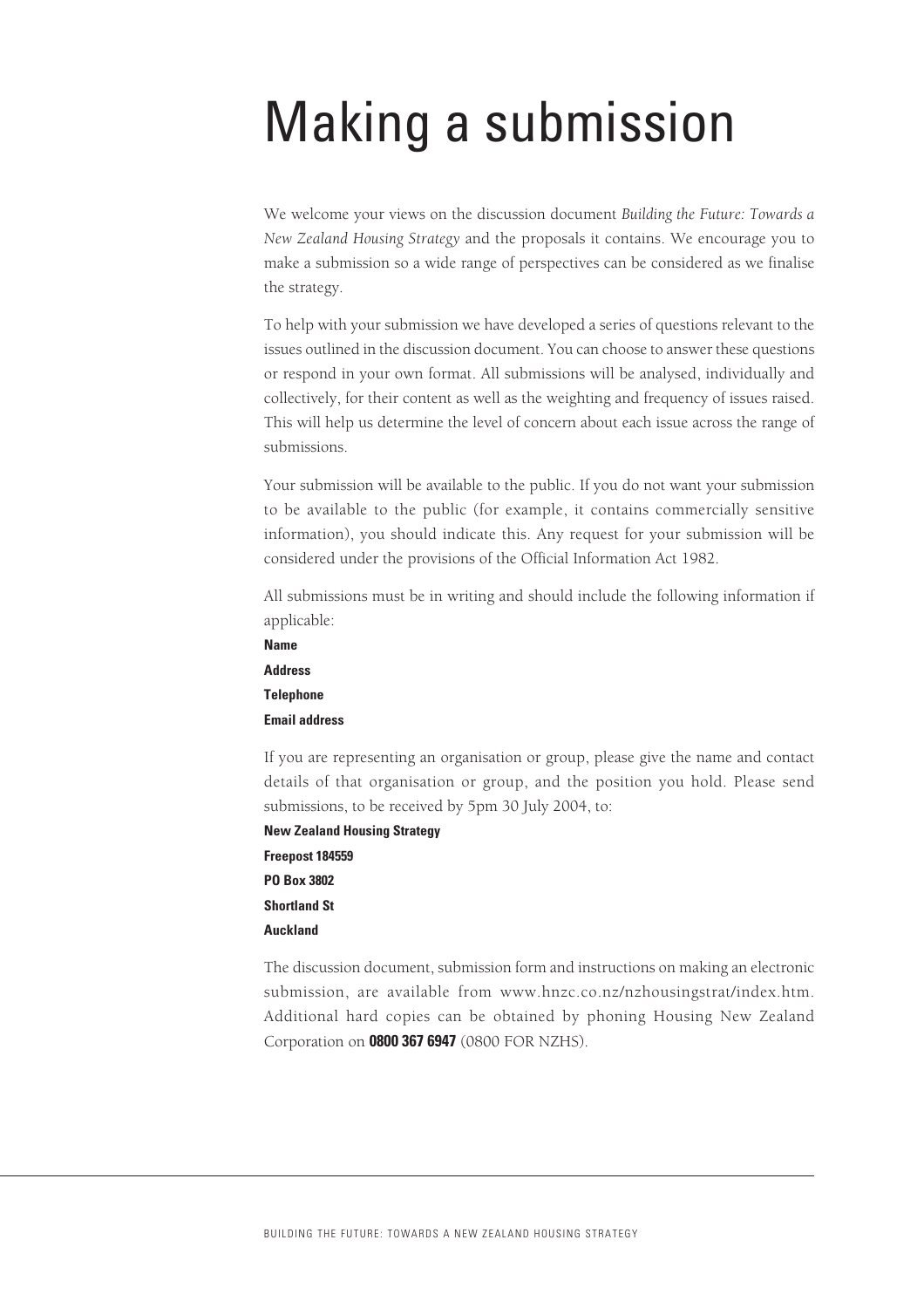# Housing in New Zealand: where are we now?

New Zealand's past has shaped its housing landscape. Political and social events such as Polynesian and colonial settlement, the New Zealand wars, the Great Depression, the world wars, the subsequent baby boom, and the urban drift and migratory influxes of the 1960s have all influenced housing policies. Government housing initiatives of the past 150 years have included village settlement schemes, land grants to veterans, the provision of pensioner and workers' housing, the promotion of home ownership through subsidised mortgage finance and deposit assistance and widespread construction of state rental housing.

The economic and social changes of the 1980s and 1990s introduced significant changes to housing policy. They signalled the end of the Family Benefit Capitalisation Scheme and subsidised interest rates, which had contributed to the rapid growth of home ownership throughout the previous three decades. They also led to the freeing up of financial markets, making capital more accessible; the removal of subsidies to local government for pensioner housing; the introduction of market rents for state housing tenants, alongside a widespread sales programme; and the introduction of the Accommodation Supplement as the primary form of government housing assistance. In addition, in 1986 the Residential Tenancies Act was passed, clearly setting out the rights and obligations of landlords and tenants and providing advice and dispute resolution services to both parties.

Since 1999 the government has increasingly focused on housing and housing policy to improve peoples' social and economic circumstances. Considerable investment has been made over the past four years in social housing provision. This has involved reintroducing income related rents for state housing tenants and supporting significant growth in the volume of state housing stock.

Other programmes that have been initiated include: efforts to improve housing quality through the review of the Building Act 1991; the rural housing and healthy housing programmes; investment in the growth of alternative social housing provision by local government and community groups; rebuilding housing research capacity; and initiating a pilot mortgage insurance programme to support access to home ownership for low-income families.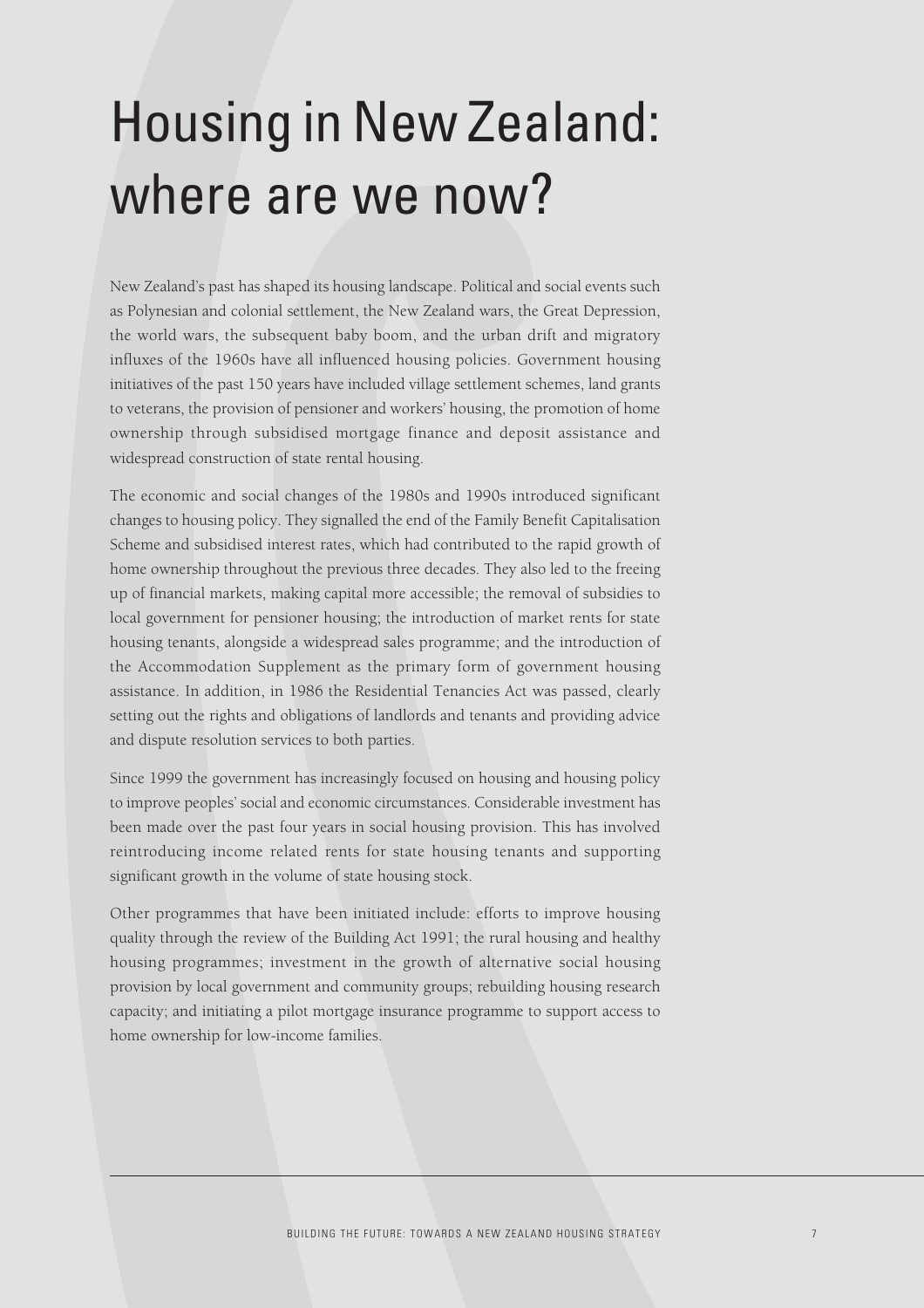This commitment to housing as an instrument of social and economic policy is a key driver leading to the development of "Building the Future: Towards a New Zealand Housing Strategy, A Discussion Document" – a plan that will shape the activities of the government in relation to housing over the next 5-10 years.

#### **The current housing environment**

New Zealand's housing stock is different from that in most other OECD countries in its mix of tenures (ownership, private rental, social rental) and the nature of its construction.

At 68% the home ownership rate is high by international standards<sup>1</sup>, although it has dropped from a peak of 74% a decade ago. Unlike many countries, the private rental sector is substantial at 26% of the housing market. This is supported by a favourable



investment environment and a mobile population. In contrast, New Zealand has a comparatively low level of social housing provision (6%) compared to many European countries where social housing makes up 25-40% of the market.

New Zealand's housing sector comprises a range of market segments. These can be defined by price range, tenure, house type (for example, detached dwellings or apartments) and geographical submarkets. The current tenure structure is dominated by home ownership, complemented largely by the private rental sector. Figure 1 illustrates the comparatively small size of the social housing sector.

New Zealand's housing stock cannot be easily compared with that of other countries. Isolation, a colonial/settler past, a temperate climate and the initial wealth of high-quality timber led to housing

largely consisting of timber framed and clad, stand-alone dwellings. Much of the older urban housing was built to meet the immediate needs of workers in the early years of colonial settlement, while the typical suburban home of the 1940s to 1970s was designed to meet the needs of nuclear families consisting of a husband, wife and two or three children.

In recent years a wider range of construction techniques and materials has been adopted, some more successful and durable than others. A more diverse range of housing types has also emerged, especially with the rise of apartment and medium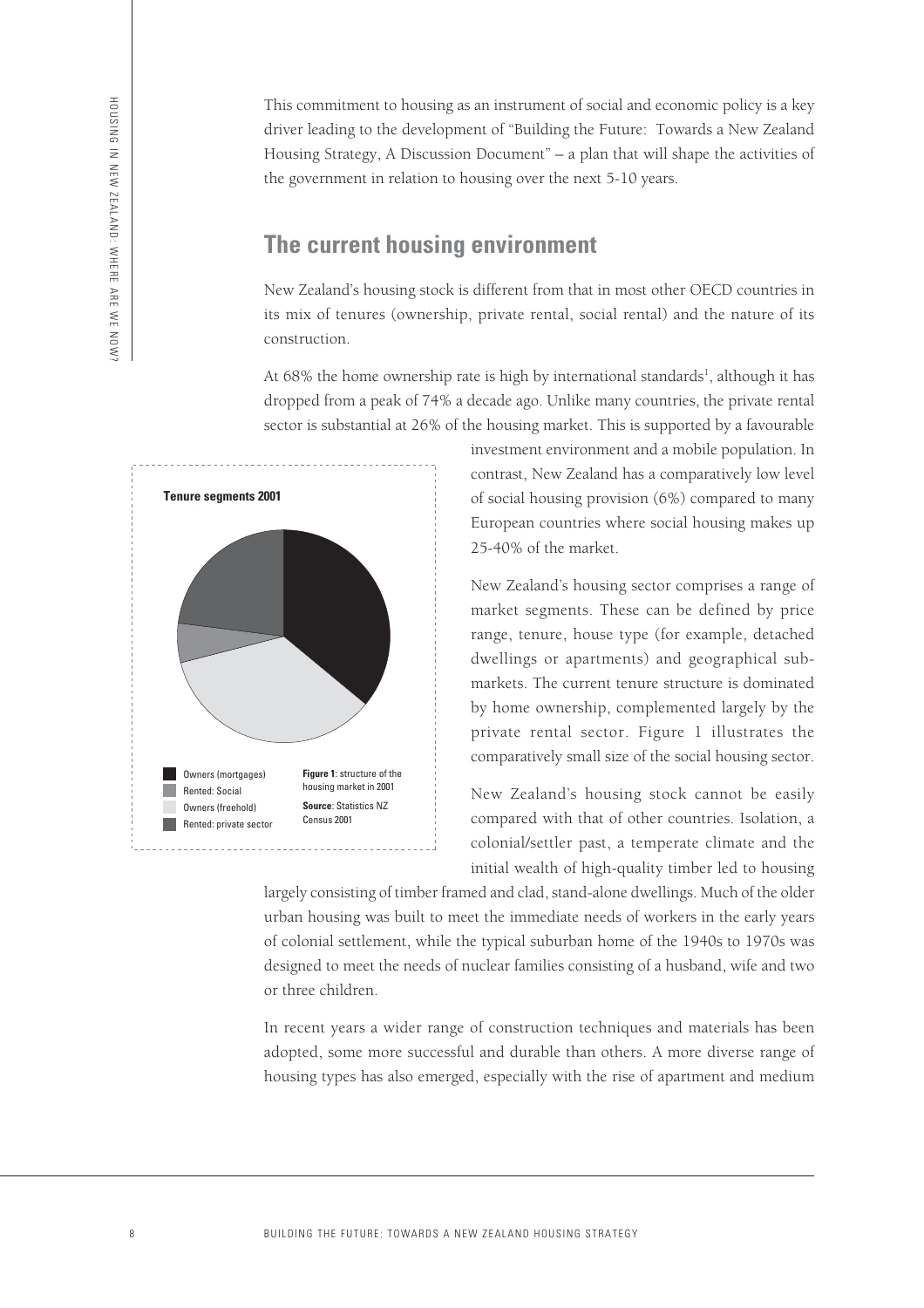density developments in our larger cities. Most of our housing requires frequent maintenance to prevent significant deterioration and its longevity has not really been tested, compared with housing elsewhere that has been in continuous use for several hundred years.

Comparisons between New Zealand and other countries are of limited value given the diverse nature and histories of different societies. But it should not be assumed that the current mix of tenures and stock in New Zealand is necessarily ideal or unable to be influenced. Instead it is important to ensure that housing policy and housing markets deliver the best outcomes possible and reflect the reasonable aspirations and expectations of New Zealanders.

Housing and housing markets have been the focus of much attention over the past two years, as dramatic shifts in population and prices in some areas have led to very active property markets. Many are questioning the sustainability of that growth, and the inherent risks of increasingly high levels of household debt. There are also concerns about the declining ability of younger and lower income households to enter

home ownership. These changes in affordability, tenure distribution, and demographics have had a significant effect on many people's housing situations.

# **Shifts in demand**

Over the past 25 years, delayed child bearing, the increase in divorce, remarriage and merging of family groups, and an ageing population have contributed to a greater diversity of family types and living arrangements. The trends towards changing lifestyle preferences and needs, growing household

diversity and labour market flexibility are likely to continue. Increased demand in the housing sector is also being driven by strong workforce participation, low interest rates, and ample bank lending to investors and home buyers.

Demand for housing is also influenced by trends in family and household formation within a given population. Over the next decade the number of households is expected to increase by 12%, although the size of individual households is projected to fall. The key characteristics of current and projected future household formation and aggregate household demand are:

• New Zealand European/Pakeha households becoming older and smaller than previously

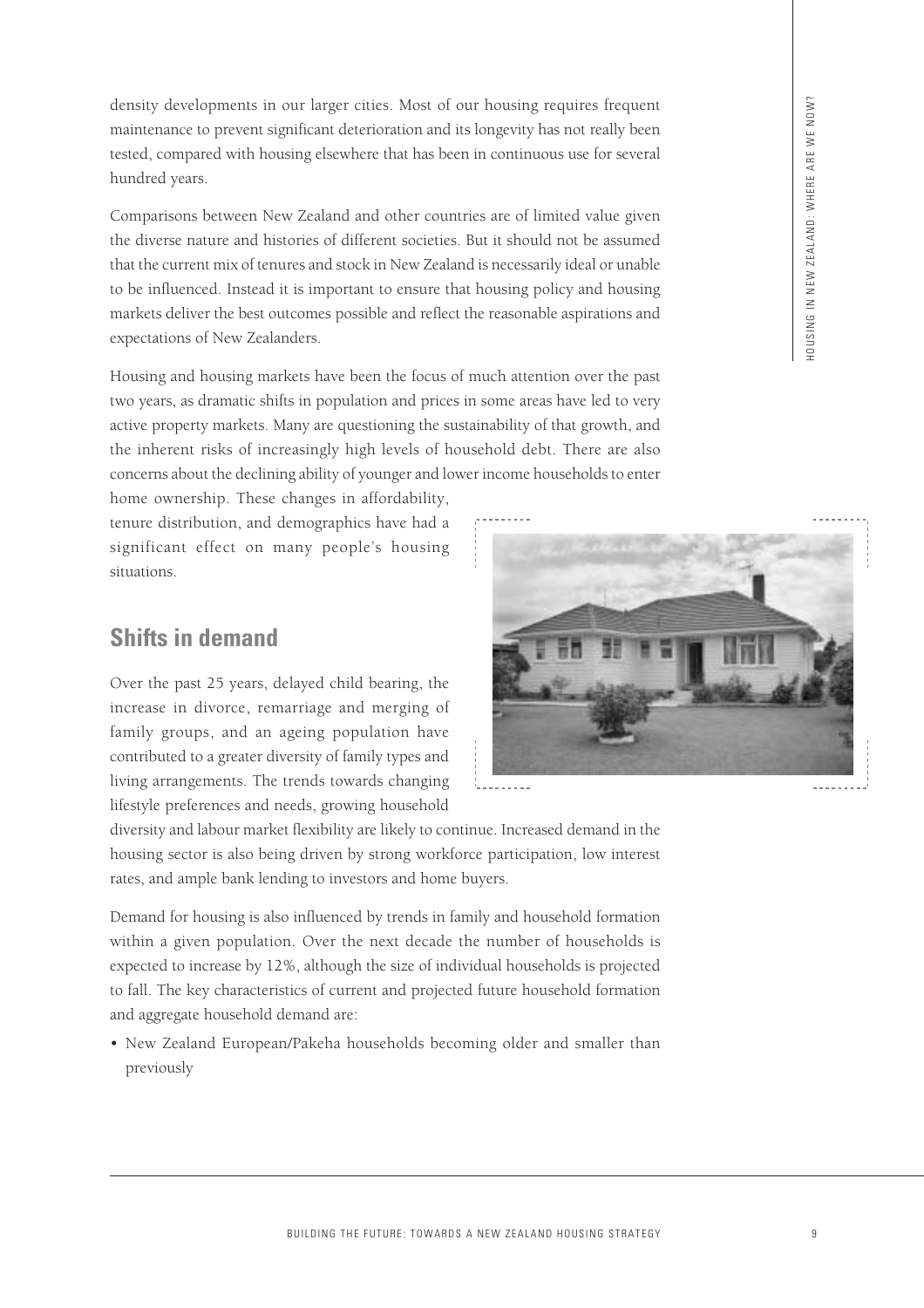• A growing diversity of household types.

From 1992 to 2003, annual increases in the total population varied between 21,000 and 69,000. Net migration was largely responsible for this fluctuation, removing over 10,000 people in the year of peak net outflow (1999) and adding nearly 42,000 in the year of peak net inflow (2003). This change reflects lower numbers of young people moving overseas, overseas students coming to New Zealand, New Zealanders returning to live permanently, and new immigrants. Net migration is expected to ease back to approximately 20,000 over the next two or three years. At this level there will still be pressure on the underlying demand for housing.

### **Housing supply**

The ability of housing markets to increase supply in response to demand is constrained by the time taken to free up land and construct new houses. Building consents for all new residential units increased by 25% for the year ending August 2003 with new dwelling consents reaching approximately 29,500 over the past year, compared to an historical average of around 20,000 per annum.

Yet there is an insufficient supply of affordable housing in some areas, especially Auckland where the greatest growth in households is projected. Migration numbers tend to be heavily concentrated in Auckland, which is also the area of strongest natural growth because of the younger age profile of its Pacific and Māori populations. At the end of September 2003, 58% of households on Housing New Zealand's waiting list were in Auckland.

Supply issues impact differently on market segments. For example the demand for and supply of quality, affordable, long term rental housing is not currently well matched. The high demand for social rental housing would impose unrealistic costs on the government if it was to continue to increase supply to meet all demand. Given the increasing importance of the private rental sector as a form of tenure, barriers to an adequate supply of good quality, affordable rental housing need to be identified and resolved.

**The ability of housing markets to increase supply in response to demand is constrained by the time taken to free up land and construct new houses**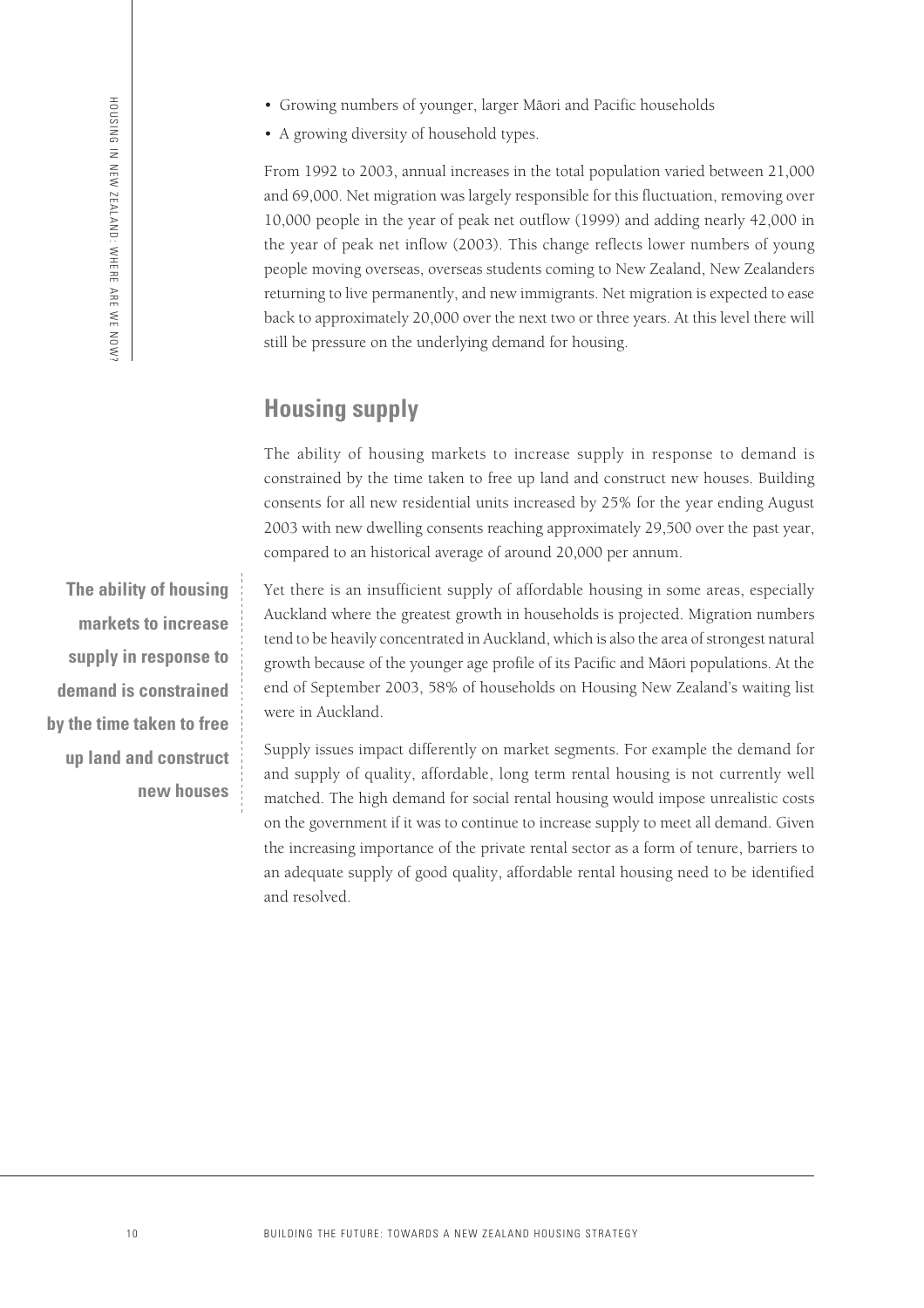## **Changes in housing affordability**

While rents have increased more slowly than house prices, both rent and house prices have grown faster than income since 1993 (Figure 2). In the year ending August 2003, house prices in New Zealand increased by  $16\%$ <sup>2</sup> and rents increased by about 8%.



**increased more slowly than house prices, both rent and house prices have been increasing at a faster rate than income since 1993**

**While rents have**

The AMP Affordability Index (Figure 3) looks at the change in the cost of home ownership for an average family over time. It is derived from average weekly earnings, the median dwelling price and the prevailing mortgage interest rate. Figure 3 shows that the national affordability of home ownership decreased marginally between May 1993 and May 2003. There was a significant improvement in affordability between 1997 and 1999 when interest rates fell, but this has been followed by declining affordability as prices have risen over the past four years.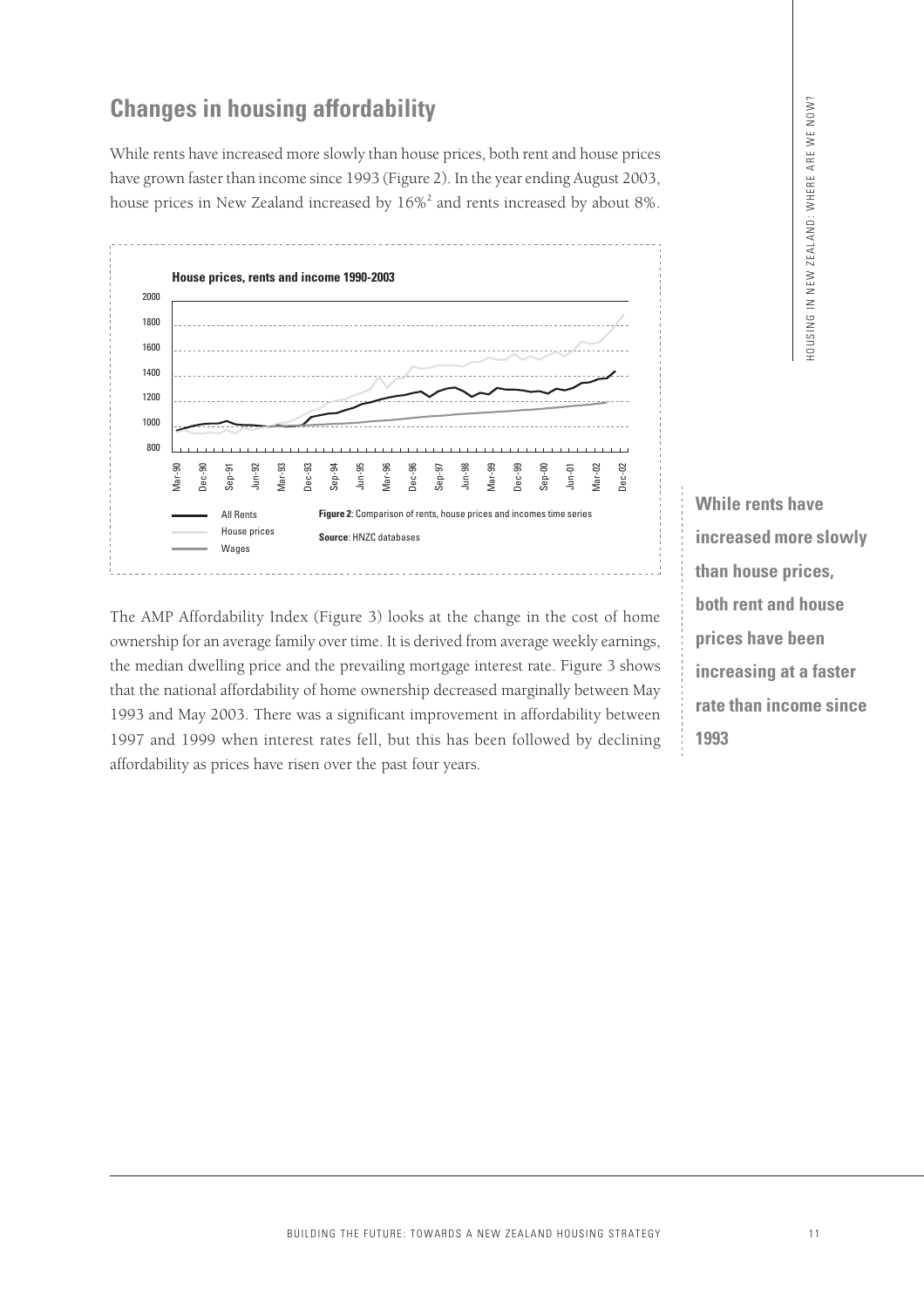These trends do not, however, illustrate the affordability problems affecting people at the lowest income levels. It is apparent that the ability of first home buyers to enter the market is becoming increasingly constrained, particularly in the main urban centres. Although difficult to confirm the cause without further research, this is probably a result of higher house and land prices compared with wages, and the increasingly higher deposit and debt levels needed to buy a home.



**It is apparent that the ability of first home buyers to enter the market is becoming increasingly constrained, particularly in the main urban centres**

Other causes recently identified in an Australian study of first home ownership include: the delays and costs of land development; infrastructure and planning processes; and the attractiveness of residential property as an investment, supported by easily available and comparatively low cost finance and the promise of high capital gains. In 2003 a major lender reported that despite very favourable interest rates, only 4% of borrowers are first home buyers. In the past two years, the proportion of first home buyers who are under 30 in New Zealand has fallen from 48% to 39%. <sup>os</sup><br>
auckland<br>
southland<br>
southland<br>
southland<br>
southland<br>
southland<br>
New Zeal<br>
Direction<br>
include: the delays are<br>
processes; and the attra<br>
gains. In 2003 a major l<br>
4% of borrowers are fit<br>
home buyers who are u<br>
home

What should New Zealand do to plan for future<br>housing need?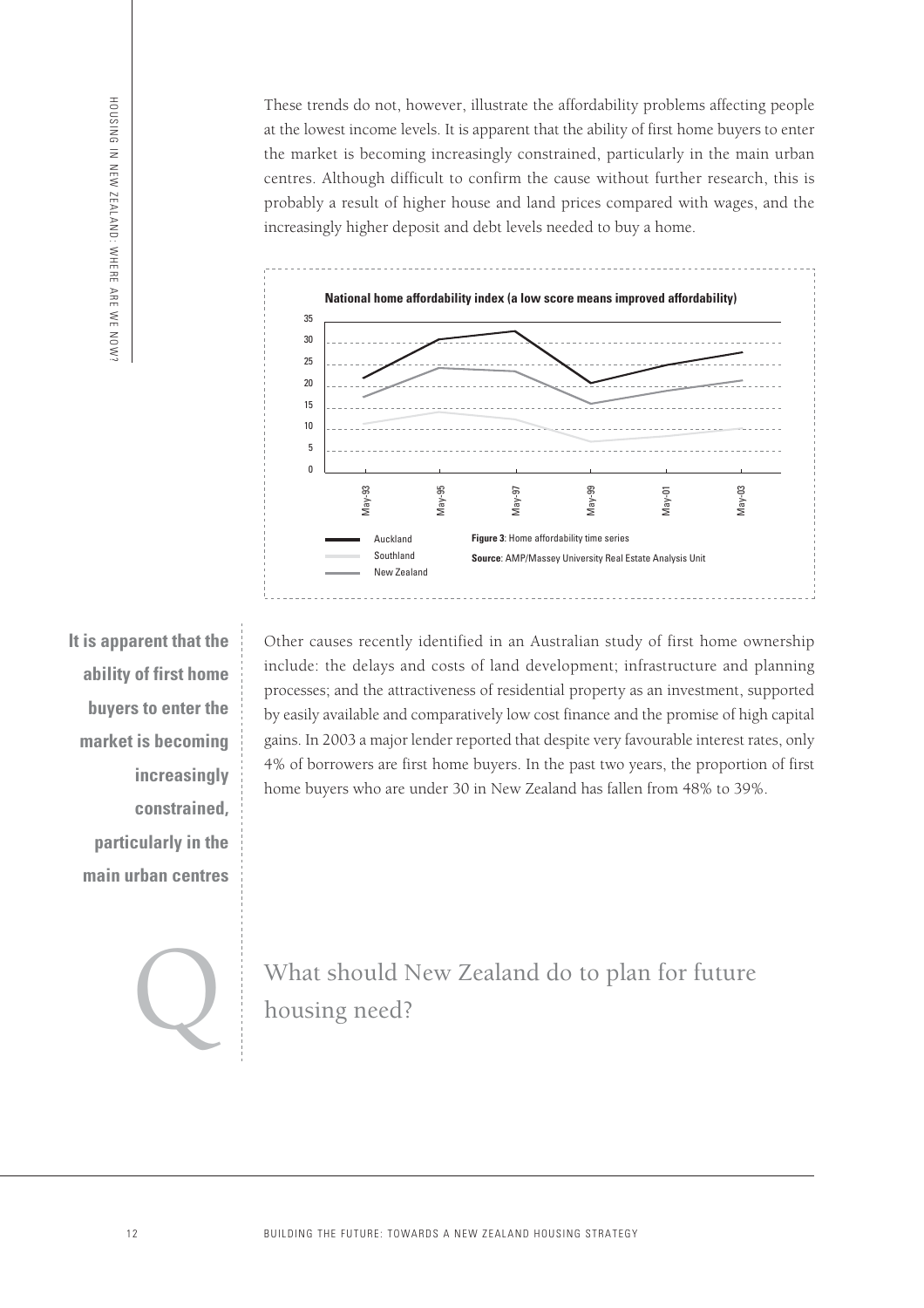# Housing and social and economic well-being

Housing is a key area where government can influence social and economic wellbeing. There is increasing recognition of the role housing plays in delivering good health, educational and economic outcomes, especially for children and young people.

# **Housing and social policy**

Having secure and affordable housing improves the ability of households in greatest need to provide a stable environment for their children, with consequent improvements in health, employment and educational outcomes. For example, the reintroduction of income-related rents has had a significant impact on the social and economic well-being of state tenants. Tenant turnover in state rental properties has decreased in most areas of the country, from an average of 33% in September 2000 to 15% in September 2003. Some areas have seen even more dramatic changes, especially some parts of Auckland, where turnover rates dropped by up to 70%.

By itself, housing policy cannot guarantee desirable housing outcomes. Monetary policy, labour market policy, taxation policy, social assistance and immigration policy have the potential to exercise as much, and sometimes more, influence on housing. The government is promoting inter-departmental collaboration in policy development to ensure that policies complement and reinforce each other across sectors.

Housing inequality is a significant contributor to social and economic inequality within New Zealand. While a level of difference is to be expected (given the different earning power, responsibilities and choices of households), there are housing outcomes that the government believes are not acceptable.

Poor quality housing is unacceptable, whether it is a result of lack of weather-tightness or entrenched rural poverty. Excessive housing costs are unacceptable, whether the result of localised property booms that put adequate housing out of the reach of middle-income families, or inadequate income that leads to over-crowding and illhealth.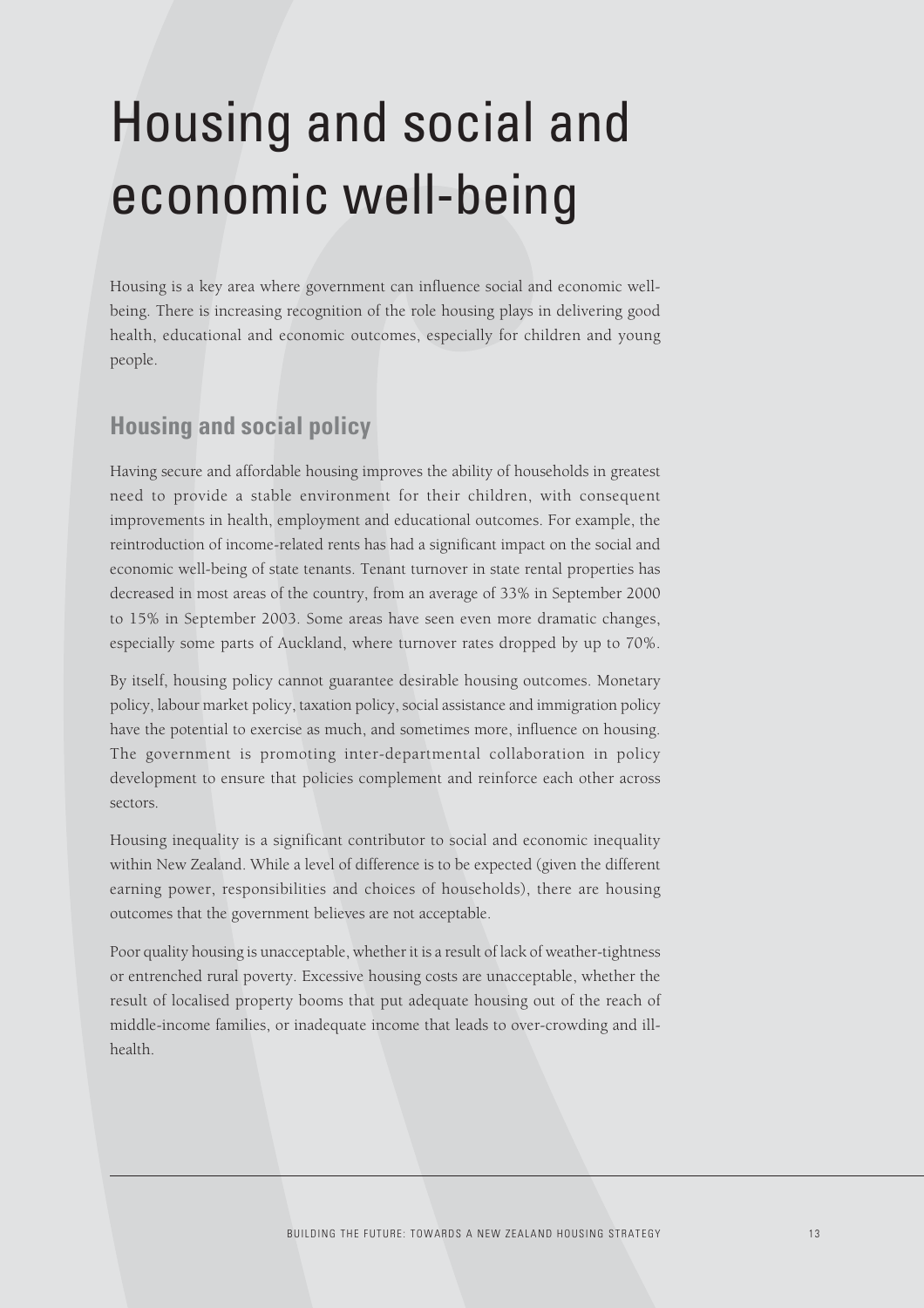The decline in home ownership across all income groups has not only led to a rise in the number of renting households, but also of residential property investors. Determining the best way to respond to this change is a key social policy issue for the government. As house prices and rents have risen, demand for social housing has also grown. Responding to this is a high priority, and involves developing a wider range of suppliers of social housing.

Future housing will evolve to meet the changing needs of New Zealand's population. Over the next 10 years the housing landscape will change considerably. There will be: growth in medium density housing, as cities respond to pressure on available land; a change in the mix of housing tenures if home ownership continues to decline; and more people renting their homes for longer periods.

Housing policy and programmes need to become more integrated with other areas of activity, such as environmental, health, transport and economic development policy, and will also need to involve more partnerships and increased collaboration across sectors.

**Housing and the economy**

Housing makes an important contribution to the economy. For the year ended March 2003, capital expenditure on housing by all sectors was \$7.4 billion. Household expenditure on housing was around \$14.6 billion, or nearly 20% of Total Household Consumption. Total housing activity accounts for about 17% of Gross Domestic Product.

Housing also provides employment for increasing numbers of New Zealanders from a wide range of trades and professions. The construction industry employed some 93,100 people in June 2003, an increase of 20,000 since 2001, while advertised vacancies in housing related professions (e.g. architects, valuers, property managers) increased by 41% in the six months from June to November 2003.

As well as giving us a roof over our head, many of us also consider owning a house to be an investment and a form of saving, often for retirement. Buying a house is the biggest single expenditure that many families will make, and its maintenance involves ongoing care and cost. The proportion of household assets held in housing has grown over the past two decades. Some commentators have expressed the view that New Zealanders over-invest in housing at the expense of investing in other sectors.

About 90% of New Zealand households are housed without direct assistance from the government, either as home owners or tenants renting privately. Housing markets need to provide a range of housing in terms of affordability and configuration in any

**There will be growth in medium density housing as cities respond to pressure on available land**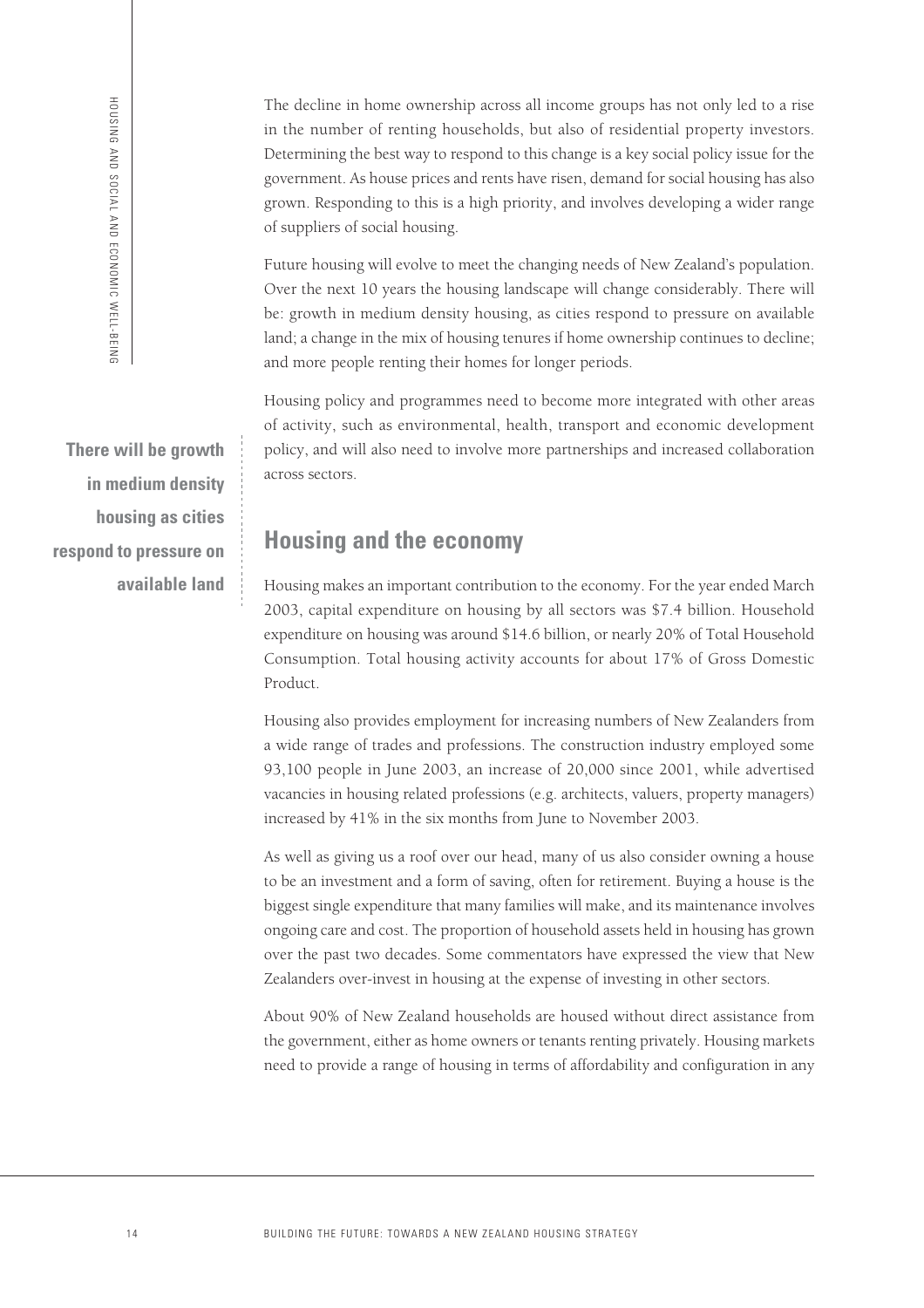given location. If the market fails to provide this it can become difficult for a given area to attract the mix of labour needed in today's economy. The government has a role to play when markets fail to provide: access to decent, affordable housing for low-income New Zealanders; adequate information or protection to people participating in them; or acceptable social, economic or environmental outcomes.

# **The role of the government in housing**

The government generally has two direct roles in housing. The first is to regulate the housing market and housing quality. The second is to provide housing assistance to lower-income households that have difficulty accessing affordable and suitable housing. The government intervenes in housing markets by:

- Defining, and enforcing if necessary, the general institutional, financial, regulatory and contractual frameworks for housing markets
- Influencing the allocation of capital (for example, through the tax treatment of housing and the impact of its expenditure and financing decisions)
- Monitoring regulations to protect consumers from unsafe or unhealthy housing, or from reckless or unscrupulous operators (for example, the Residential Tenancies Act 1986, the Building Act 1991, the Health Act 1956)
- Providing a regulatory framework for planning and infrastructure that protects the integrity of the environment and communities.

Governments often provide targeted housing assistance to ensure access to affordable housing for those who are least well-off. Most countries judge housing to be unaffordable if its cost exceeds 25% to 30% of the net income of low-income households. The great majority of such housing assistance in New Zealand is currently provided as state rental housing or an income supplement (the Accommodation Supplement) to low-income tenants, boarders and homeowners. In recent years, however, the government has expanded its range of housing assistance and is now running a home ownership programme, funding local government and other social housing providers and actively exploring the potential of other interventions to deliver good housing. Each to convolute this at can be entered this in the space of the state of the state of the state of the state of the state of the state of the state of the state of the state of the state of the state of the state of the

A key priority of the New Zealand Housing Strategy will be to assess the effectiveness of the current mix of housing interventions. A recent Australian study found that housing assistance programmes are most effective when they are designed to meet the specific needs of targeted groups and markets. Policies that deliver good housing for low-income households will not necessarily be applicable or effective for essential workers living in high cost housing areas. For example, direct supply of social housing was found to be the most cost-effective response to extreme housing stress, whereas

**A key priority of the New Zealand Housing Strategy will be to assess the effectiveness of the current mix of housing interventions**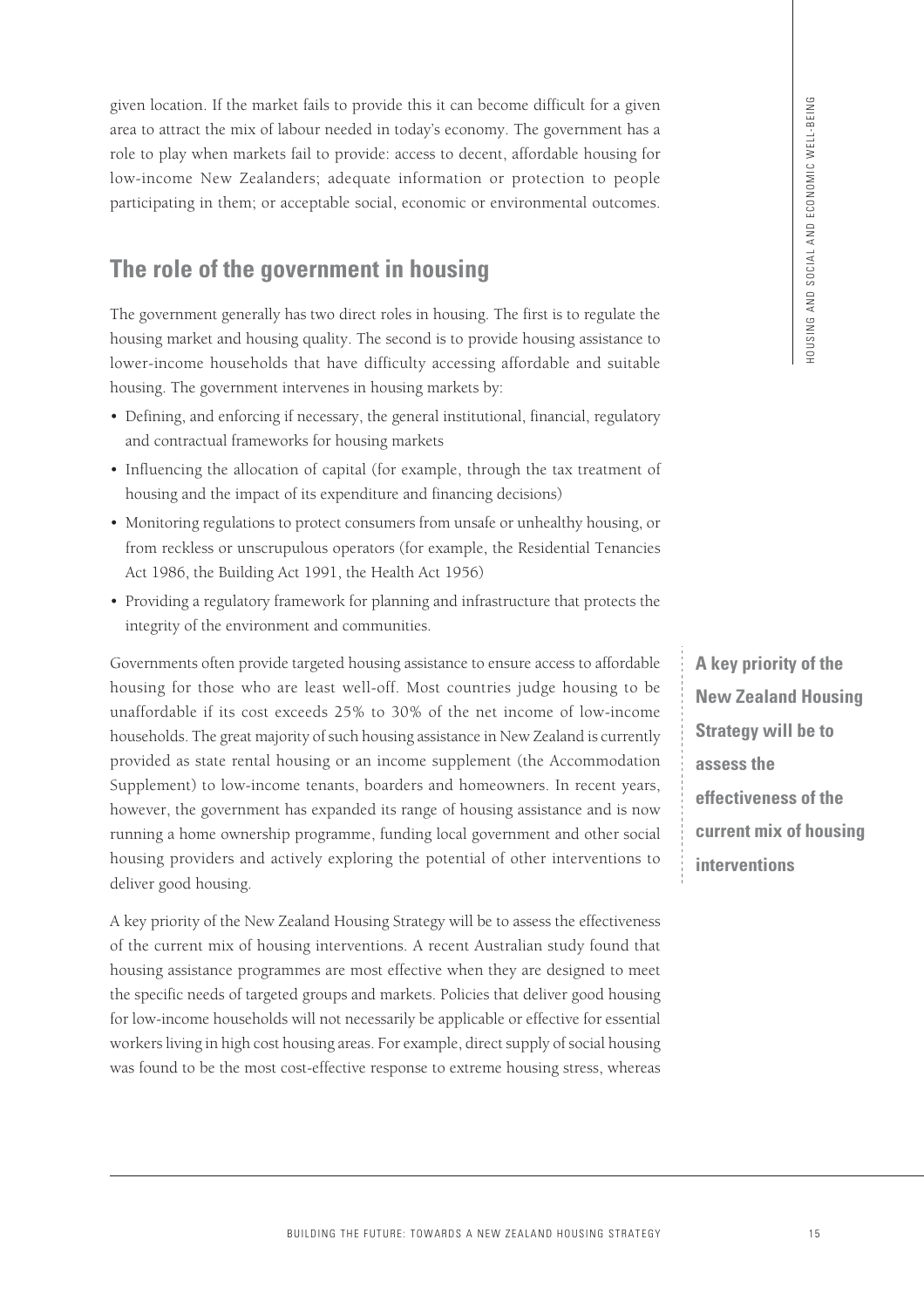home ownership assistance was shown to be unlikely to relieve housing stress, but to be effective in promoting asset accumulation in modest to middle-income households.

Apart from regulation, direct housing assistance generally falls into two categories: supply-side assistance (aimed at increasing the supply of affordable housing) and demand-side assistance (delivered to those requiring housing).

### **Increasing the supply of affordable housing**

The most obvious example of supply-side assistance is state rental housing where the government leases or owns housing stock, and subsidises Housing New Zealand Corporation (the landlord) directly, so that the costs of housing remain affordable to tenants. Through Housing New Zealand Corporation, the government rents over 64,000 houses to families in need and community groups that provide housing for special need groups. Eighty-nine percent of households in state housing pay a



subsidised income-related rent at an overall cost to the government of \$330 million a year. Most local authorities also provide social housing, with over 14,000 local government units currently being rented at below market level rents, mostly to older people.

Other typical supply-side programmes include: directly funding affordable housing providers; and providing incentives (or disincentives) through the tax, planning or regulatory systems to developers of affordable housing.

Supply-side programmes tended to be less favoured in the 1980s and 1990s due to their higher short-term

cost (on average, it costs \$163,000 to buy a new state house) and the focus of the time on market responses. Supply-side programmes have difficulty in responding quickly to changing demand, whether it is for housing in a particular place, or a specific type of housing e.g. smaller housing for single people.

On the positive side, supply-side programmes can address issues of security of tenure and discrimination that affect some groups in the private market. They also provide employment and economic development opportunities. While expenditure on supply-side assistance is high in the short-term, it contributes to building enduring public or community assets and may be more cost effective in the long run.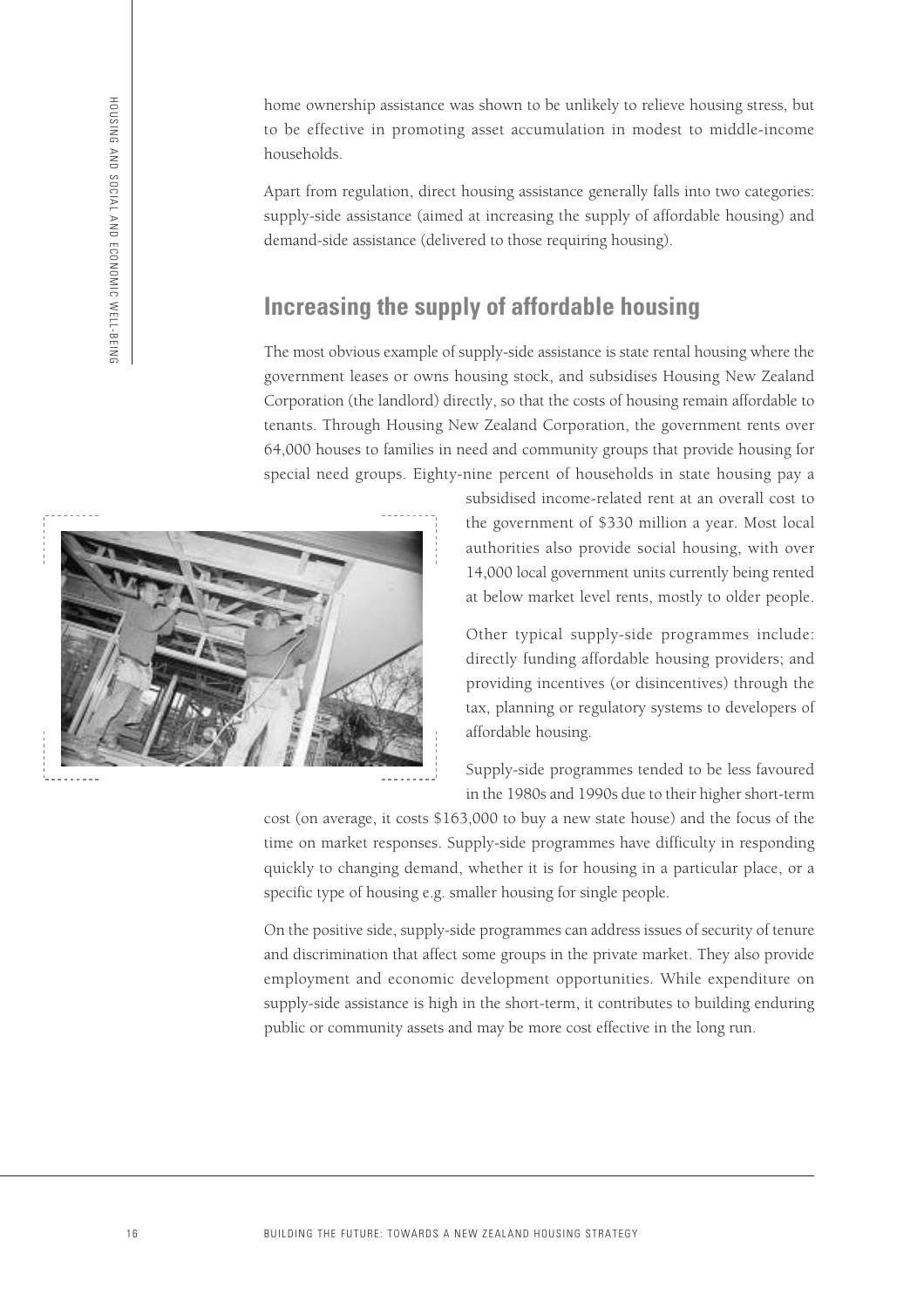**A variety of responses is needed to meet the range of housing needs, both now and in the future**

#### **Assistance on the demand side**

Demand-side assistance involves giving direct assistance to households with a housing need, usually through some kind of income supplement or voucher. In New Zealand the Accommodation Supplement is the largest demand-side programme. In 2002/03 it assisted over 252,000 recipients at a cost to the government of \$740 million.

Demand-side programmes assume that housing markets, especially private rental markets, will generally provide suitable housing in response to the needs of householders. They are seen as promoting consumer choice and self-reliance and are usually viewed as more efficient. They cost less in the short term to provide affordable housing to low-income households; and they are more flexible, more portable and able to be delivered at very short notice to households in need. The average cost in New Zealand is \$2,8003 per recipient each year, compared with \$5,700 per household for an average income-related rent subsidy.

For many households, demand-side assistance supports their choice of affordable rental housing, or sustains their ability to meet mortgage payments when they are on low incomes. For others, their circumstances are such that they cannot access or sustain affordable housing, even with the maximum amount of supplement for their household type or location. The consequences are housing stress, overcrowding, poor child health and transience.

### **Building the future**

A variety of responses is needed to meet the range of housing needs, both now and in the future. Any balance or mix of assistance also needs to take into account the relative effectiveness, cost and acceptability of various options as they are developed and adopted. Given limited resources and competing priorities across policy areas, the government must decide where it should invest to maximise social and economic well-being. When deciding the best mix



of housing interventions it must assess the value (including human, social, environmental and economic factors) that can be gained from a particular approach over the short and the long-term. It needs to weigh this against the direct costs of that approach and the potential costs and benefits of other forms of spending (for example, on health or education).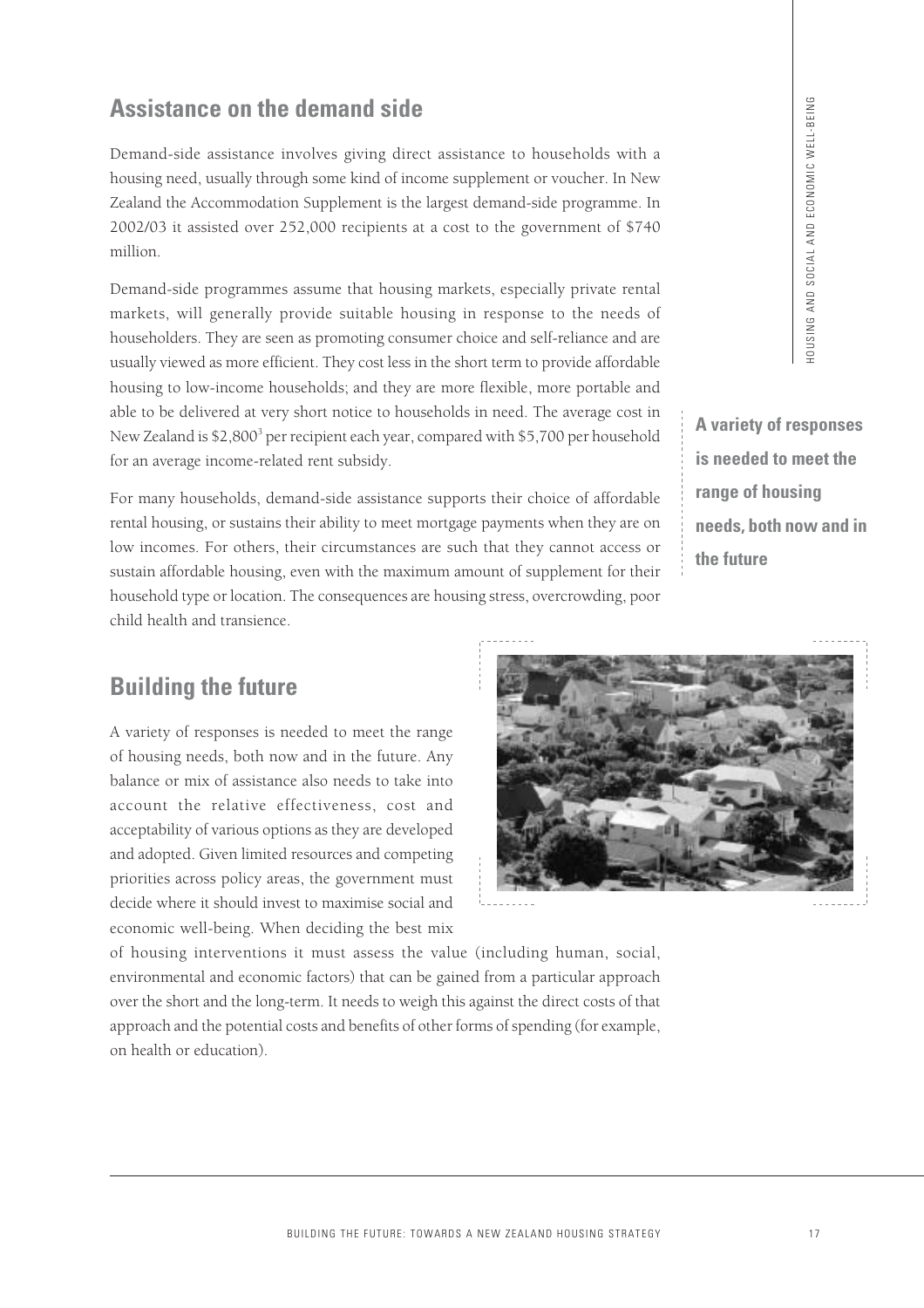If considering new legislation or regulations, the government needs to assess the costs of compliance and administration, and whether regulation is likely to lead to other undesirable consequences, such tax avoidance or increased costs to consumers.

The challenge faced in developing housing policy is to show how, by addressing housing need and responding to the concerns identified in this discussion document, the government and other sectors can indirectly stimulate sustainable economic growth, improve the built environment, and contribute to community development.

What areas of government policy and activity, other<br>than housing policy, could be changed to improve<br>housing outcomes? In what way? than housing policy, could be changed to improve housing outcomes? In what way?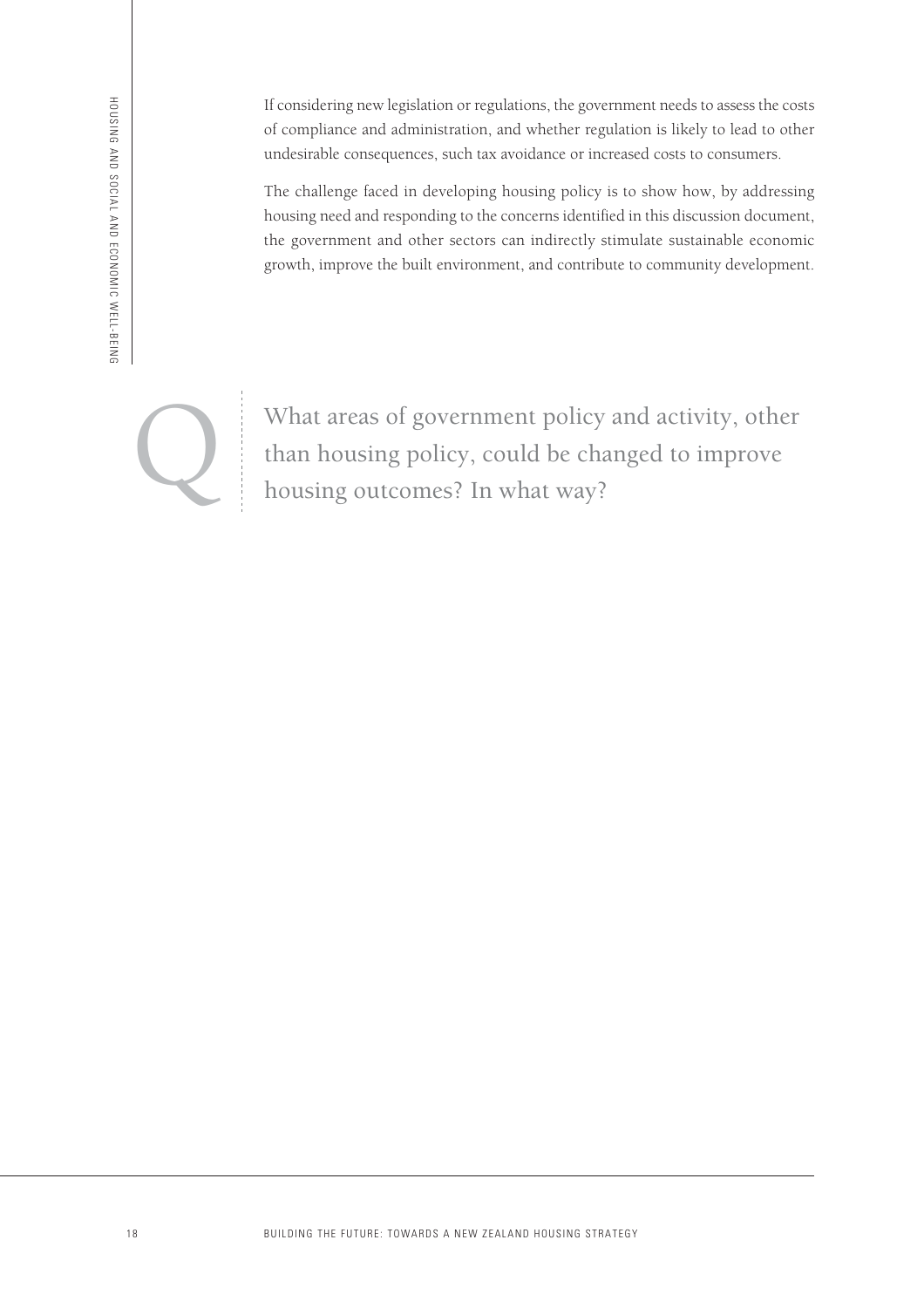# A proposed framework for the New Zealand Housing Strategy

**The vision for the strategy is that all New Zealanders have access to affordable, sustainable, good quality housing appropriate to their needs.**

#### **Principles**

The housing strategy will be based on nine principles that guide and influence future housing policy and activity. They demonstrate an approach to housing policy that reflects the importance of housing in people's social and economic lives. The principles are:

- The pivotal role of housing: shelter is a basic human need and central to people's lives. It contributes to the social and economic well-being of individuals, communities and families
- Decent housing: housing must be affordable, of good quality and meet reasonable standards of design and energy efficiency
- Integration: housing initiatives will be increasingly integrated with other services and policies, such as community development, health, planning, urban design and transport
- Diversity and choice: the needs and aspirations of different groups should be recognised in housing policy and interventions
- Anticipating change: changing patterns of housing need should be anticipated and responded to
- Māori responsiveness: Māori aspirations and cultural values related to housing should be recognised in government's housing activity
- Partnership: working in partnership with others will improve the delivery of social housing for low and modest income families
- Active involvement: the government is committed to involving a wide range of stakeholders to develop and deliver housing policy and interventions
- Evidence-based: housing policy and interventions should be informed by solution-focused, evidence-based research.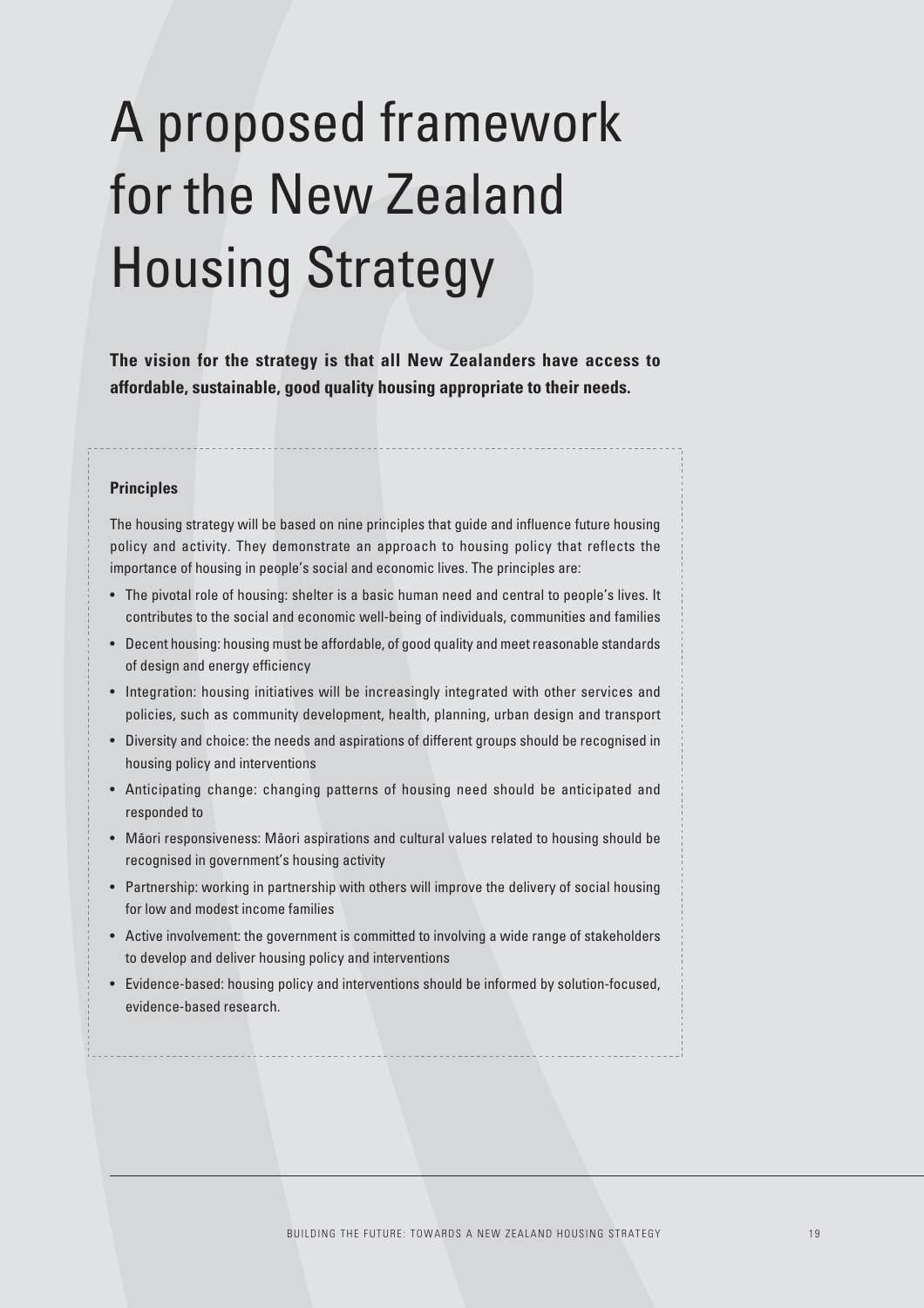# **Areas for action**

Six areas for action will be the key focus of the strategy. Each comprises a range of activities, research, programmes and planning over the next five to 10 years. The proposed areas<sup>4</sup> are:

- Improving housing assistance and affordability by investing in state housing, reviewing the Accommodation Supplement, supporting the growth of alternative not-for-profit housing providers and developing new approaches to improving affordability
- Developing collaborative responses across all sectors in housing markets under stress
- Developing and delivering innovative programmes to improve access to home ownership by lower-income households
- Improving the capability of the private rental sector to provide secure, decent housing to all tenants
- Improving housing quality through a strengthened regulatory framework and better standards
- Building capacity and capability in the housing sector to better respond to diverse housing needs.



Are the six areas the right ones for a New Zealand<br>Housing Strategy? If not, what should they be? Housing Strategy? If not, what should they be?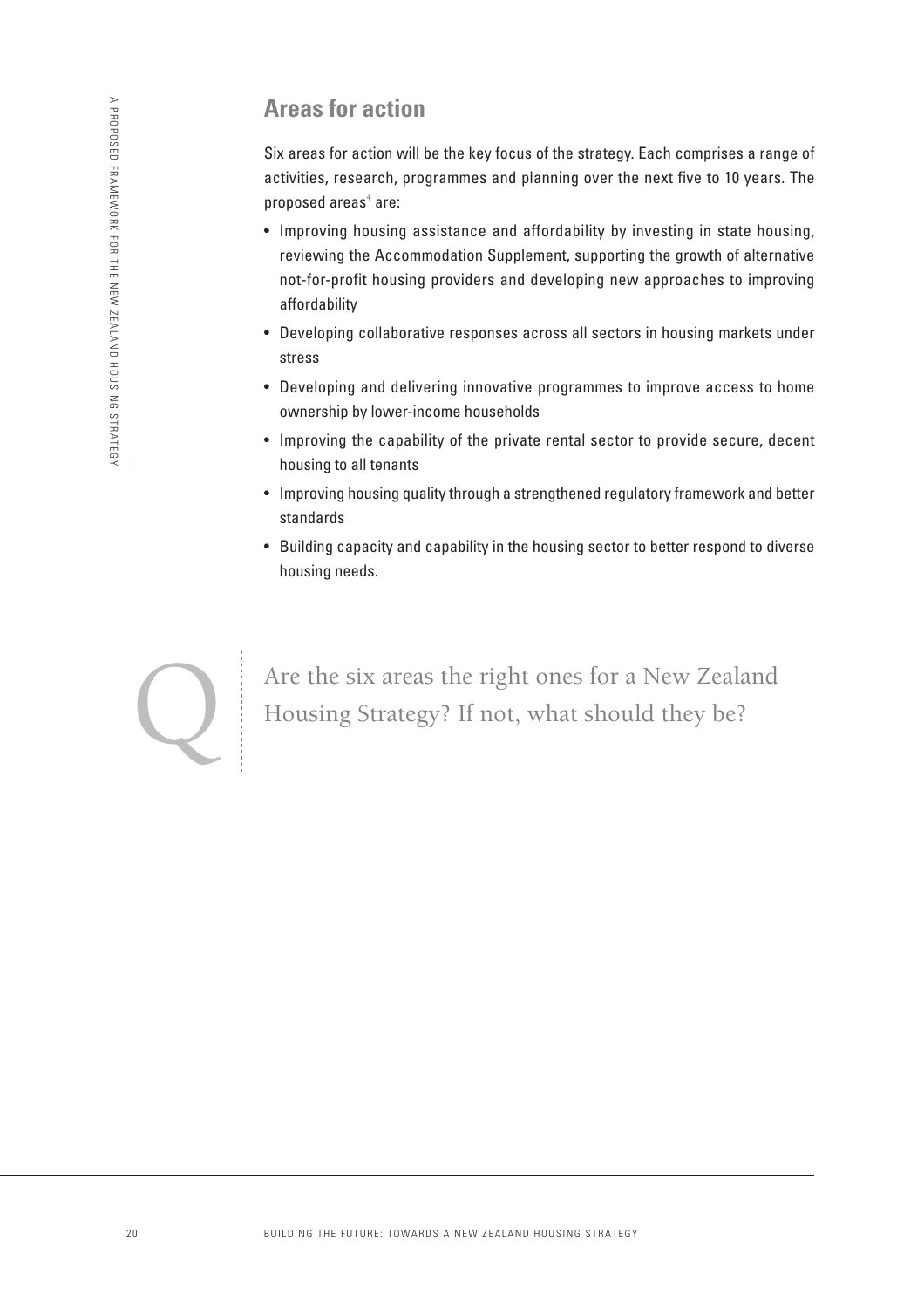# Area One

# Improving housing assistance and affordability

Housing affordability is not simply a matter of housing costs and household income levels. It is also about a household's ability to obtain housing and then to retain it. It is important that households have sufficient residual income to purchase other necessities after paying their housing costs.

Rising house prices and rents, especially in high pressure areas, have put many households under stress. The government delivers a range of housing assistance programmes to address affordability and access to good housing. A key priority of the strategy will be to assess the effectiveness of the current mix of housing assistance programmes, to improve them if necessary, and to consider the development of new programmes.

#### **State housing provision**

Housing New Zealand Corporation's rental housing numbers have been increased by 3,800 since 1999 and now stand at almost 64,000. The government is committed to building, buying or leasing over 3,300 additional state houses in the next four years, 73% of those in Auckland. State housing is allocated using set criteria to ensure that it is provided to those in greatest need. In the 2002/03 year nearly 10,000 new tenancies were let, housing about 30,000 people.

The waiting list for a Corporation tenancy was 12,349 households at the end of December 2003. Of these, just under 5,000 had a serious housing need, while nearly 2,500 were existing tenants seeking transfers to new houses. Improving the Corporation's ability to meet this need involves:

- Ongoing expansion of state housing stock
- Reconfiguring and modernising the existing property portfolio to respond to current and expected types of demand for social housing assistance, such as more large homes and single person units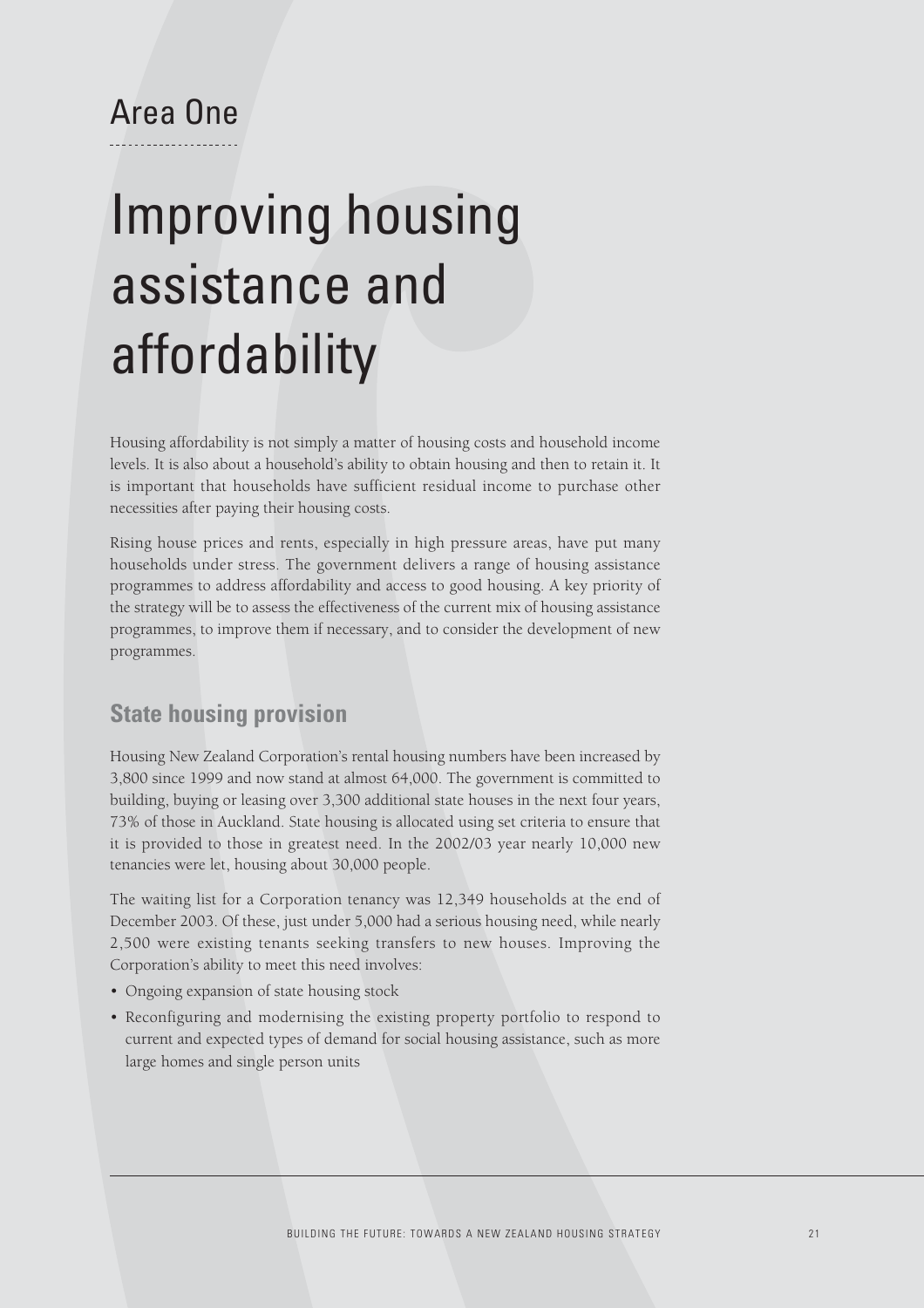• Continuing to use best match processes to ensure that state tenants' housing is wellmatched to their needs.

The government will add stock through build, buy or lease programmes. Currently about 2.4% of state housing stock is leased. It is projected that this could increase to nearly 4% within four years, as 33% of new stock acquired during the period is expected to be leased. Leasing makes acquiring new stock less expensive, although it does not add to the state housing asset base. There is a risk that demands on building industry capacity, especially in Auckland may impact on the speed and cost of state house acquisition programmes. Addressing such capacity issues will also be a key priority of the New Zealand Housing Strategy.

Housing New Zealand Corporation uses a "best match" process to ensure tenants' housing is suited to their current needs. For example, this could involve transferring tenants in under-utilised homes (households with two or more spare bedrooms) to alternative accommodation in the same community or elsewhere, if acceptable to the

tenant. This initiative freed up the equivalent of 71 three-bedroom state houses in 2002/03.

### **Improving the effectiveness of the Accommodation Supplement**

Work and Income delivers the Accommodation Supplement as part of the overall benefit system. People who spend at least 25% of their income<sup>5</sup> on housing (30% for home owners) are eligible for the supplement<sup>6</sup>. They then get a subsidy of 70% of their additional housing costs up to set limits, depending on the size of the household and the part of New Zealand in which they live<sup>7</sup>. The following case studies illustrate the problems that arise from the current limits, especially in relation to the adequacy of income available to households after they have paid for their housing.

#### **CASE STUDY**: SHELLEY AND HER CHILDREN

Shelley is from Wellington and heads a single parent family with two children, aged four and seven. She receives a Domestic Purposes Benefit of \$252.60 a week, plus \$79.00 Family Support. Her rent is \$250 a week, which is average for a three-bedroom house in the area where she lives. She receives an Accommodation Supplement of \$100 a week, the maximum available in Wellington for her family size. Once she has paid her rent she is left with \$181 a week for all other costs. The family's food costs are  $$120<sup>8</sup>$ , leaving just over  $$60$  for all the other expenses of the three members of the household.

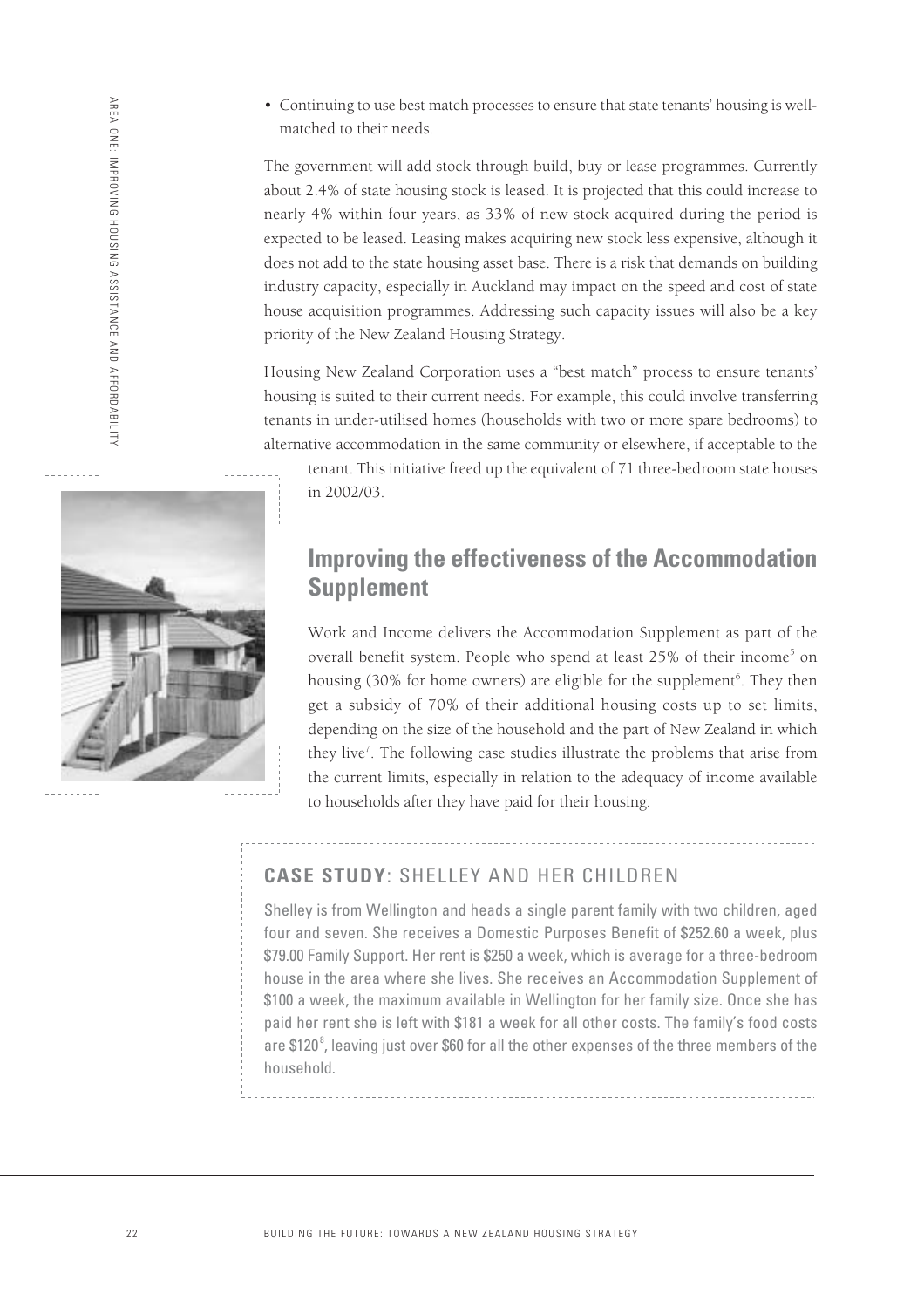#### **CASE STUDY**: ROBERT

Robert lives in Tauranga and receives a Sickness Benefit. He flats alone as he has difficulty living with others due to his illness. His benefit is \$161 a week, plus \$66 Accommodation Supplement. Once he has paid his rent of \$135, which is average for a one-bedroom flat close to the health services he relies on, he has \$92 left each week. His food costs \$50 a week, leaving \$42 for all his other expenses.

The key issues are that:

- Changes in housing costs vary across regions, and the current Accommodation Supplement boundaries do not accurately reflect recent price movements in some areas
- Maximum payment rates for different family types have not been reviewed since 1997
- Increasingly, low income households are turning to the Special Benefit to meet high housing costs. An estimated 37% of all those claiming Special Benefit are paid the maximum supplement
- The abatement regime creates work disincentives
- The different entry and income thresholds for non-beneficiaries create barriers for some beneficiaries moving into low-income work.

Some aspects of the supplement are under review as part of the government's Future Directions package of social security reforms. This is a high priority for short-term policy on affordable housing. Other more extensive work to review the design and objectives of the supplement is also planned to ensure it is delivering affordable, sustainable housing to those experiencing real housing need. ERT<br>
In the to his illness. His basnelist. He flats alone as he has<br>
to due to his liness. His basnelist is STR a week, but show the STRATEGY and the common of the neutron of the neutron of the neutron of the method on the

# **Encouraging other social housing providers**

In 2003, \$63 million was allocated to a four-year programme of social housing demonstration projects to be developed in partnership with iwi, third sector housing providers and local government.

This programme, which includes the Housing Innovation and Local Government Housing Funds, is intended to encourage the development of an innovative alternative social housing sector that is able to provide affordable and secure rental housing and home ownership opportunities to low-income New Zealanders.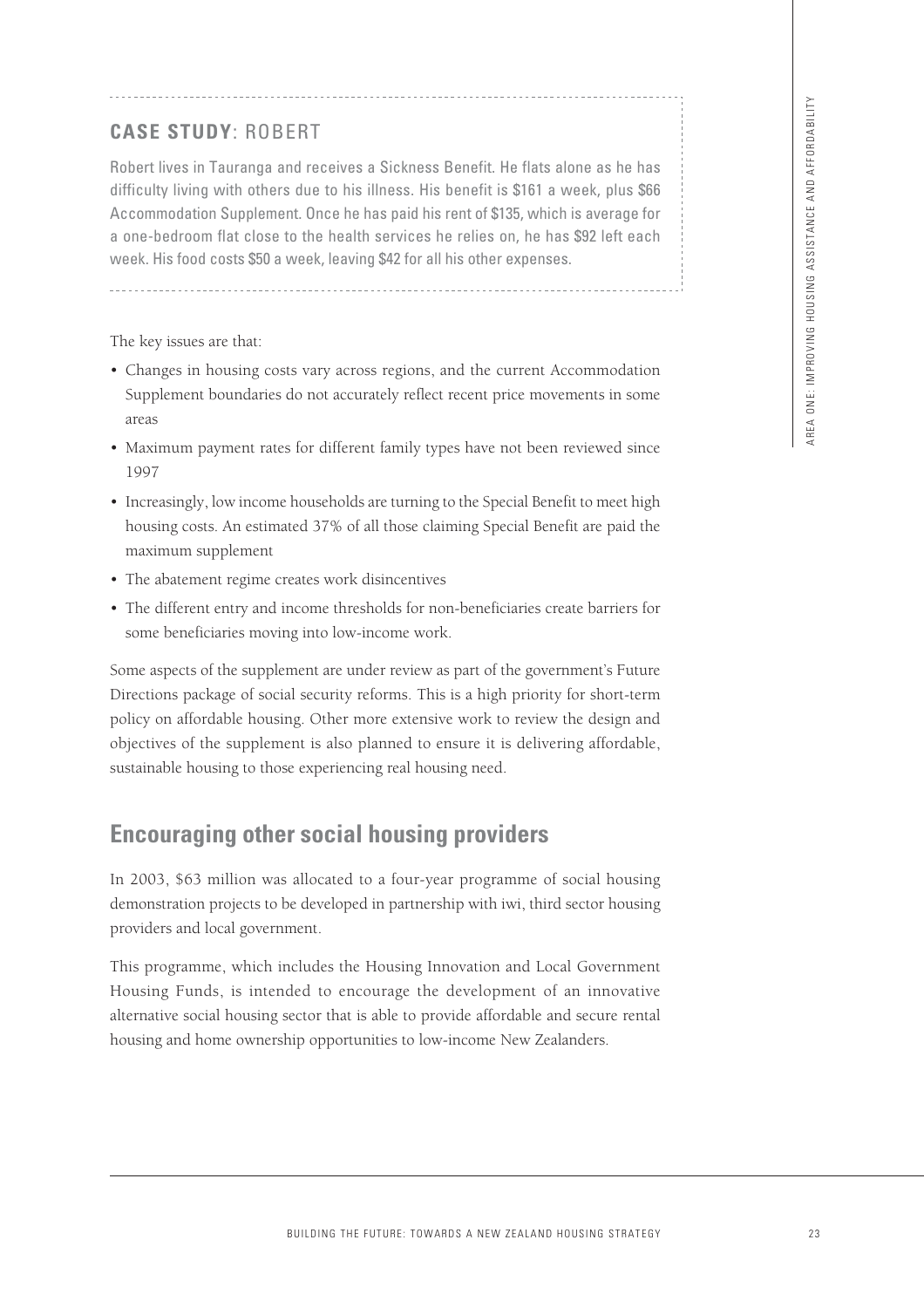That sector includes alternative providers such as hapu/iwi, community groups, church groups and ethnic communities. The key reason to support alternative social housing providers is that they charge affordable rents and their tenants are more likely to enjoy security of tenure than in the private sector. Rents are generally set at cost recovery level and, where a small surplus is generated, it can be reinvested to develop additional affordable housing to meet ongoing demand.

To access the Housing Innovation Fund groups need to: meet at least 15% of the costs from their own resources (including land, labour or voluntary contributions); target low-income or special needs groups; have good property and asset management policies in place; and have demonstrable community support. Funding is also available for provider development and feasibility studies, in recognition that many potential providers of social housing, including hapu/iwi and urban Māori groups, are in the early stages of developing expertise in this area.

Supporting alternative social housing providers offers both social and economic benefits. Social benefits include: improved service delivery to specialised client groups; pooling resources and expertise; and the growth of social capital in communities by involving community members in developing and delivering local



housing solutions.

Economic benefits include the ability to attract investment from local government, private partners and community-based organisations. Social housing has the potential to be a significant area of social investment for philanthropic trusts, socially responsible businesses and local government.

#### **Local government housing**

Local government is the largest not-for-profit provider of rental housing after Housing New Zealand

Corporation. Sixty-eight of the 86 local authorities provide some level of social housing, mostly for older people on low incomes and single people. Much of this housing was built in the 1970s and 1980s, supported by government subsidies. These ended in 1992, when the Accommodation Supplement was introduced as the primary form of housing assistance. A number of local authorities have expressed a desire to divest themselves of social housing stock, although many councils remain strongly committed to providing social housing. Wellington and Christchurch city councils are good examples. Between them they provide housing to just under 5,000 households including pensioners, refugees, low-income families, disabled people and people with mental illness.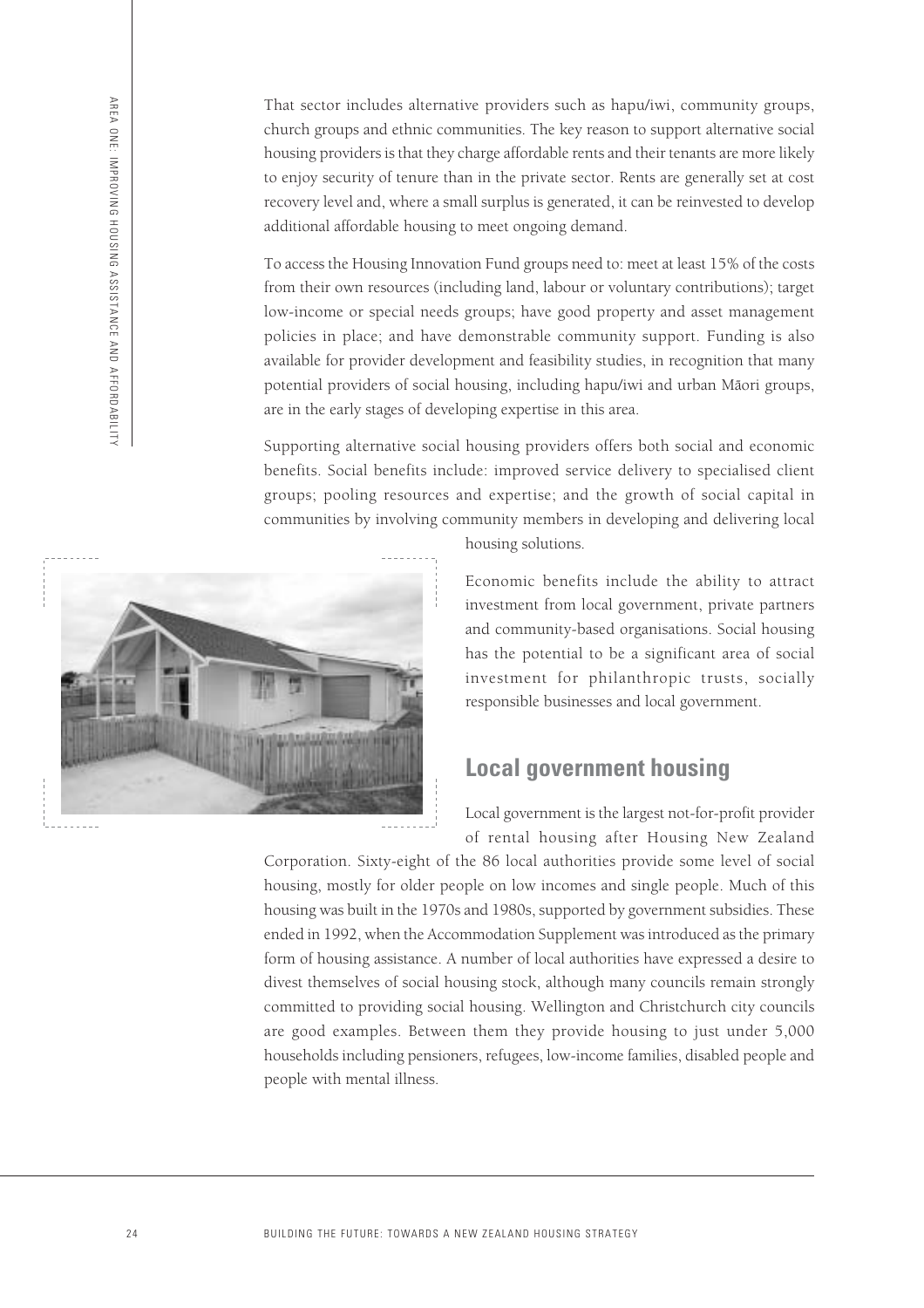Most local authorities providing social housing have maintained a rent policy that puts their rents below those in the market. The quality of their housing is very mixed, partly because maintenance and modernisation programmes have been deferred, and partly because much of the stock (often bed-sitting rooms) is ill-suited to modern needs.

The Local Government Housing Fund is aimed at modernising existing, outdated stock and purchasing new stock under a 50:50 funding matching arrangement. It is based on a long-term commitment to social housing provision by both central and local government. The government is also keen to explore new organisational design approaches with smaller councils that are struggling to manage small housing portfolios, including the possible development of joint venture housing associations and regional trusts. A since the supply of all contains a since the properties and modernisation properations have been deferred, and and modernisation programmes have been deferred, and a search (often bed-string toward) is ill-staned to und

# **New models of housing assistance**

Investment in alternative social housing providers through the new Housing Innovations Fund will broaden the range of supply-side housing assistance available to low and modest-income households. The development of incentives to attract investment by non-government funders and lenders in social and/or affordable housing will be investigated under the New Zealand Housing Strategy.

Local government can also influence the supply of affordable housing through the planning and zoning provisions of the Resource Management Act 1993, developer incentives, and inclusionary zoning especially in greenfield developments. Such mechanisms are commonly used overseas, and provide various incentives to private developers to supply affordable housing. The appropriateness of these mechanisms in New Zealand needs to be researched and tested, but holds promise in terms of easing supply pressures in areas like Auckland and Nelson.

The Queenstown Lakes District Council has already entered into an agreement with the developer of the Jacks Point area, to set aside land for affordable housing provision. This agreement entails a 5 percent commitment of all residential allotments created, contributed in either land or money, which can only be used for the purpose of affordable housing.

Some countries have also developed criteria for registering approved social landlords who either provide affordable housing on a non-profit basis, or reinvest surpluses in expanded social housing provision. Landlords are often housing associations or trusts and the funding for this type of housing is increasingly being provided by commercial lenders, especially in the United Kingdom.

**Local government can also influence the supply of affordable housing**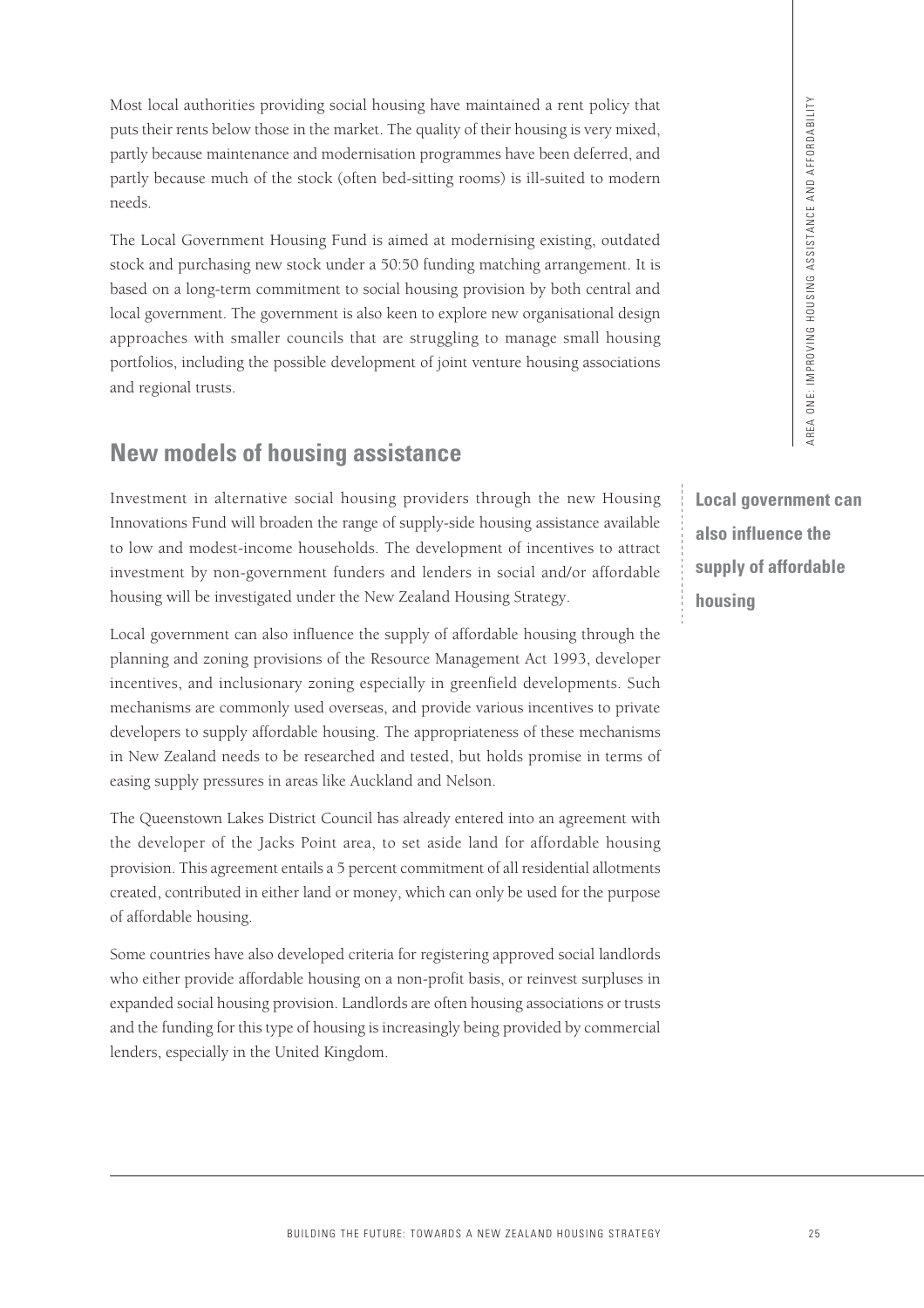Under an approved social landlord programme, approval and thereby access to some types of assistance, is linked to criteria such as affordable rent setting policies, notfor-profit purpose, tenant involvement in housing management, housing being of good quality, and overall management and governance practice.

Exploration of each of these potential options is proposed, and will involve research, modelling and costing. Each, however, holds promise to expand the range of responses to the issue of housing affordability and also involves the contribution of the wider sector beyond central government. Communities, business, local government and the state all have a role to play.

### **Action to improve housing assistance and housing affordability**

Proposed actions to improve the effectiveness and mix of housing assistance programmes and improve housing affordability are set out below:

- a. Develop better methods for evaluating trends in housing affordability, review the thresholds of affordability assistance, and determine the numbers, location and characteristics of families below the affordability thresholds **Lead agencies: Treasury, Ministry of Social Development, Housing New Zealand Corporation**
- b. Increase the number of state rental houses in areas where high demand is forecast, to ensure good quality, secure housing is available to households with the most serious need. Extend "best match" programmes to ensure state housing stock is well-suited to individual tenants and reconfigure and modernise existing state housing to better meet current and future demand **Lead agency: Housing New Zealand Corporation**
- c. Review the need for short-term adjustments to the Accommodation Supplement to alleviate the most serious housing affordability problems, followed by an in-depth review of the Accommodation Supplement in terms of its policy objectives and effectiveness in improving affordability and delivering income adequacy **Lead agencies: Treasury, Ministry of Social Development, Housing New Zealand Corporation**
- d. Support expansion of social housing and alternative social housing providers (including hapu/iwi, community sector and other not-for-profit groups) by using the Housing Innovation and Local Government Funds to encourage retention, expansion and improvement of social housing stock **Lead agency: Housing New Zealand Corporation**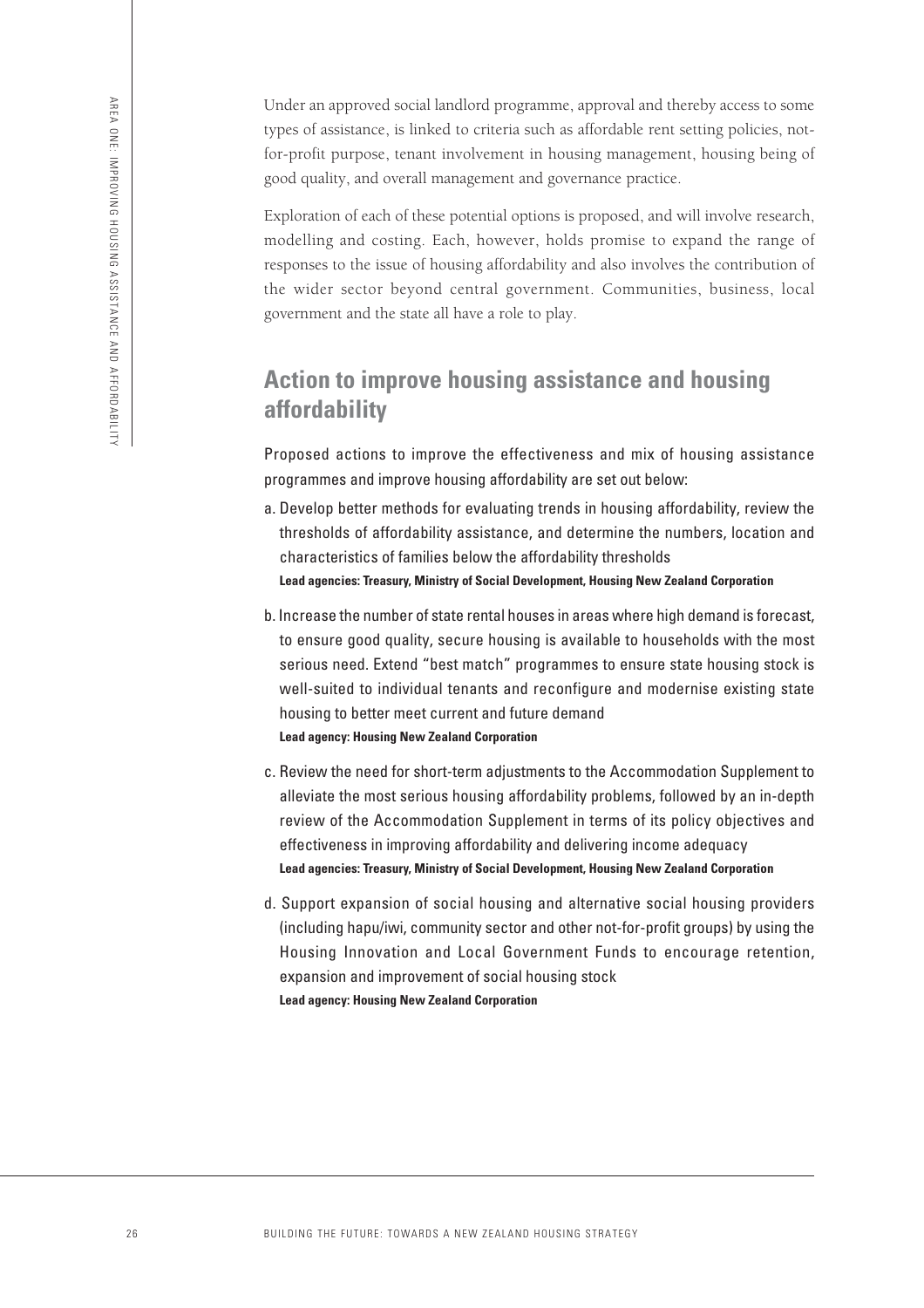e. Explore structural options, such as regional trusts and housing associations, that could strengthen and improve the efficiency and quality of social housing provision by local authorities

**Lead agency: Housing New Zealand Corporation**

- f. Assess and implement opportunities to encourage investment in and financing of social and/or affordable housing by the non-government sector, such as mortgage lenders, philanthropic trusts and socially responsible businesses **Lead agency: Housing New Zealand Corporation**
- g. Trial the use of planning and zoning instruments, such as inclusionary zoning and developer incentives, to increase the supply of affordable housing for rental and for purchase in high pressure areas **Lead agencies: Housing New Zealand Corporation, Ministry of Housing**
- h. Explore the potential benefits of developing criteria for a register of approved social landlords providing affordable housing

**Lead agencies: Housing New Zealand Corporation, Ministry of Housing, Ministry of Social Development**

B, such as regional trusts and housing associations, that<br>
strong of the more parameterism and quality of social housing provision<br>
and Comparison<br>
and Comparison<br>
and Domestic and the contrast and the more of the more of How do you think housing assistance and<br>ty could be improved for low-income and<br>disadvantaged people? affordability could be improved for low-income and disadvantaged people?

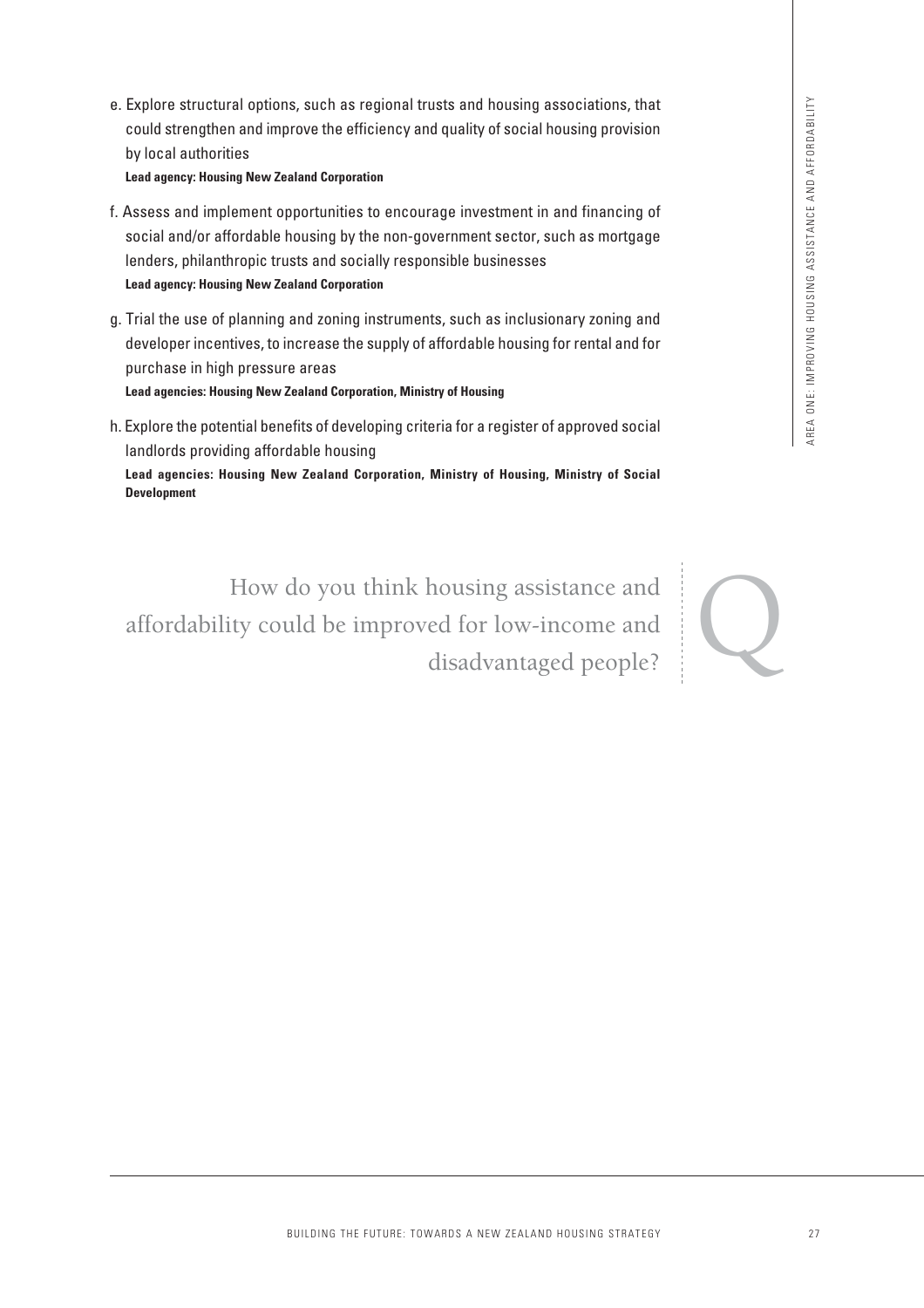# Area Two

# Responding to housing markets under stress

While the strategy will take a broad approach to improving housing outcomes for all New Zealanders, it needs to recognise that some areas present specific problems and require tailored responses. Solutions are best developed in partnership involving local and central government, non-government organisations, residents and the private sector.

The following case studies show how Auckland and Nelson are responding to their own particular set of problems and opportunities. Each area is developing responses both at the community level and with the support of government.

### **Auckland: urban containment, population growth and rising prices**

Auckland is facing housing affordability, infrastructure and urban containment issues, along with high population growth and limited land supply. While 31% of New Zealand's population lives in the Auckland region, the region accounts for only 2% of New Zealand's land area. If current patterns continue, Auckland city will need to accommodate 141,000 more people within 20 years; while the Auckland region's population is predicted to reach two million by 2050.

The Auckland region has the largest number of renting households, and rents are rising at a higher rate than the rest of the country. Meeting the demand for affordable housing means rising costs for the government. The costs of acquiring new state housing, leasing from the private sector, and Accommodation Supplement are all increasing.

Auckland is the least affordable region in which to purchase a house in New Zealand. In November 2003, the median sale price for a house in Auckland reached \$320,000, an increase of over 20% in three years. While housing costs are lower in some parts of Auckland, any new housing in Auckland is likely to cost at least \$175,000 – putting it out of reach of most low income earners.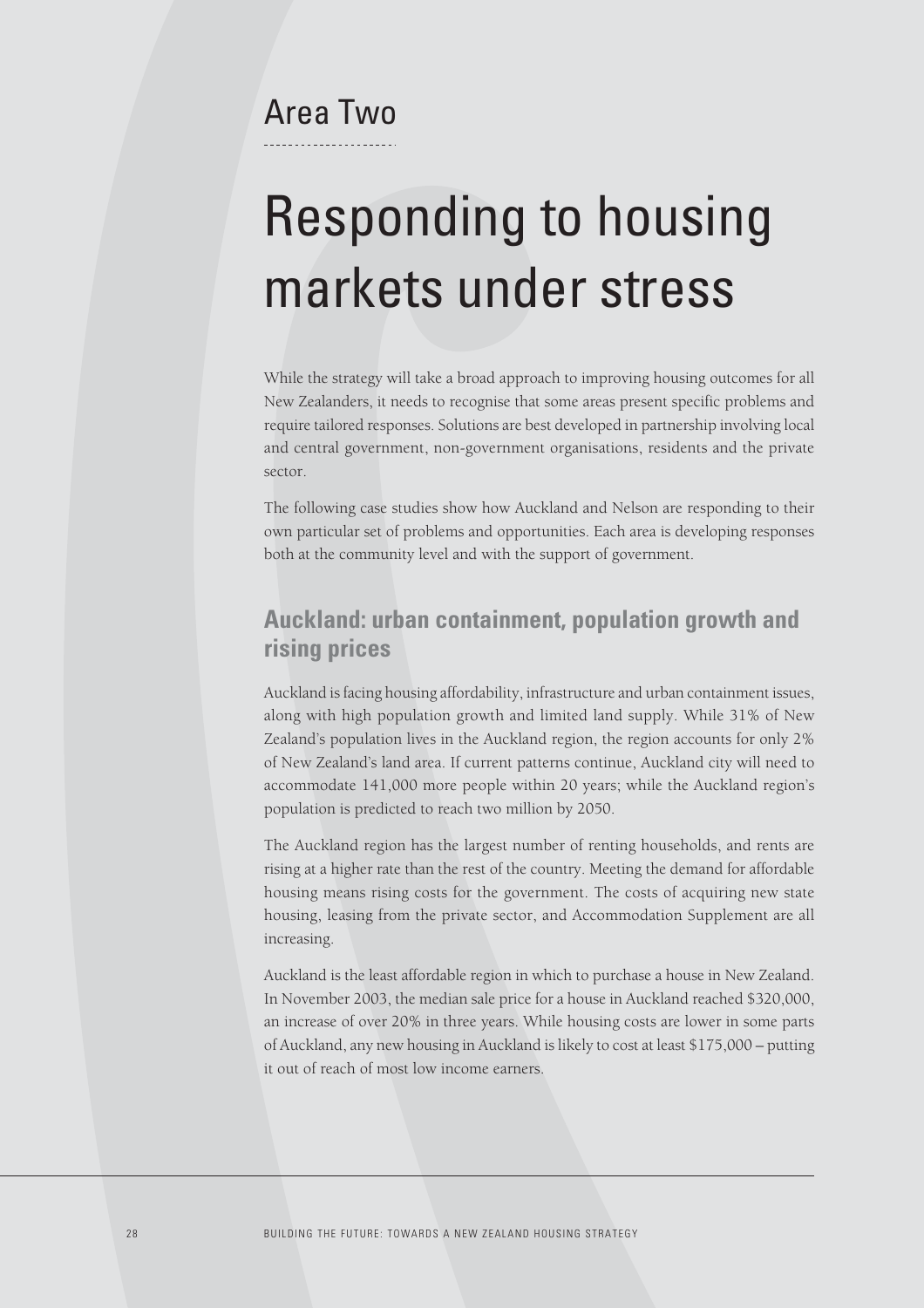The cost of land and land development in Auckland varies widely, but ultimately affects affordability, as it is carried through to the final purchase price. For example, the cost of developing a greenfield site in East Tamaki is estimated at about \$35,000 a site, including the required reserve contribution. The additional cost when developing in-fill housing ranges from \$10,000 to \$25,000 for storm-water drainage alone.

# **The Auckland Regional Growth Strategy and urban intensification**

There is growing disquiet in Auckland about some of the effects of in-fill housing, and the potential effects of increased densities overall. These pressures reinforce the need for central and local government to work with communities to plan for growth in the future. The Auckland Regional Growth Forum, comprising the Auckland Regional Council and the region's local authorities, released the Auckland Regional Growth Strategy in 1999. The growth strategy attempts to provide for population growth in a sustainable way with higher density housing in existing metropolitan areas and managed expansion into greenfield areas.

The growth strategy aims to house twice Auckland's present population within the existing built-up area, which means doubling the current dwelling stock. By 2050,

it is envisaged that more than a quarter of Auckland's two million people will live at higher densities.

As greenfield development capacity within the region disappears, there is likely to be upward pressure on land prices. This has led to concerns, expressed in the Auckland Regional Affordable Housing Strategy 2003, that urban containment and continuing growth may raise house prices even further.

The new Residential 8 zone is an integral part of the Auckland City Council's overall urban growth strategy. The new zone allows for increased housing



density across a number of areas of Auckland city. It aims to encourage compact residential and mixed-use developments within identified areas no less than 2 km from the central business area. Sites will only be available for development if they cover at least one hectare.

High quality developments may still be beyond the reach of the average home owner though, and the risk of poor quality housing being built for those on lower incomes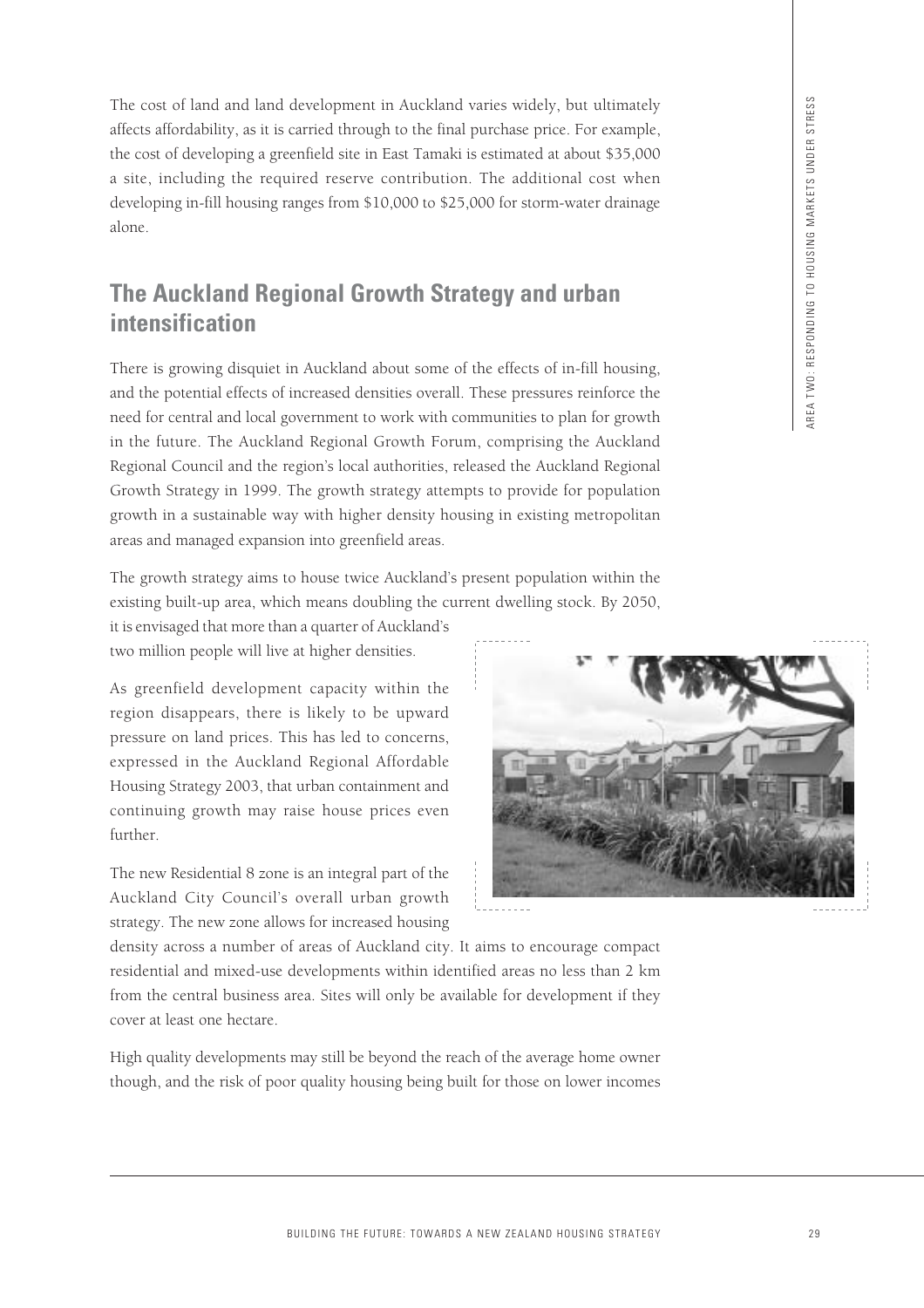AREA TWO: RESPONDING TO HOUSING MARKETS UNDER STRESS AREA TWO: RESPONDING TO HOUSING MARKETS UNDER STRESS

**Councils in the Auckland region are also actively planning for or encouraging the development of medium density housing**

will require proactive management. Many submissions to the Council on the proposed zone change expressed high levels of concern about the potential for poor quality or inappropriately sited housing developments. The Council has recently expanded the role of its independent urban design panel to include reviewing proposed developments in residential 8 zones and providing advice to developers on design best practice.

Other city councils in the Auckland region are also actively planning for or encouraging the development of medium density housing in response to predicted growth. The provision of design guides and criteria and setting limits on the size and location of sites for medium density housing are practical ways of managing this type of growth.

The Regional Growth Forum also called for a review of the Unit Titles Act 1972. It was concerned that the Act, which governs bodies corporate and their role in administering commonly owned property, had become out of date with the growth in apartment living and high density housing. The Ministry of Economic Development will review the Act in 2004 with a view to introducing legislative amendments by the end of the year.

# **Hobsonville, Flatbush and other new developments**

Housing New Zealand Corporation has been working with Waitakere City Council to explore development options for the former air force site at Hobsonville. The site, in north-west Auckland, will form an integrated urban community with a range of housing types, reserves, schools, retail centres and local employment opportunities. While any residential development at Hobsonville will be subject to planning consents and processes and is unlikely to happen before 2008, it is an opportunity for central and local government to work together to demonstrate a commitment to the long-term vision required to improve housing and community planning.

It has also highlighted the potential for surplus Crown and possibly local government land to be identified and set aside for affordable housing developments. For example, any surplus land at the decommissioned Whenuapai Airbase site could potentially be considered for mixed housing development.

Flatbush, in Manukau City, is a planned greenfield development that is projected to provide for up to 40,000 additional residents over twenty years. The vision for Flatbush is focused on urban containment, selective intensification, diversity of housing types and a mixed urban and semi-urban land use pattern. The development will include a town centre, significant recreational areas and provision for employment growth. The plans also call for a high level of connectivity, protection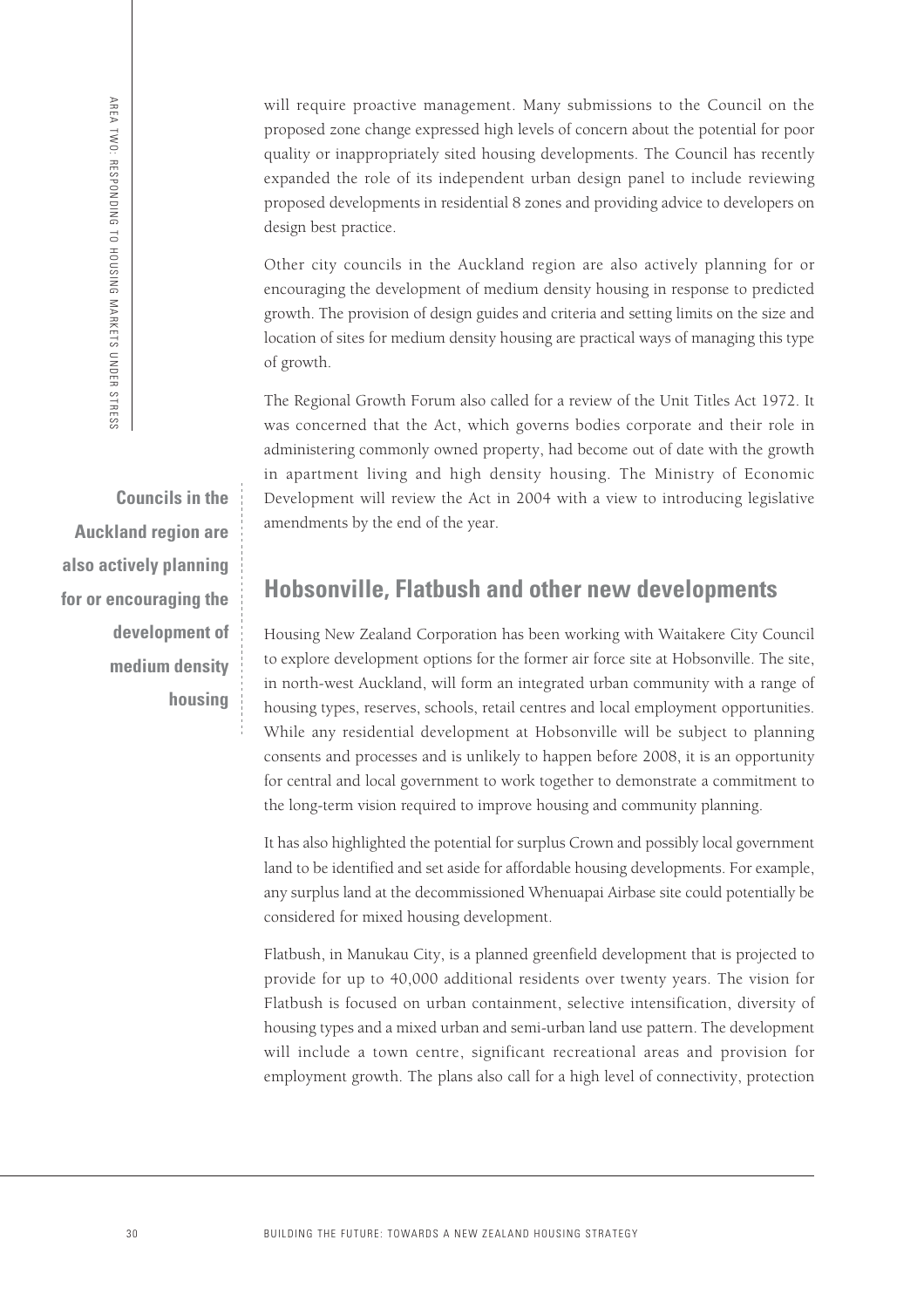**Although 43% of Housing New Zealand Corporation's total housing stock is in the Auckland region, it represents only 7% of the total dwellings in that region**

of natural features and provision of high quality, accessible open space, all of which have been shown to deliver superior amenity values to conventional low-density development.

# **Social housing initiatives**

Although 43% of Housing New Zealand Corporation's total housing stock is in the Auckland region, it represents only 7% of the total dwellings in that region. At 30 November 2003 the Corporation had more than 3,200 high-need applicants in Auckland waiting to be housed, yet only 219 houses became vacant during that month. To address the housing shortfall, the Corporation expects about 73% of the properties it acquires in future to be in Auckland. It has added approximately 3,000 properties to its Auckland housing portfolio since 1999.

These include the 1,700 Auckland City Council properties purchased in early 2003. The majority of those properties require upgrading or redeveloping, and the government plans to spend a further \$75 million on this work over the next five years. Planning work is underway, with the ultimate aim being to retain or increase the number of properties and to help meet the growing demand for quality, affordable housing in the Auckland area.

# **Emergency housing**

There is growing demand in Auckland for emergency accommodation to meet the immediate needs of people in housing crisis. There is also a shortage of appropriate and affordable long-term housing for people moving out of emergency accommodation, and a lack of services for single people, particularly single men. Housing New Zealand Corporation is developing funding options for supported and/or emergency housing, in consultation with emergency housing providers and other funders. External of thigh quality, accessible open space, all of which<br>
is superior amendy values to conventional low-density<br>
intakives<br>
New Zealand Corporation's costal abouting stock is in the<br>
metric angle 2013 housing stock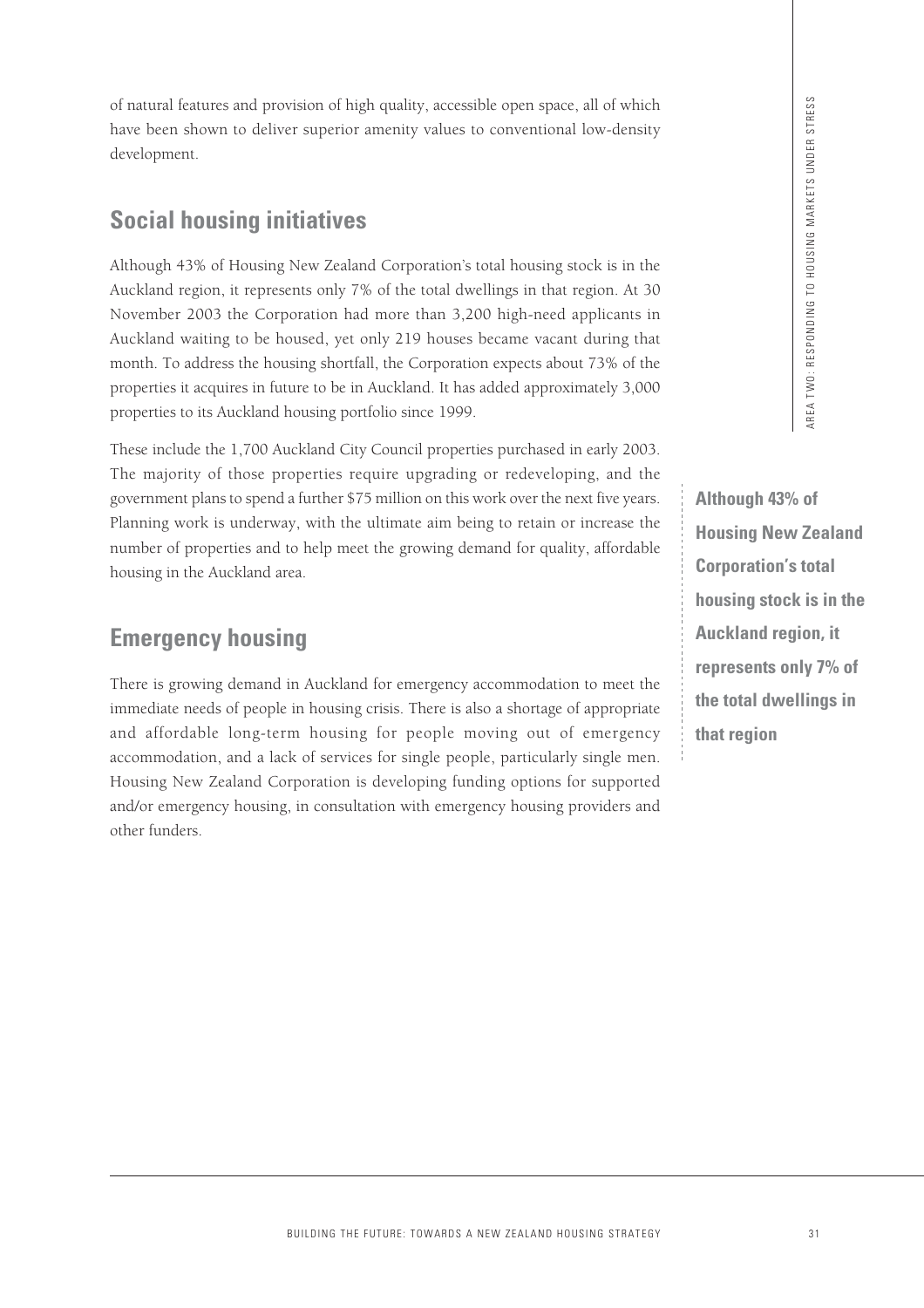#### **CASE STUDY**: HEALTHY HOUSING AND COMMUNITY RENEWAL PROGRAMMES

The Healthy Housing Programme is a partnership between Housing New Zealand Corporation and District Health Boards. It aims to reduce overcrowding and the associated risk of meningococcal and other crowding-related diseases. It also seeks to improve health by facilitating referrals to health and social service providers and by undertaking housing modifications. In 2002/03, the programme helped over 400 households. Early reports indicate a 30% drop in hospitalisation rates in areas where Healthy Housing has been introduced.

The Community Renewal Programme takes a partnership approach to involve residents of renewal areas and local councils in projects to promote safe, healthy and confident communities. It involves upgrading housing stock in areas with concentrations of state housing. Community renewal is underway in five areas including Talbot Park in Glen Innes, Clendon in South Auckland and Northcote.

#### **Sustainable development: sustainable cities**

An urban design protocol is being developed under the government's Sustainable Development for New Zealand: Programme of Action, led by the Ministries of Economic Development and for the Environment. Under this protocol, steps will be taken to promote better design in Auckland, to address any Auckland specific issues and to demonstrate the advantages of design for sustainable development. A demonstration project to apply a best-practice approach to a residential housing development is planned. This will include building design and standards, location and accessibility to transport, local identity and cultural expression. Design will also focus on affordability, energy efficiency, waste minimisation and the relationship to the natural environment.

Auckland will be a focal point for the Sustainable Cities work programme which includes a range of projects to address the impact of intensification, improving the quality of urban design, improving the sustainability of the built environment and increasing access to affordable housing.

#### **Nelson: the sunbelt and the primary sector**

Nelson has experienced population growth and rising property values, and is having trouble providing affordable housing to key workers and middle-income families. Since 2001, Nelson has experienced rapidly escalating house prices. The 59% increase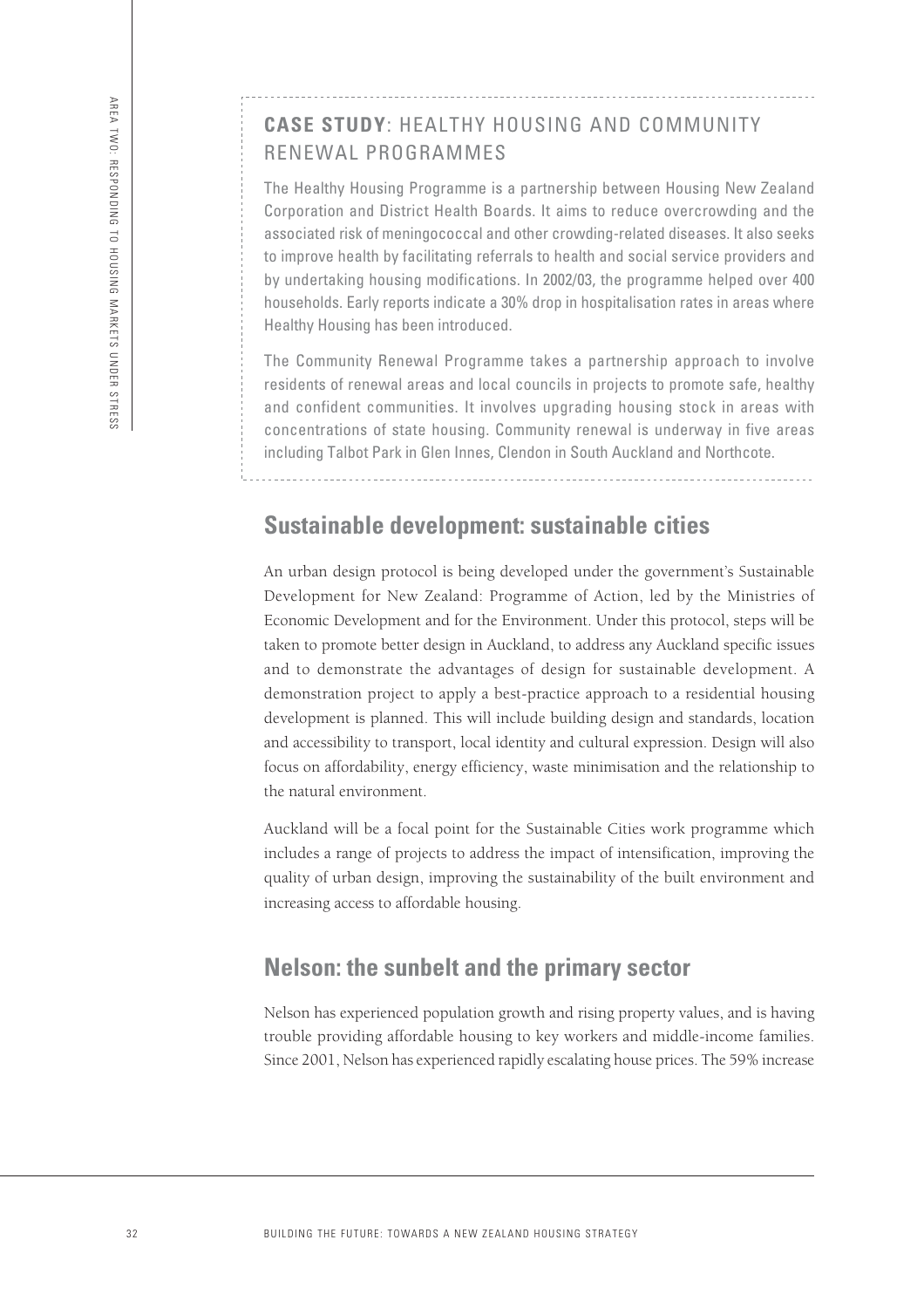over the past two years was the fastest in the country. This seems to have two causes: increases in housing supply in the Nelson area have not kept pace with the influx of people wanting to buy there; and many new arrivals to the area are in asset rich age groups moving from expensive housing markets, such as Wellington, or from overseas. Their relative wealth enables them to bid up the price of housing, creating an affordability problem for first home buyers and buyers in low and middle income groups. Overseas buyers and second home buyers living in other parts of the country may also be crowding out local buyers. The listensit in the country. This securities the matter when the state are the matter of the same that the state are the state at the state of the state is a state of the state of the state of the state of the state are t

Housing stress is compounded by strong demand for temporary housing from both seasonal workers and tourists. In addition, many Nelson residents work in lower paid jobs in the primary industries, reducing the median annual income (\$17,100) below that of the rest of New Zealand (\$18,500).

# **Local and national responses**

The Nelson City Council has been active in seeking to address housing issues in the wider context of social well-being. Its report Social Well-being Priorities for Nelson City identified the following housing priorities:

- To form a working party to assess possible barriers to the construction of new low to middle-income housing, with the objective of increasing the number of new dwellings for rent or purchase
- To form a coalition of community organisations to lobby central government to increase the rate of Accommodation Supplement for Nelson residents
- To review, with Housing New Zealand Corporation, the cost of renting accommodation and purchasing property, assistance for first home purchasers and current wage levels
- To review (by the District Health Board) the impact of high housing costs on the health and safety of low to middle income residents
- To further assess (by the Council and appropriate agencies) current levels of housing need in Nelson and explore ways of increasing emergency housing provision for single males and females in the city area
- To collaborate with Housing New Zealand Corporation to discuss expansion plans to meet population growth, particularly among low income earners
- To develop inter-agency links to establish a whole-of-government approach to housing solutions.

Local and central government need to work together to address housing need in submarkets such as Nelson. Employers and developers also have a role to play, especially when primary industries rely on the availability of seasonal workers. While social housing will grow to meet the needs of the most disadvantaged in the community,

**Housing stress is compounded by strong demand for temporary housing from both seasonal workers and tourists**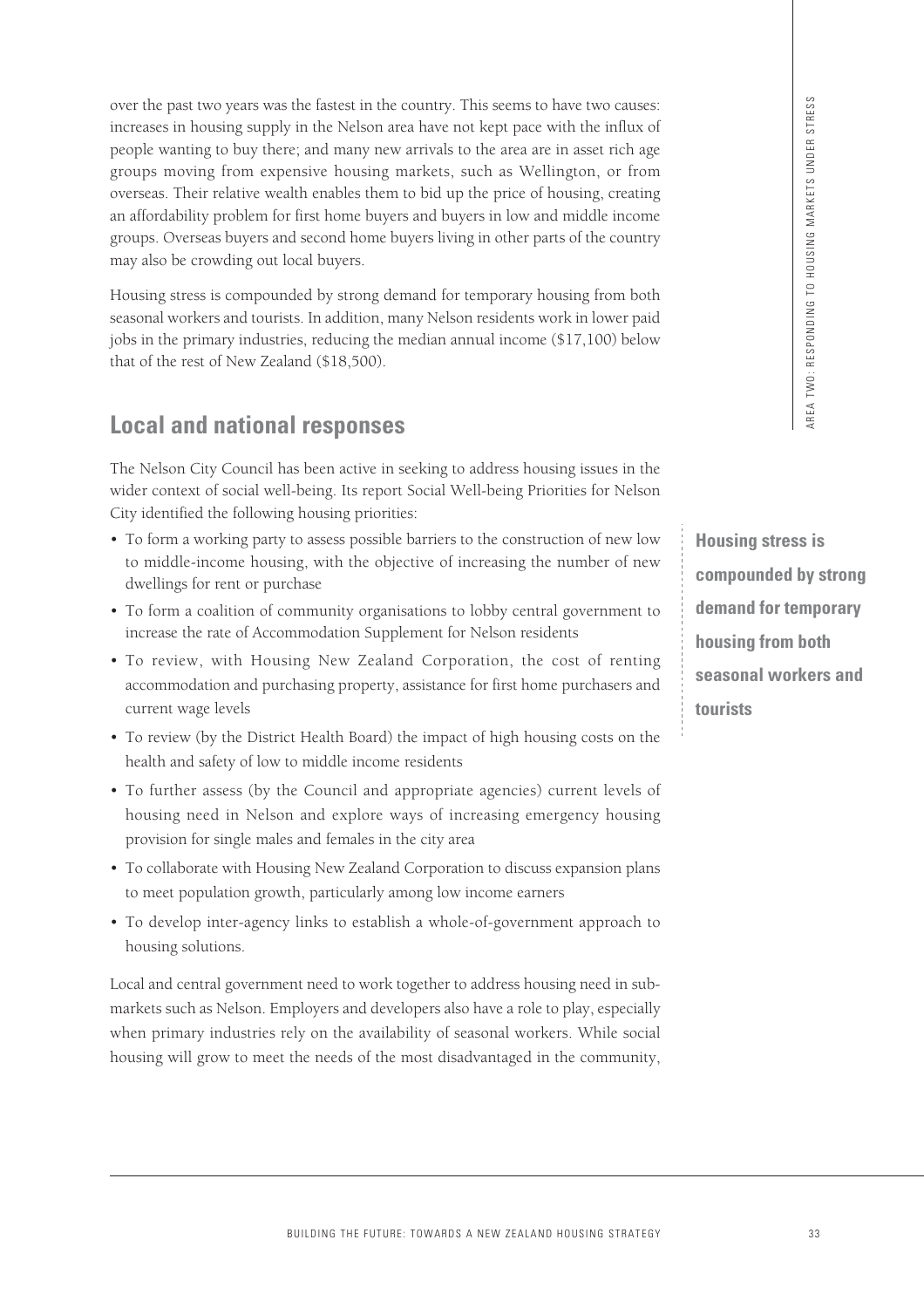AREA TWO: RESPONDING TO HOUSING MARKETS UNDER STRESS

AREA TWO: RESPONDING TO HOUSING MARKETS UNDER STRESS

there needs to be a wider strategy to ensure housing costs are affordable for the middle-income families that make up the majority of households.

Such households often include key workers such as tradespeople, teachers, health workers, police and retailers. If housing becomes unaffordable to these groups, then Nelson and cities like it will face serious problems in supporting their populations.

### **Collaborative responses to other localised housing issues**

While the Auckland and Nelson experiences highlight the impact of high housing demand and rapidly rising prices, other communities are characterised by economic decline, falling property values and shrinking rating bases, which compound social issues.

Problems related to substandard housing in areas such as Northland and Tairawhiti, are being addressed urgently. A focus on regional social and economic development is especially relevant. This will address population decline and income disparity, and its associated impact on housing.

**Some communities are characterised by economic decline, falling property values and shrinking rating bases**

Yet many other communities are maintaining a stable, affordable housing environment for the people who choose to live there. Levin is a good example. Its median weekly rents have increased only slowly over the past 10 years and are low by national standards. At 73%, it has a higher rate of home ownership and the median house sale price in 2003 was \$98,500.

While some small urban areas have declined significantly in recent years, Levin's position has been relatively stable and provides a good basis from which to build. While growing house prices in the neighbouring beach settlements may present a challenge to the district, they also have the potential to act as a catalyst for economic growth and diversification, delivering employment opportunities in the construction and service industries and improving the rating base for the district.

One-size-fits-all housing policies will not address the specific needs of the range of communities and housing markets in New Zealand. A collaborative approach involving key players such as local government, central government, hapu and iwi, business and industry, community groups and the communities themselves, is more likely to be responsive to the specific needs of a particular place. The government is committed to working in this way to address housing issues that impact on the social and economic well-being of their communities.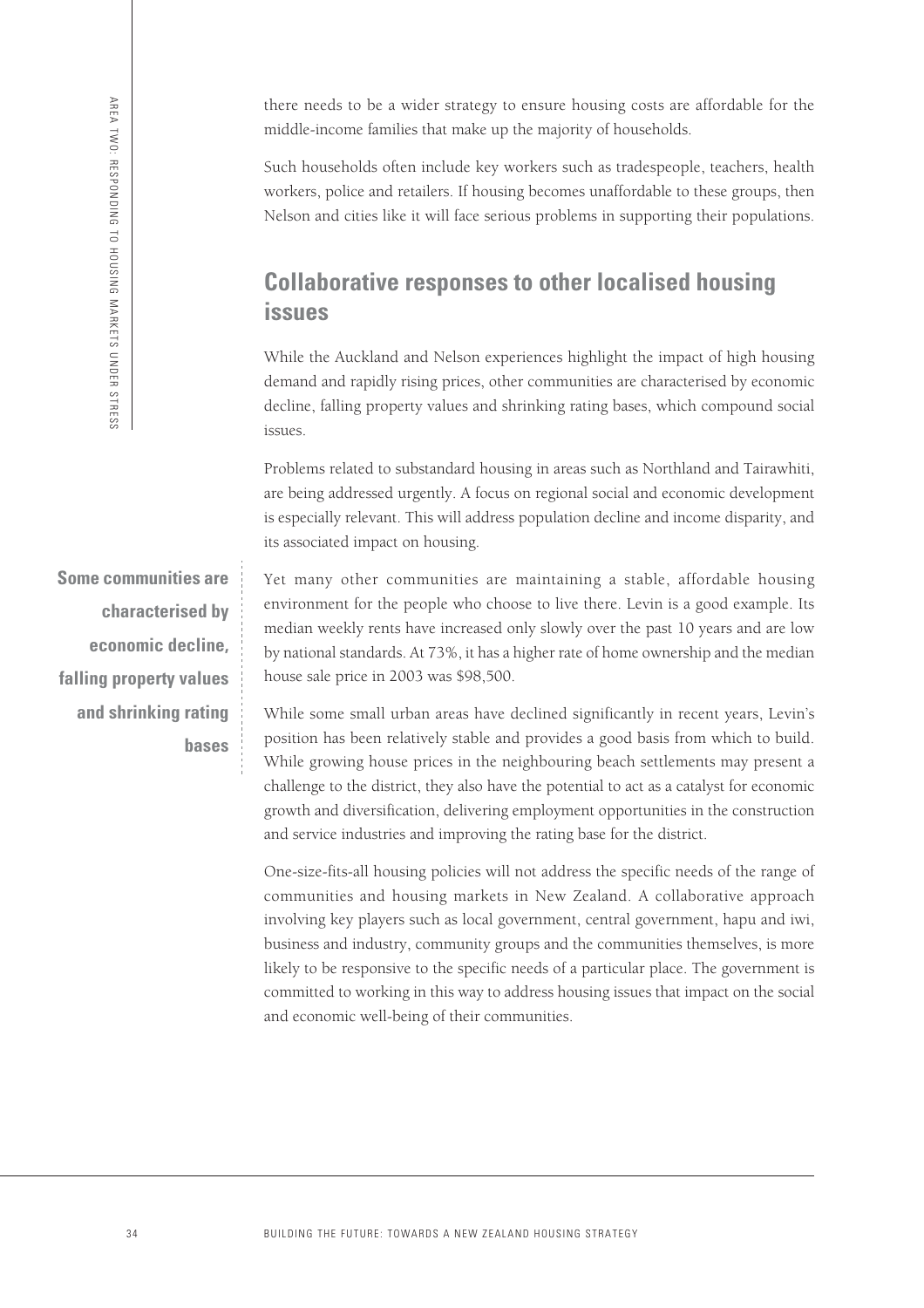# **Action to respond to housing markets under stress**

The complex issues behind such housing problems require a concerted and progressive partnership approach that recognises the important and complementary role of each participant. A joint planning exercise to adopt a common housing strategy for the Auckland region is needed, given the significant policy and delivery initiatives planned by both local and central government. In Nelson, local and central government are investigating the best way to develop a cross-sectoral approach to housing issues.

The following programme of action proposes a potential series of co-ordinated activities that respond to housing markets under stress. The scale and level of investment will depend on the extent and nature of local issues, and their relative impact in terms of population numbers and social and economic well-being. Any such programme will need to be maintained over long timeframes, be developed in response to a sound analysis of the problems being experienced, and involve key stakeholders across all relevant sectors at both the central and local level.

#### Proposed actions are:

- a. Implement initiatives that will make housing more affordable and accessible for low-income households. Initiatives could involve: promoting the use of local government planning provisions to secure the development of affordable housing; reviewing the Accommodation Supplement thresholds and maximum area rates; and providing home ownership support for families that can sustain it over time. The role of employers in improving accessibility to affordable housing should also be assessed, in consultation with business communities at the local level.
- b. Contribute to initiatives that will increase the supply of social housing and help diversify the range of social housing options. The government will continue to expand its own provision of social housing as well as provide ongoing support to local government and other social housing providers, including urban Māori organisations and iwi/hapu. It will also investigate housing trusts and joint ventures for social housing, including involving socially responsible businesses. The continuing implementation of the Community Renewal and Healthy Housing programmes will improve both the quality of social housing and the housing options available to larger, extended families. Investigation into the level of demand for emergency housing, and development of clearer funding policies will assist in ensuring those with most severe housing need are safely housed in the short term. **Example 15 Example 15 Example 16 Example 20 Example 20 Example 20 Example 20 Example 20 Example 20 Example 20 Example 20 Example 20 Example 20 Example 20 Example 20 Example 20 Example 20**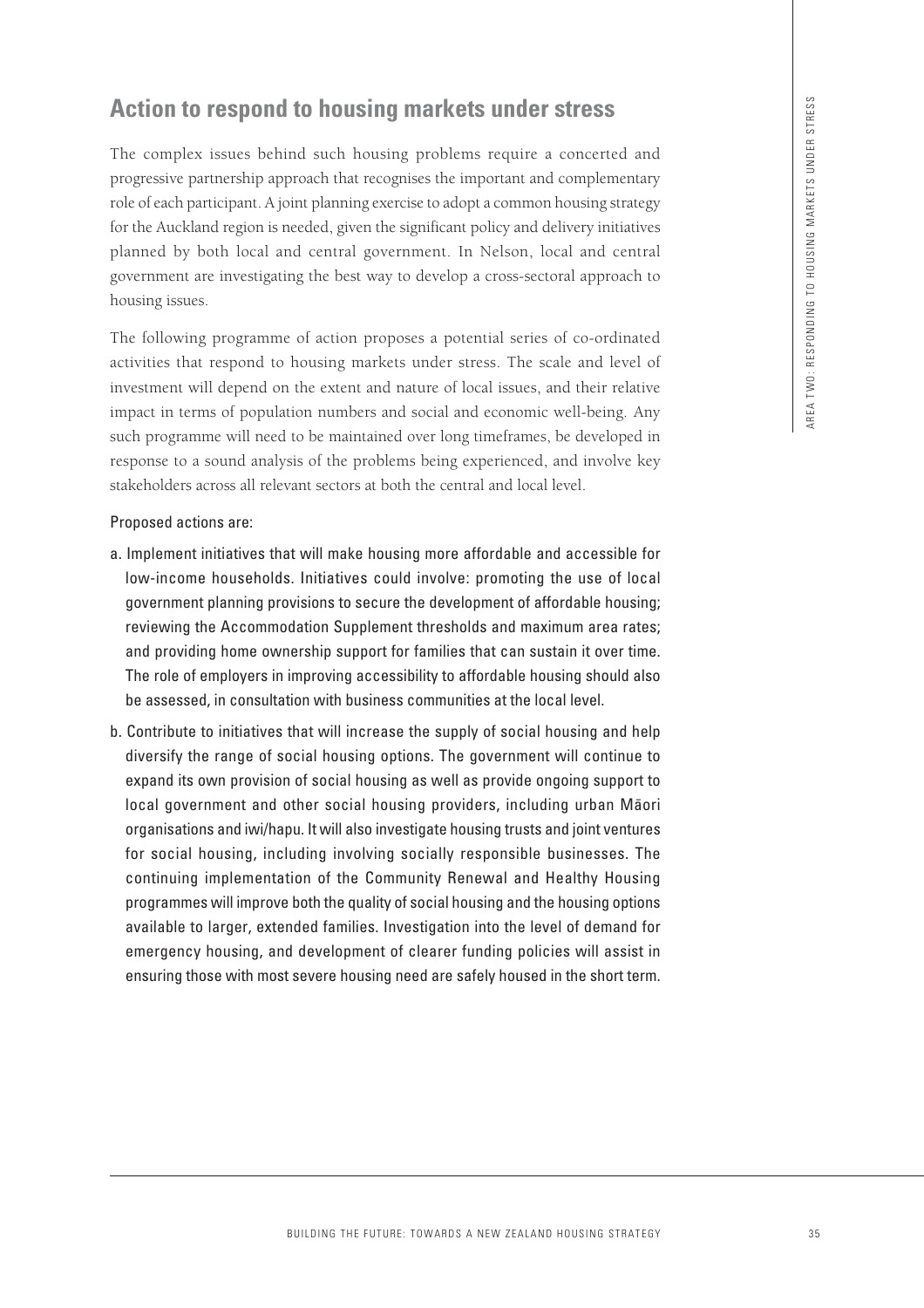- c. Promote well-designed and appropriately located affordable housing. Housing New Zealand Corporation will seek to identify land suitable for affordable housing development, including surplus Crown and local authority land. It will also improve existing suburbs with high concentrations of state housing and develop integrated urban communities in areas such as Hobsonville and other identified greenfield sites. Identification of opportunities for brownfield developments will also facilitate increased supply of affordable housing. Any moves to increase densities will require involvement of communities in planning processes to ensure intensification does not result in poor quality housing.
- d. Review legislation to assess its impact on housing problems. Recent trends in investment patterns and in housing choices have led to the need to review legislation impacting on housing issues. The Ministry of Economic Development is reviewing the Unit Titles Act 1972 to assess its applicability and relevance to present day housing preferences, especially its functions in regulating the activities of bodies corporate.
- e. Explore how sustainable urban form can contribute to reduced housing costs. Initiatives such as the urban design protocol and the Auckland Regional Growth Strategy should consider how to improve the affordability of infrastructure, including land development and essential services, so as to improve access to affordable housing. Investment in improving transport systems and increasing the use of public transport could be used to encourage the development of affordable housing in areas close to employment, retail and community services, such as schools, health and social services.



What kind of activities or policies will have a positive effect in housing markets under stress?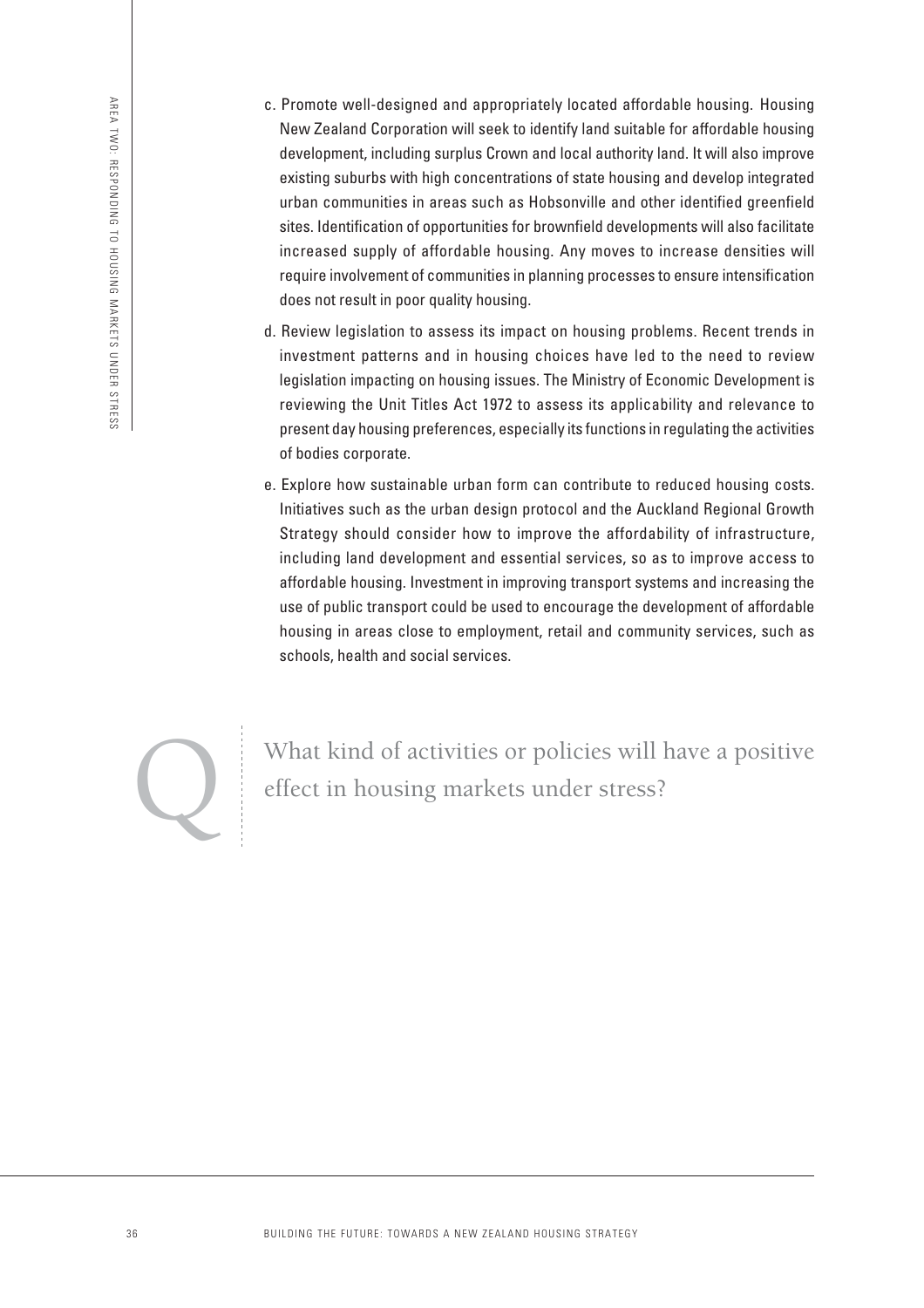## Area Three

# Innovative home ownership programmes

## **The changing face of home ownership**

The most notable feature of the shift taking place in our housing tenure structure is the decline in the rate of home ownership and the consequent growth of private renting.

Home ownership has fallen from 74% to 68% over the last decade. There has been a 44% decrease in the 25 to 44 year age group of home buyers in the same period. If these trends persist, the home ownership rate will fall to 62.5% by 2011. This would mean that 80,000 fewer households would be home owners than if today's rate of home ownership applied.

Research currently underway<sup>9</sup> should provide better information on home ownership trends. In the meantime, it is thought that a number of factors may account for the decline in home ownership:

- Changing labour market dynamics resulting in more casual work and job changes that affect security of income and therefore mortgage servicing ability
- Changing social dynamics resulting in more fluid and changeable family arrangements
- Increased competition between first home buyers and residential property investors at the lower end of property markets
- Increasing uptake of tertiary education and student loans, along with people having families later in life
- House prices rising faster than household incomes, and increased levels of consumer debt
- Removal of specific assistance for entry into home ownership.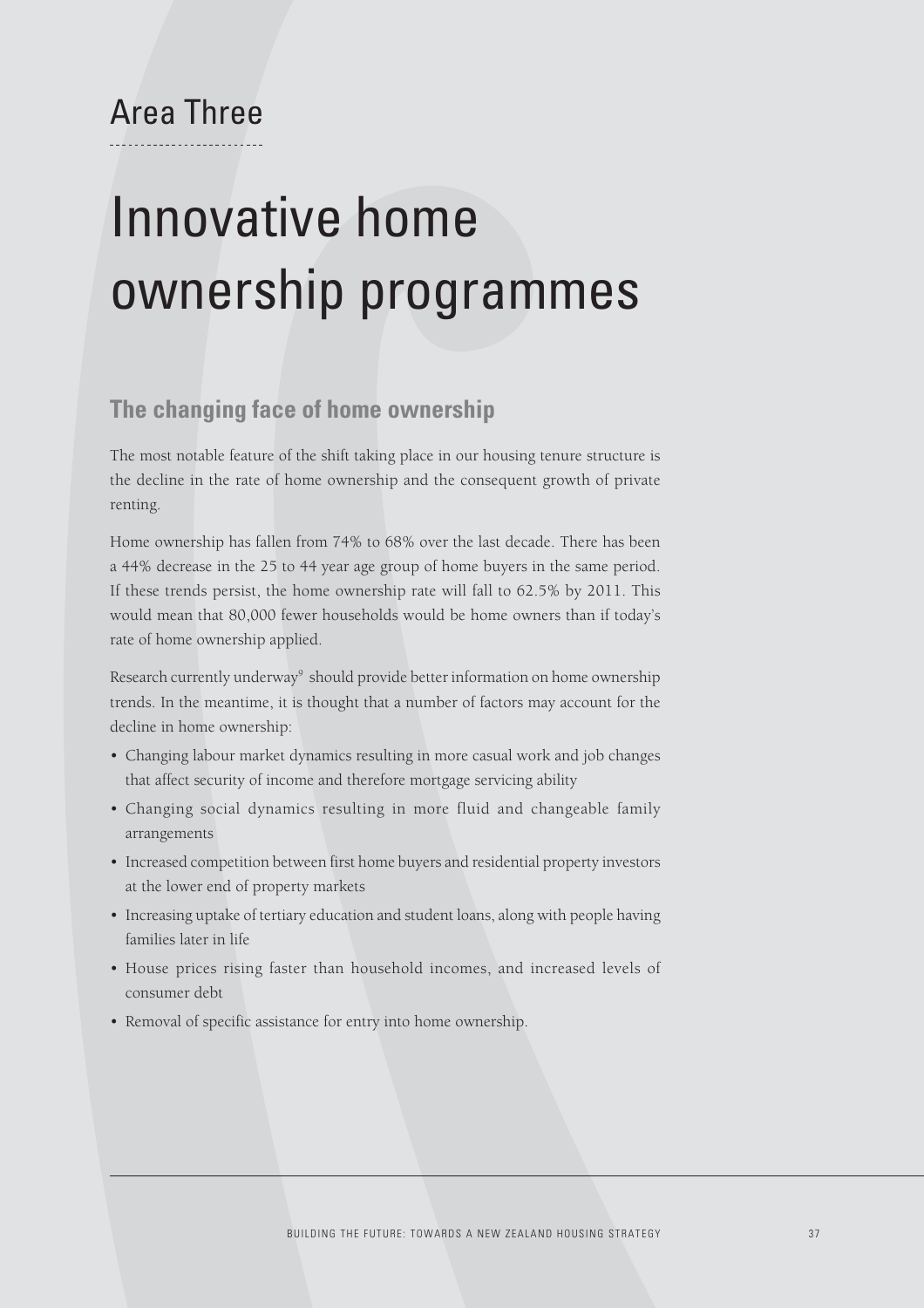Despite this, home ownership is still a strong aspiration for most New Zealanders. Significant numbers of households, including Māori and Pacific people and those at the lower end of the market, are unable to achieve home ownership. Many of these households have the potential to benefit both economically and socially from welltargeted home ownership support. Recent growth in home ownership in the United States, in response to government assistance, has largely been amongst minority groups, with more than 40% of the net growth in ownership being within that population.

### **Risks and benefits of home ownership**

New Zealand has a strong culture of home ownership. Its internationally high rates of ownership were fuelled between the Second World War and the late 1980s, by government actively promoting the benefits of home ownership and providing generous support to families wishing to buy or build their own homes.



For many households, home ownership contributes to positive economic outcomes and associated improvements in health and educational well-being. High home ownership rates have positive effects within communities, and are associated with social capital growth and neighbourhood stability. The expectation that home ownership will serve as a vehicle for retirement savings through equity growth is also well entrenched. The ability of home ownership to fill this role in the future is less certain though, as increasing ease of access to mortgage finance is leading to higher debt over longer periods.

Home ownership does not always protect people from poverty. A recent study in the

United Kingdom found that 50% of households in poverty are home owners. The lack of, or even negative, capital growth in some New Zealand rural locations also suggests that home ownership may not always be the best option for people living in remote areas, especially where household income is insufficient to adequately maintain a home.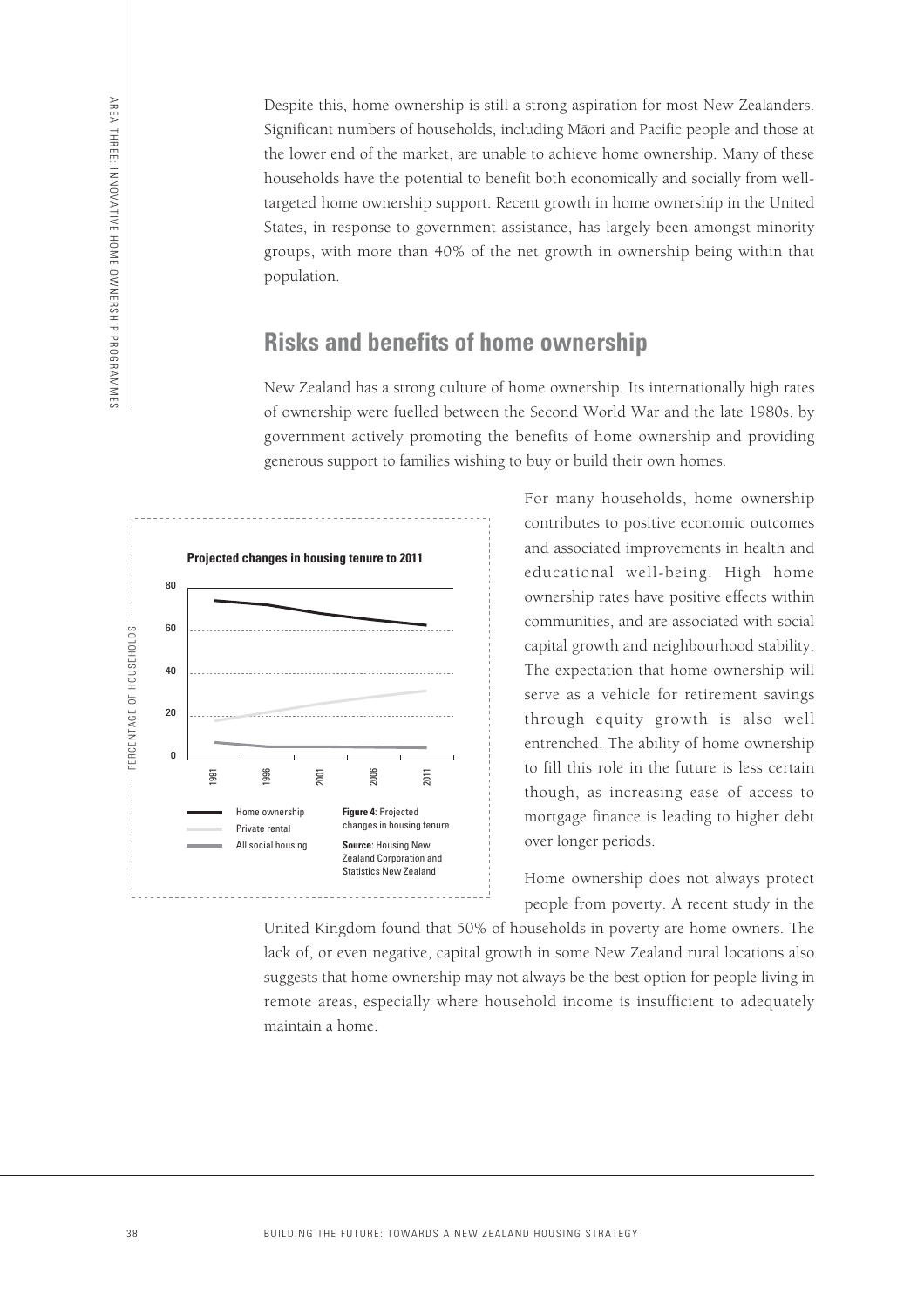Programmes involving significant direct subsidy to home owners can be very expensive without any assurance of reversing tenure trends. While Australia advanced \$2.4 billion in First Home Buyer grants to 300,000 households in the scheme's first two years, it has only slowed the decline in the home ownership rate. The nontargeted scheme is also seen as possibly fuelling further increases in house prices and being more beneficial to middle to high-income households that would be able to afford home ownership without assistance. Recent indications are that 77% of grants have been accessed by the 40% most well-off households, and only nine percent by the poorest 40% of households.

## **What is being done to help home owners?**

Until recently the government's direct activity in home ownership assistance was restricted to small lending programmes tightly targeted to Māori and low-income rural families, such as the Low-Deposit Rural Lending and papakainga schemes. In

addition, approximately 40,000 home owners receive the Accommodation Supplement to help them with their housing costs, at an annual cost of \$127 million.

Low Deposit Rural Lending offers a finance option which requires a three percent deposit and is targeted for lowmodest income earners who want to buy or build in designated, primarily rural areas. To be eligible for a Low Deposit Rural Loan applicants must meet lending criteria which include being able to meet the repayments and completing a home ownership skills course. The aim of the course to make people aware of the responsibility and commitments required to buy and own a home and to provide them with ongoing support and guidance.



Papakainga lending is available for building or buying housing on Māori land held in multiple ownership. The lending is secured over the house only, as opposed to the house and land in a standard mortgage security. To be eligible for this loan, buyers need to meet lending criteria and provide a 15% deposit. In addition to the standard requirement that a house meet all applicable local authority requirements, a house over which a papakainga loan is secured must be easily relocatable.

The government recently introduced a mortgage insurance scheme, piloted through Kiwibank. It targets those able to afford, but unable to access, mortgage finance through the existing banking system. Although mortgage lending through traditional banks is at historically high levels, the high level of interest in the scheme suggests that there are significant numbers of lower income households not catered for in the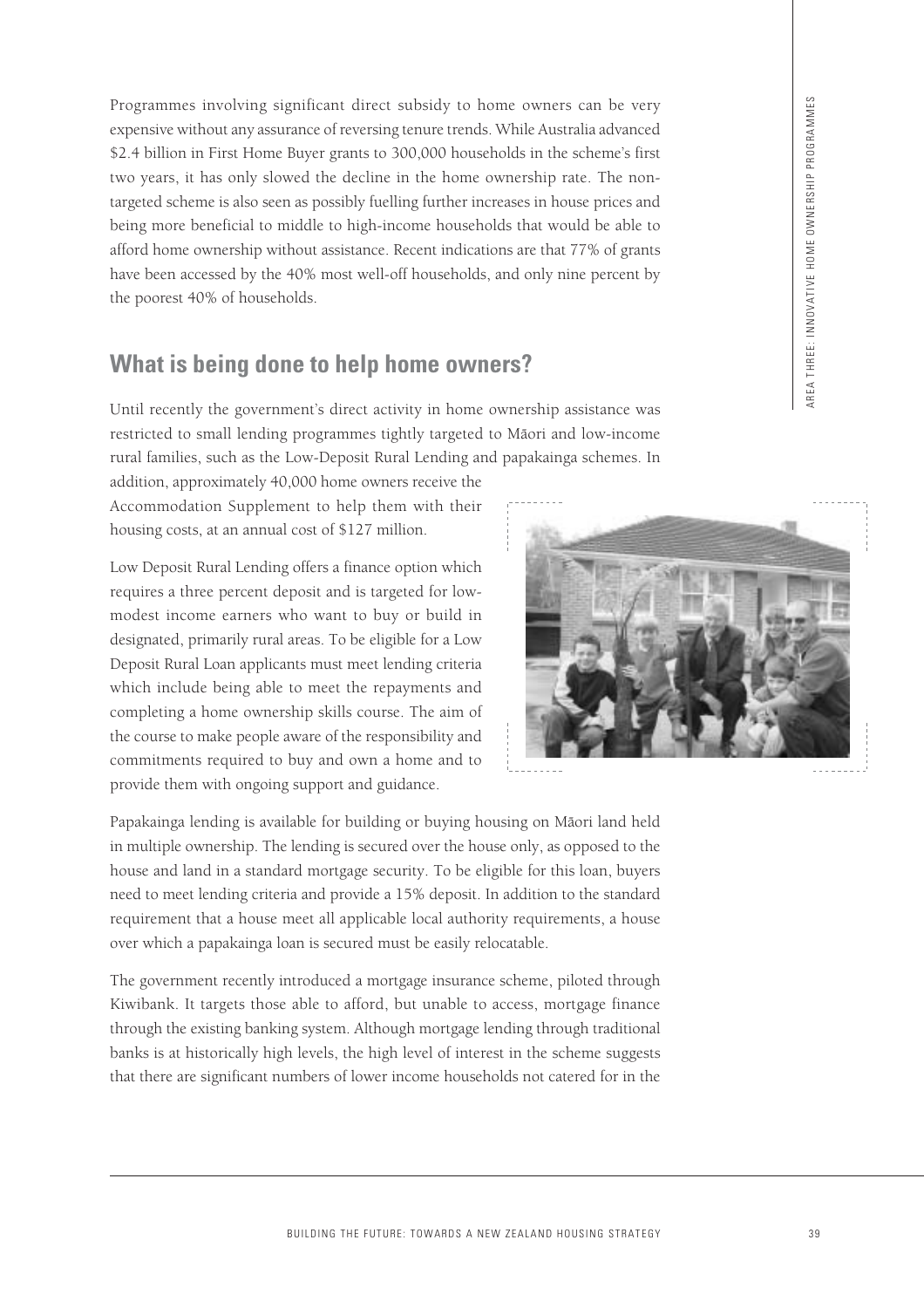market. There were nearly 9,000 enquiries and 1,300 applications in the first four months, resulting in 279 approvals at 31 December 2003.

The initiative should ensure that those able to sustain home ownership can access mortgage finance. It should also encourage private institutional lenders into the lowincome home lending market, if it can confirm the commercial viability of lending to this group. The criteria for access to the scheme are that:

- one or two people in the same household have a combined income of up to or including \$55,000
- three or more people in the same household have a combined income of up to and including \$100,000
- all applicants have a good credit history and can meet repayments and other conditions.

If there are more than two sources of household income Kiwibank will take this into account, whereas other lenders may not. This will help households living in an extended family situation and who want to buy a home. One of the key features of the scheme is pre- and post-purchase support that ensures that buyers are aware of what owning a home involves and that early support can be put in place if borrowers have difficulty meeting mortgage payments.

**Housing New Zealand Corporation is exploring further options for innovative home ownership programmes**

The programme is being evaluated throughout its implementation and, as a result, its entry thresholds and lending criteria are being broadened and the programme may be expanded to meet growing demand.

## **Potential new programmes**

Housing New Zealand Corporation is exploring further options for innovative home ownership programmes and is closely examining the successes of, and problems related to, alternative methods of assistance. Potential models being assessed and considered for adoption include savings incentives, deposit assistance, shared equity and sweat equity models.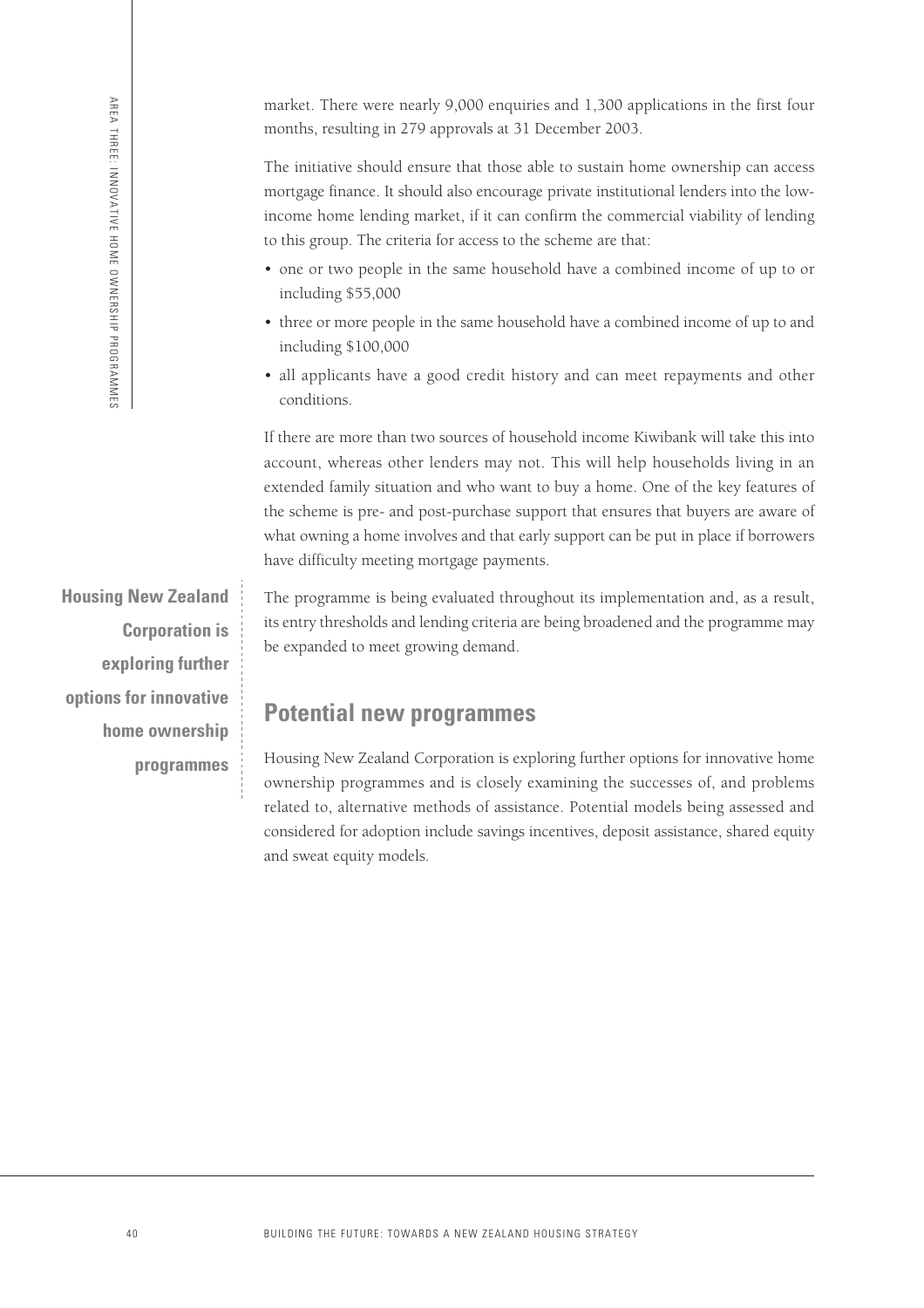## **Action to develop and deliver innovative home ownership programmes**

A proposed programme of action is set out below to develop and deliver innovative home ownership programmes:

a. Undertake research into the causes of the decline in home ownership, especially the declining proportion of first home buyers and continue to actively monitor housing markets

**Lead agencies: Housing New Zealand Corporation, Centre for Housing Research Aotearoa New Zealand**

b. Implement, progressively evaluate and consider expanding the Housing New Zealand Corporation's mortgage insurance scheme to improve access to home ownership for low-income families

**Lead agency: Housing New Zealand Corporation**

- c. Investigate the effectiveness of other innovative home ownership programmes such as savings incentives, deposit assistance, shared equity and sweat equity models, with a view to making recommendations for implementation **Lead agency: Housing New Zealand Corporation** and deliver innovative home<br>
actions<br>
actions<br>
we:<br>
the causes of the deline in home ownership, especially<br>
the causes of the deline and consinue to actively monitor<br>
2 **Zealand Corporations**, Centre for Mexing Research Ac
- d. Continue to provide home lending programmes to low-income families in rural areas and families living on collectively-owned Maori land **Lead agency: Housing New Zealand Corporation**

Should the government be assisting people to buy their own homes? If so, how?

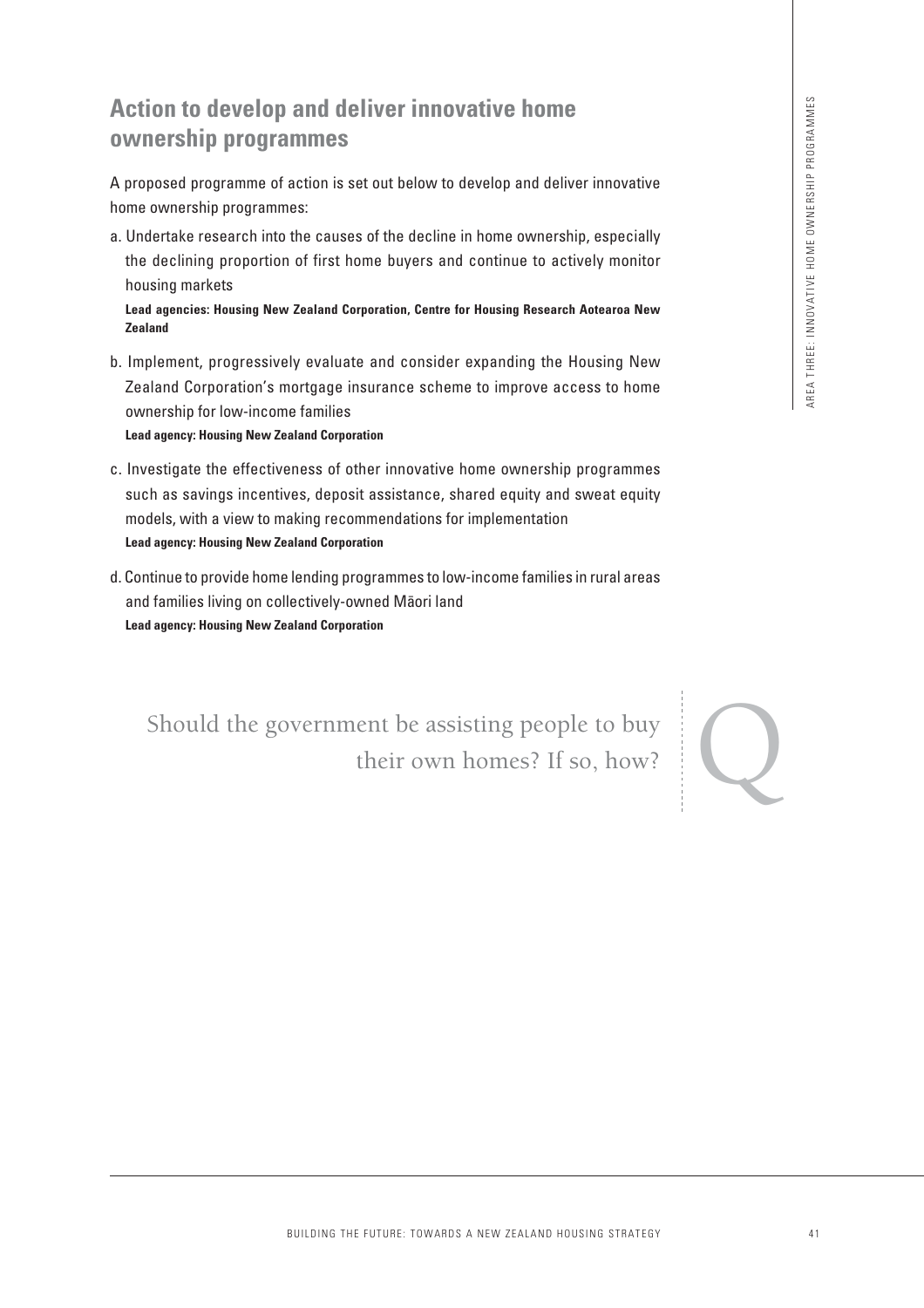## Area Four

# Developing the private rental sector

A key government goal is to promote a rental market that provides stable, quality housing to those who choose or need to rent their homes, and balances the need of tenants for a home and landlords to manage their business effectively.

### **Rental market trends**

A healthy private rental sector provides additional housing choices for people who do not want, or are unable, to buy their own homes or access social housing. The private rental market has an increasingly important role in the overall housing system. It is growing, and is projected to continue to do so, as home ownership rates fall. Between 1991 and 2001 the residential rental market grew by over 35% (approximately 100,000 households) with 26% of households privately renting by 2001.

So far the private rental market has responded to the decline in owner-occupation with increased investment in rental property. This investment may not continue, however, if rental yields fall too far behind house prices. In some regions rental housing returns are below the cost of capital. As a result some investors may be relying on capital gains and tax rebates to make a return on their investments. This is not a sustainable basis for ongoing investment that delivers a stable rental housing market.

## **Who rents privately?**

A wide variety of people rent their homes privately. They include low-income households that cannot afford home ownership, higher-income renters who choose to rent, and younger people and students renting for lifestyle reasons, or before buying a home. Renting is, however, becoming a permanent type of housing for a growing proportion of the population.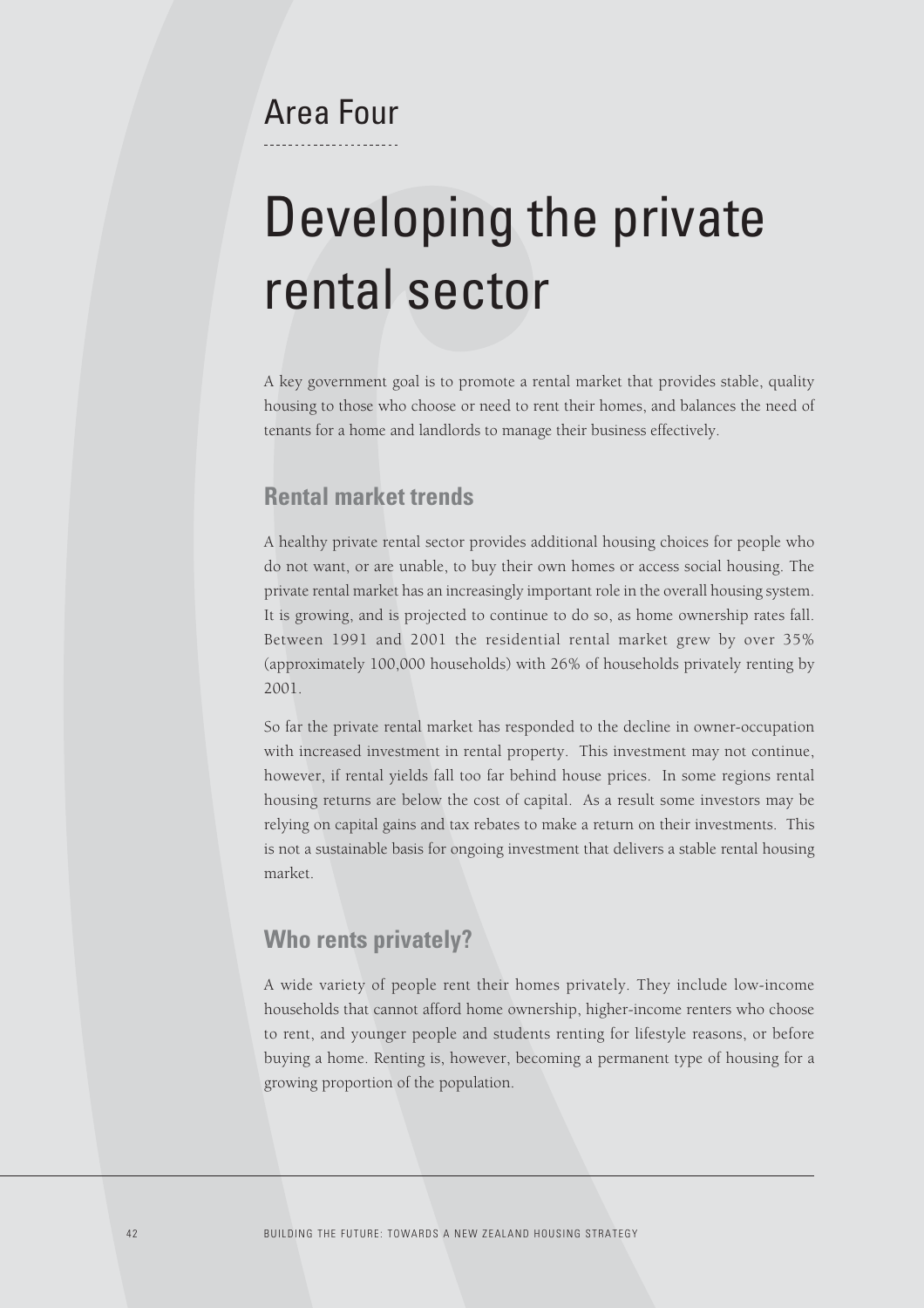While the flexibility of the private rental market may work well for some, for others (particularly families on low incomes and older people or households with special needs) the related insecurity of tenure may be a significant problem. Ministry of Social Development research on the living standards of older New Zealanders reveals that retirees who rent do not enjoy the same social and health outcomes as owners.

There is a high degree of movement within much of the residential tenancies market. The average duration of all tenancies that ended in the year ending December 2002 was less than 15 months. More than half of those ended within 10 months, 33% within six months and 13% in less than three months. The short duration of many tenancies can make it difficult to maintain schooling, contact with health professionals, social linkages and networks, and to participate in the community. This can have a negative impact on health, education and other social outcomes. There may also be significant costs associated with moving and setting up a new property. BUILDING TRULE THE FUTURE: THE FUTURE: THE CONDUCT CONDUCTS OF THE RELEASE OF A NEW ZEALAND HOUSING THE FUTURE INTERFERENCE (SCIRE THE FURNIT AND SECTOR UNIT AND SECTION THE FURNIT CONDUCTS THE PRIVATE STRATEGY (SCIRE THE

## **Who supplies rental homes?**

Ownership in the private rental market is highly fragmented. A survey conducted in 1999 for the former Housing New Zealand Ltd, found that of the 601 rental property owners interviewed, only 29% owned three or more rental properties. There is a virtual absence of large corporate investors, although there has been some recent investment of this nature in student accommodation and retirement villages. The benefits of investing in residential property enjoyed by individuals, such as untaxed capital gain and negative gearing<sup>10</sup>, are generally not available to institutions, making it a less attractive proposition for that type of investor, especially when yields are low.

Evidence suggests that individuals invest in rental housing for a range of reasons. Of the owners interviewed, 21% had not acquired their first investment property on purpose but through circumstances such as inheritance or an elderly parent entering residential care.

As a consequence, many landlords have little chance or intention of becoming expert property managers. Some turn to professional property managers to help them manage their property, but there is considerable diversity among property managers in terms of their experience and skill. The sector has been likened to a cottage industry, with the uptake of professional management services by landlords only about half that of some Australian states.

**There is a virtual absence of large corporate investors**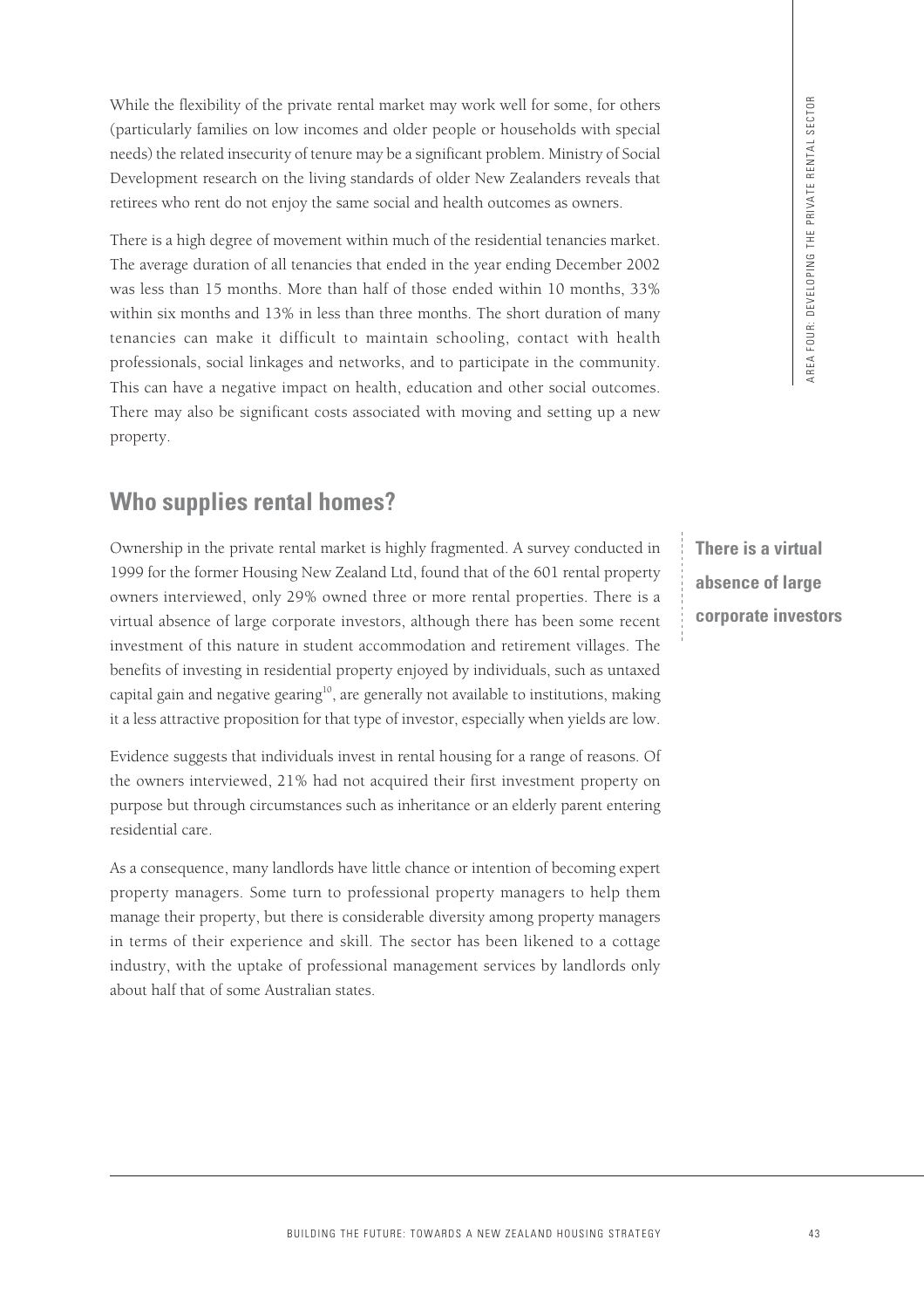AREA FOUR: DEVELOPING THE PRIVATE RENTAL SECTOR AREA FOUR: DEVELOPING THE PRIVATE RENTAL SECTOR

In addition, at the 2001 Census, there were an estimated 50,000 (13%) tenancies where bonds were not registered with Tenancy Services. While there are situations in which landlords are not required to lodge bonds, e.g. if renting to a family member, and some landlords chose not to take a bond, there may be landlords operating outside the provisions of the Residential Tenancies Act 1986.

## **The regulatory framework**

The residential rental market is regulated by the Residential Tenancies Act 1986. It defines the rights and obligations of residential landlords and tenants, sets out dispute resolution procedures and establishes a fund into which bonds are paid and held in trust. Administration of the Act is supported by public education and information, tenancy advice, dispute resolution, and bond administration activities provided by the Ministry of Housing. Its tenancy advice service received almost a quarter of a million calls in 2002/03, 51% of which were from tenants. In addition, its dispute resolution service seeks to resolve issues between tenants and landlords without recourse to legal action.



The government is reviewing the regulatory framework provided by the Act, which has now been in force for 17 years. It has also introduced the Residential Tenancies Amendment Bill which will: extend the Act's provisions to boarding houses; enable the Tenancy Tribunal to award exemplary damages against landlords who let substandard housing; and require landlords, rather than tenants, to pay letting fees to agents.

Supporting landlords to provide good quality service to tenants, and advising tenants of their responsibilities and rights, are important factors in developing the private rental

sector. The government recently introduced a package of initiatives aimed at both tenants and landlords. The initiatives include:

- Providing access to government-held address information to trace Tenancy Tribunal Order debtors
- Providing a Work and Income package and Rent Help for Tenants in Difficulty and which includes new processes for tenants to access benefit redirection for rent and rent arrears
- Considering providing improved access to Tenancy Tribunal decisions
- Offering more landlord and tenant education options through Tenancy Services.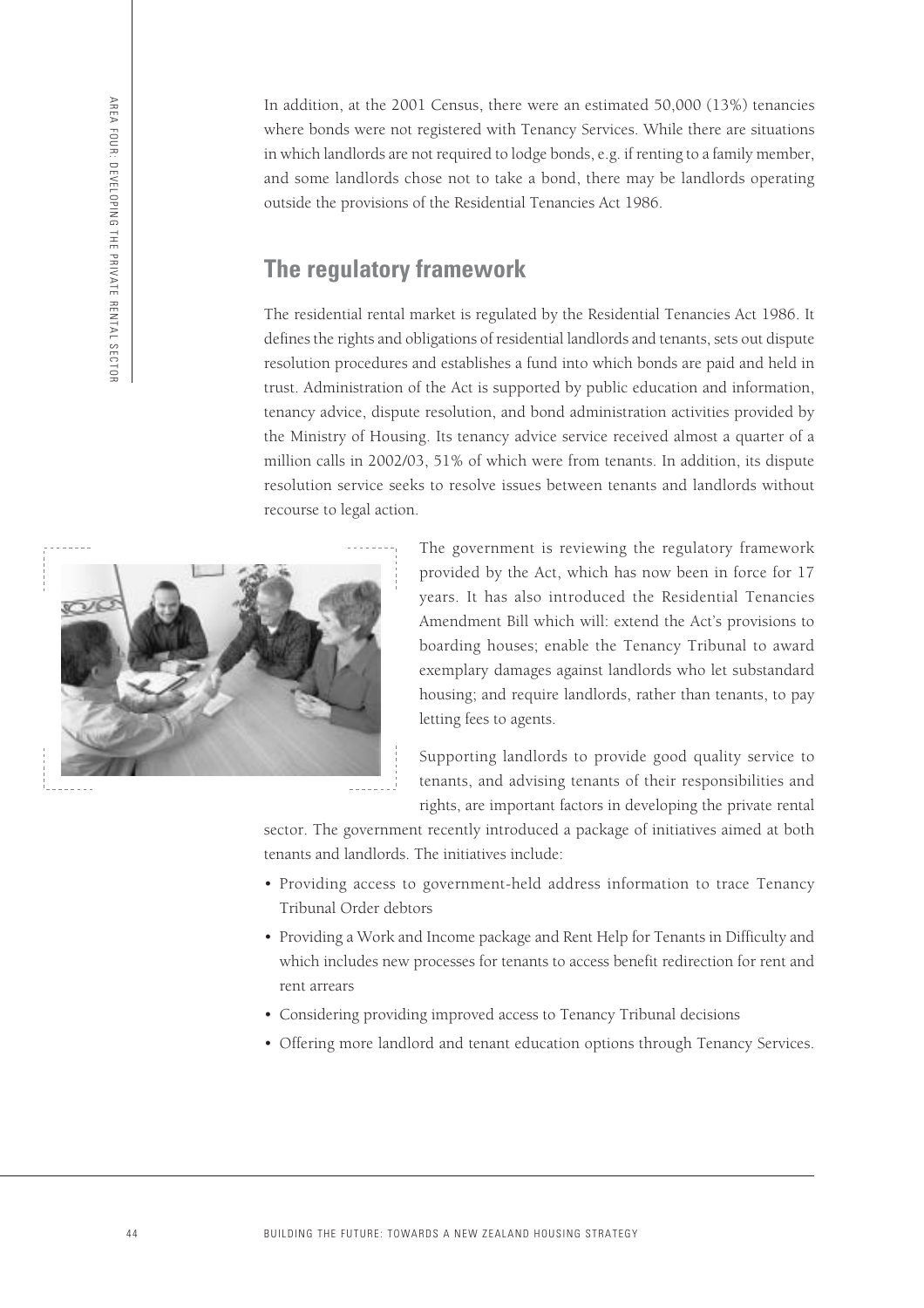## **Action to develop the private rental sector**

The following actions are proposed to promote a rental housing sector that provides stable, good quality housing:

- a. Implement the Residential Tenancies Amendment Bill, when it is enacted, to extend coverage to include boarding houses **Lead agency: Ministry of Housing**
- b. Review the regulatory framework provided by the Residential Tenancies Act 1986 **Lead agency: Ministry of Housing**
- c. Improve the ability of tenants and landlords to enforce their rights under the Act, including improving the ability to enforce Tenancy Tribunal orders and investigating the possibility of providing access to Tenancy Tribunal orders online **Lead agency: Ministry of Housing**
- d. Increase understanding of the rental market and investigate responses to address barriers to accessing private rental housing. Use active monitoring to identify trends and develop appropriate policy and programme responses **Lead agencies: Ministry of Housing, Housing New Zealand Corporation**
- e. Continue to develop and implement strategies aimed at improving the quality of business and property management practices, and at preventing and resolving disputes that affect the stability of housing **Lead agency: Ministry of Housing**

The private rental sector<br>
Inconsists are an actual busing sector that provides<br>
Informacies Amendment Bill, when it is enacted, to exceed<br>
tring houses<br>
ing<br>
ling<br>
any<br>
any anotas and landleds to an force their rights und What are the strengths and weaknesses of New Zealand's private rental sector? How could it be improved?

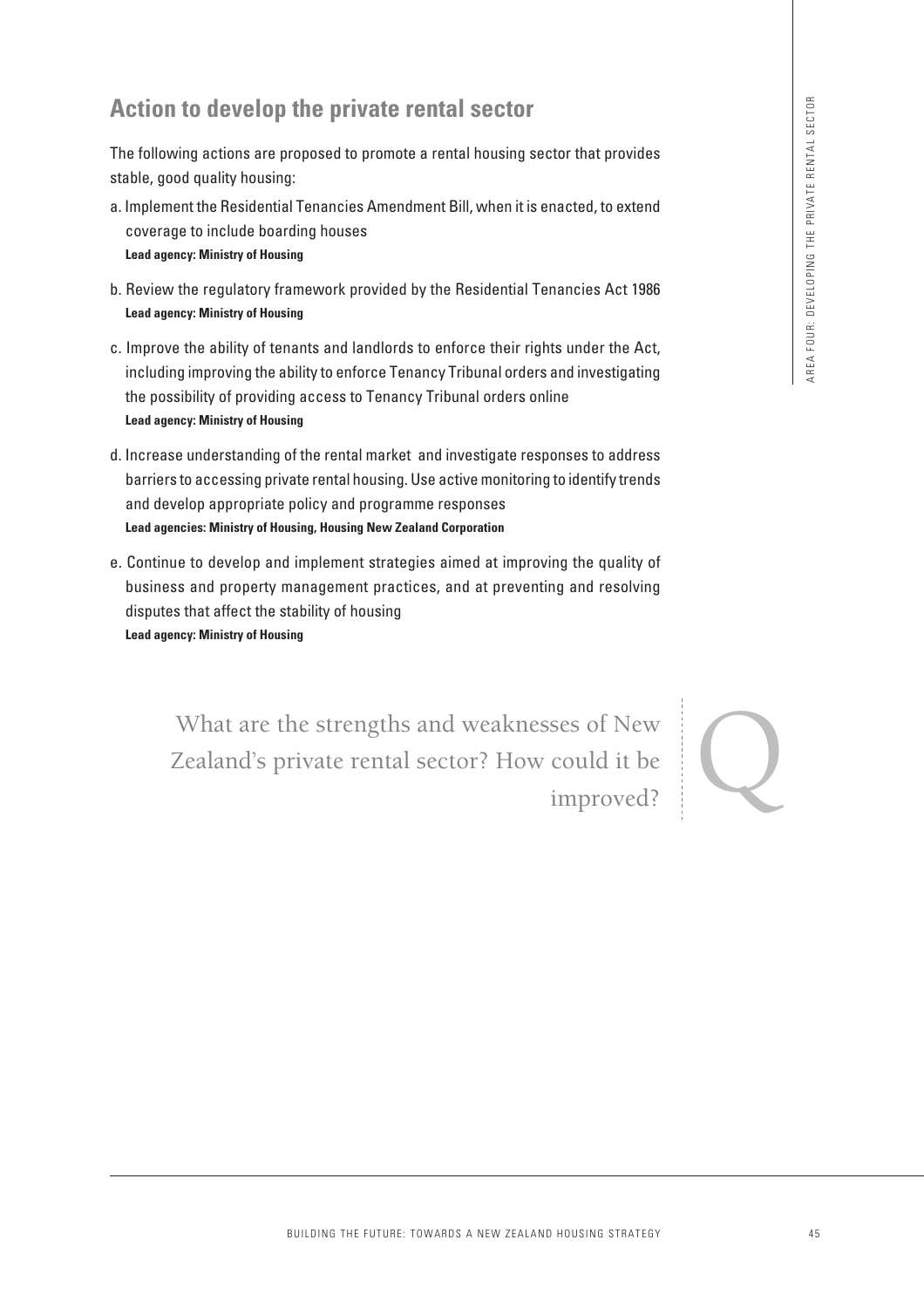## Area Five

# Improving housing quality

The long-term social and economic costs of poor quality housing (such as poor health and educational achievement) mean that investing in good quality housing makes good social and economic sense. Care must be taken, however, to ensure that efforts to improve housing quality do not have a negative effect on its affordability and availability, especially for those groups that are least well-off.

At present there is no single set of agreed criteria against which housing quality can be assessed. While legislated standards, such as the Housing Improvement Regulations 1947 and the Building Regulations 1992 (the Building Code), provide minimum standards that houses must reach for people to be allowed to live in them, they do not provide a clear definition of what constitutes an acceptable quality home.

While the government can intervene to improve housing quality in a number of ways, including direct investment, its predominant approach has been through legislation and regulation. Effective regulation is a balancing act between wider societal concerns and individual rights, between encouraging certain behaviours and avoiding unintended consequences.

## **Improving the regulatory framework to ensure good quality construction**

The most significant government action to improve the quality of new housing construction and building work is the review of the Building Act 1991. The objectives of the review are to strengthen the provisions of the current regulatory framework, and to enhance the direct and indirect protection provided to purchasers of building services, especially home owners. The changes proposed as a result of the review and set out in the Building Bill include: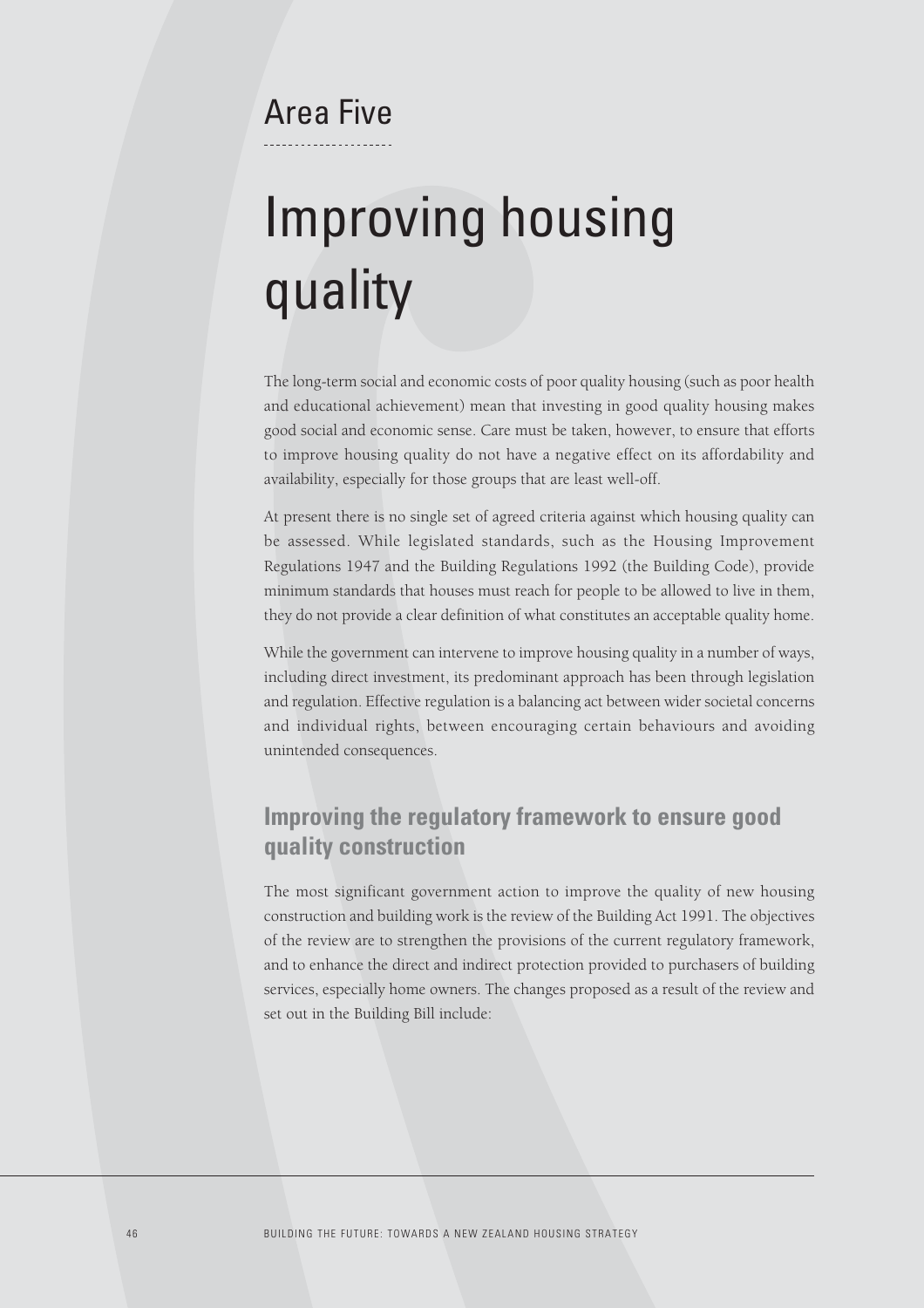- Strengthening the powers of the central regulator, the Building Industry Authority
- Providing greater direction to those administering the regulations (local authorities) and those required to comply with the regulations (the building industry)
- Increasing the capacity of inspection bodies (local government and private certifiers) to administer the regulations by requiring them to be certified
- Encouraging a higher level of accountability and competence by practitioners
- Improving consumer protection.

The purpose of the Building Bill has also expanded to include concepts of sustainability and amenity. These will impact on the Building Code as it is reviewed over the next two years. Other work taking place or planned that is relevant to housing quality includes:

- Updating the Architects Act 1963 to bring it in line with current practice in the regulation of occupational groups
- Reviewing the Building Regulations 1992 (the Building Code) to ensure its coherency with the Building Bill
- Ongoing development of the Drinking Water Standards for New Zealand 2000
- Developing national environmental standards for installing and maintaining septic tanks.



## **Addressing existing poor quality housing**

The effect of living in poor housing is far-reaching and the government is taking steps to resolve the inadequacies of the legislation that covers existing housing standards. The enforcement of standards by local authorities has often been inadequate for a variety of reasons. These include: a lack of alternative accommodation for people in substandard housing; the lack of any ongoing monitoring regime; and a confusing mix of responsibility and regulation across a number of statutes and agencies. Work is underway, led by Housing New Zealand Corporation, to improve the regulatory framework impacting on substandard housing. It includes:

- Identifying barriers to the effective enforcement of the existing but now dated minimum standards
- Devising appropriate solutions to lax enforcement of current standards
- Developing a database of the incidence of substandard housing in New Zealand and undertaking a national survey of housing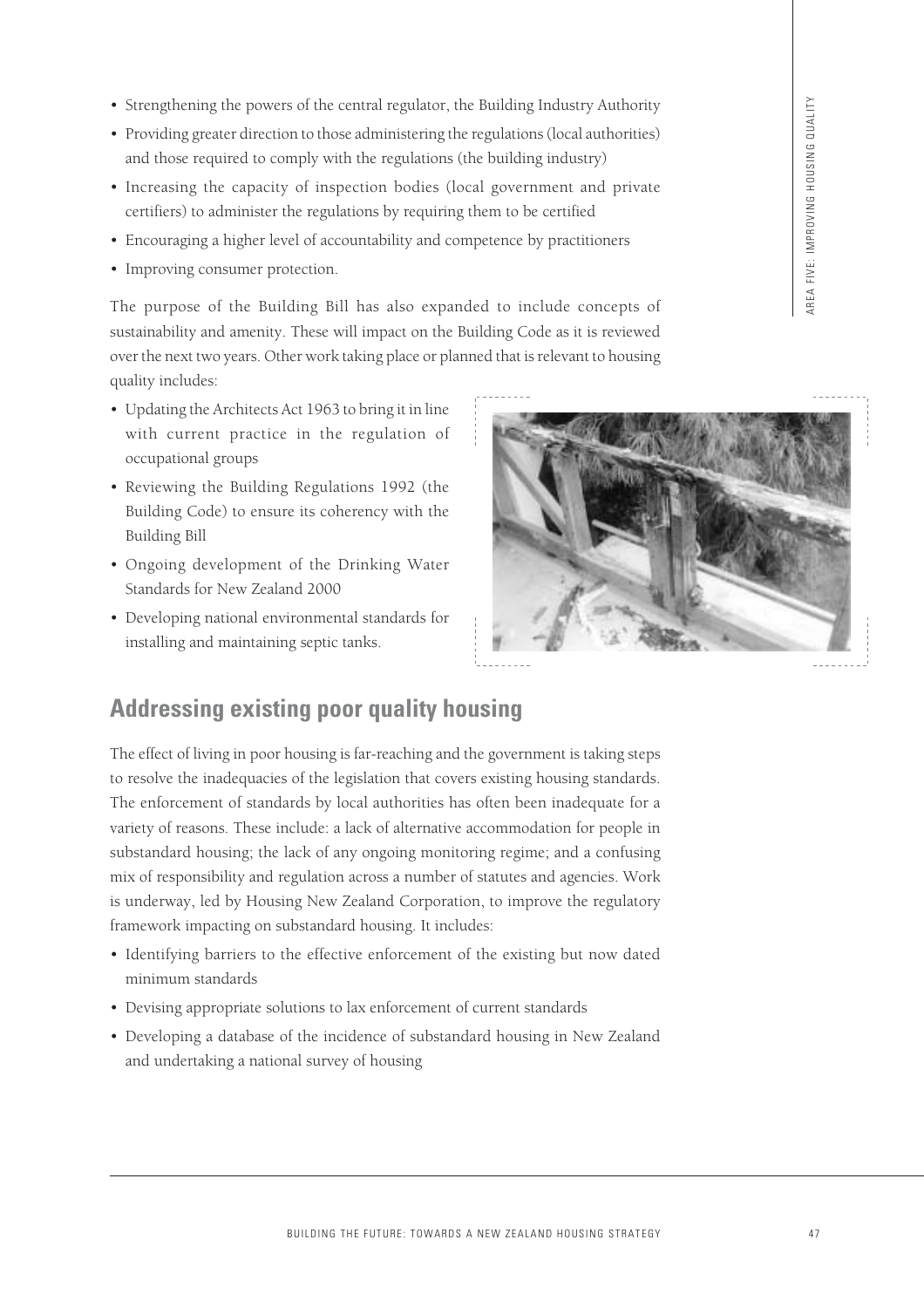- Reviewing the adequacy of the Housing Improvement Regulations and, if necessary, developing a new baseline housing standard to replace them
- Ensuring that standards under the Building Bill and any other legislation or regulations on housing quality are consistent and mutually reinforcing.

## **Eliminating substandard rural housing**

A number of small rural communities have suffered from local economic decline and the absence of new investment in recent years. Electricity, roading, adequate sewerage and clean drinking water are sometimes unavailable, due to the cost of supplying basic services to isolated communities.

In 2001, the tragic death of five children in house fires in Northland highlighted that, in some parts of New Zealand, people are living in substandard housing that is a direct and immediate danger to them.

In 2002, the government committed to spending just over \$53 million over four years to address the physical consequences of substandard housing in rural areas. Called the Rural Housing Programme, it comprises:

- Carrying out urgent and essential repairs on dwellings that pose serious health and safety risks
- Setting up Home Improvement Project Zones to help fund local iwi and kaupapa Māori organisations to co-ordinate and administer maintenance and repair programmes in their areas
- Increasing the supply of state housing in affected areas to ensure families have access to affordable, good quality housing
- Working with local iwi organisations to build their own rental portfolios and ability to respond to housing problems in their communities
- Implementing the Ministry of Health's Sanitary Works Subsidy Scheme that subsidises sewerage schemes to settlements of 100 to 10,000 people.

Since the programme began in 2001: 117 state houses have been added to the target areas; essential repairs loans have been approved for 567 homes; 38 loans have been granted for infrastructure improvements; nearly 500 households have benefited from Home Improvement Zone grants; and over 40,500 smoke alarms have been installed through the New Zealand Fire Service's Te Kotahitanga programme.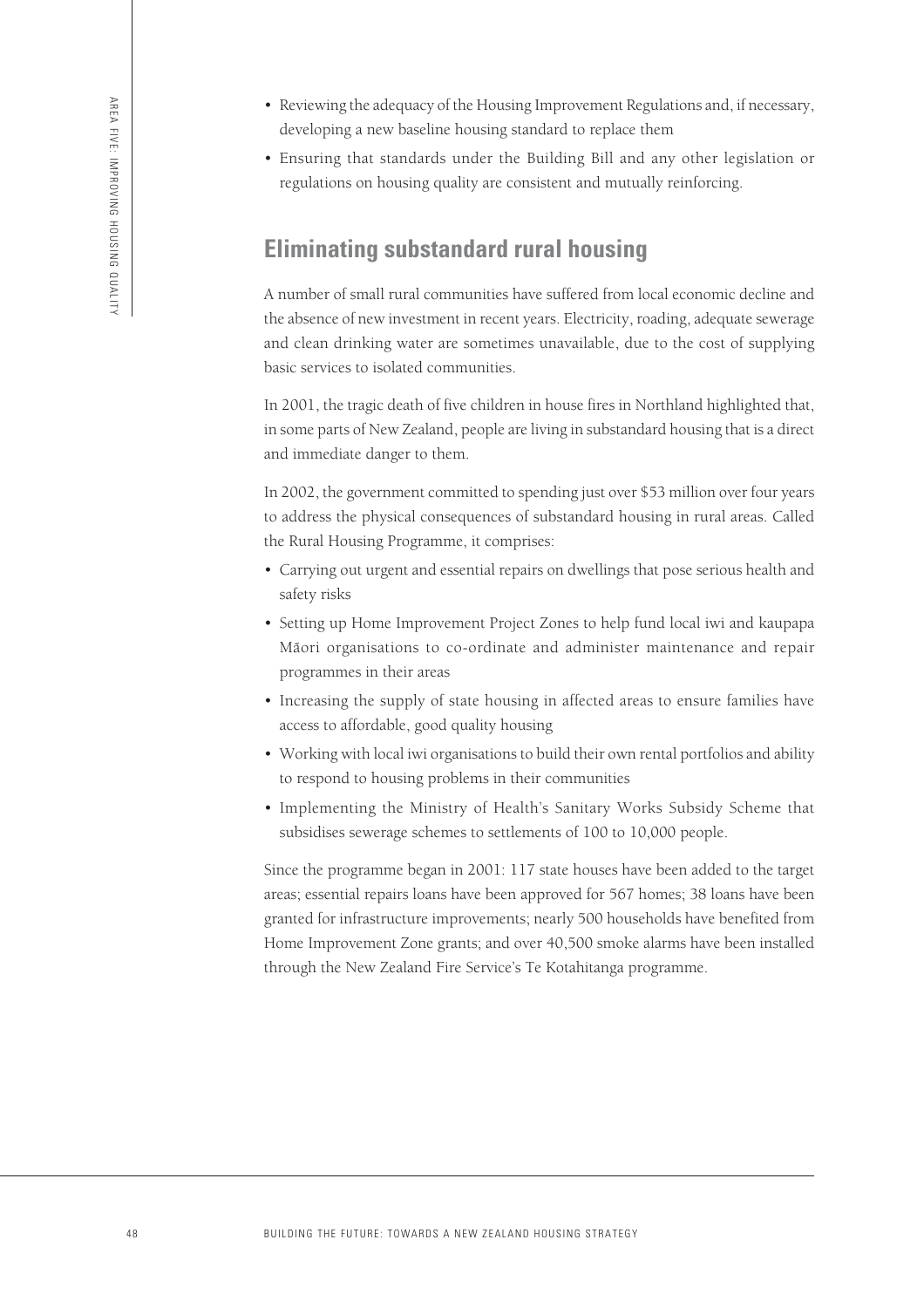## **Improving the quality of state housing**

Much of the state housing stock needs to be modernised to meet current standards, especially in kitchens and other wet areas. The planned modernisation programme will progressively improve the quality of state housing and its ability to meet the needs of today's households. A programme of energy efficiency retrofitting is also underway. This improves living standards and health for state tenants, and results in savings on energy costs. This could provide a model for the private sector to upgrade the quality of affordable rental stock, where necessary.

In 2002, Housing New Zealand Corporation published a series of development guides for social housing. The guides are intended to be used in all its development work and as a resource for other developers of affordable housing. They cover the development process, site design, architectural practice, urban and rural design issues and Māori and Pacific design principles.

## **Housing quality in the owner occupied and private rental sectors**

If a home owner is unable or unwilling to maintain their home, there is currently little preventing the house deteriorating to a substandard condition. Local authorities can use the provisions of the Building Act 1991 or the Health Act 1956 to enforce maintenance, but this would only be enforceable once the house had become dangerous or unsanitary.

Rental property is the exception. Under the Residential Tenancies Act 1986, landlords are required to maintain their properties to an acceptable standard. However enforcement is not generally initiated until renters complain, potentially risking the security of their tenancies. The ability of the Tenancy Tribunal to award exemplary damages to tenants in sub-standard rental housing, as proposed in the Residential Tenancies Amendment Bill, is intended to encourage landlords to maintain their properties to a decent standard. The review of the Residential Tenancies Act 1986, planned for 2004, will identify whether any further legislative change is needed to strengthen the quality provisions of that Act.

A 1999 survey by the Building Research Association of New Zealand estimated that an average dwelling requires \$4,000 a year for maintenance but that, on average, home owners are spending only \$800 a year. Improving housing quality also requires



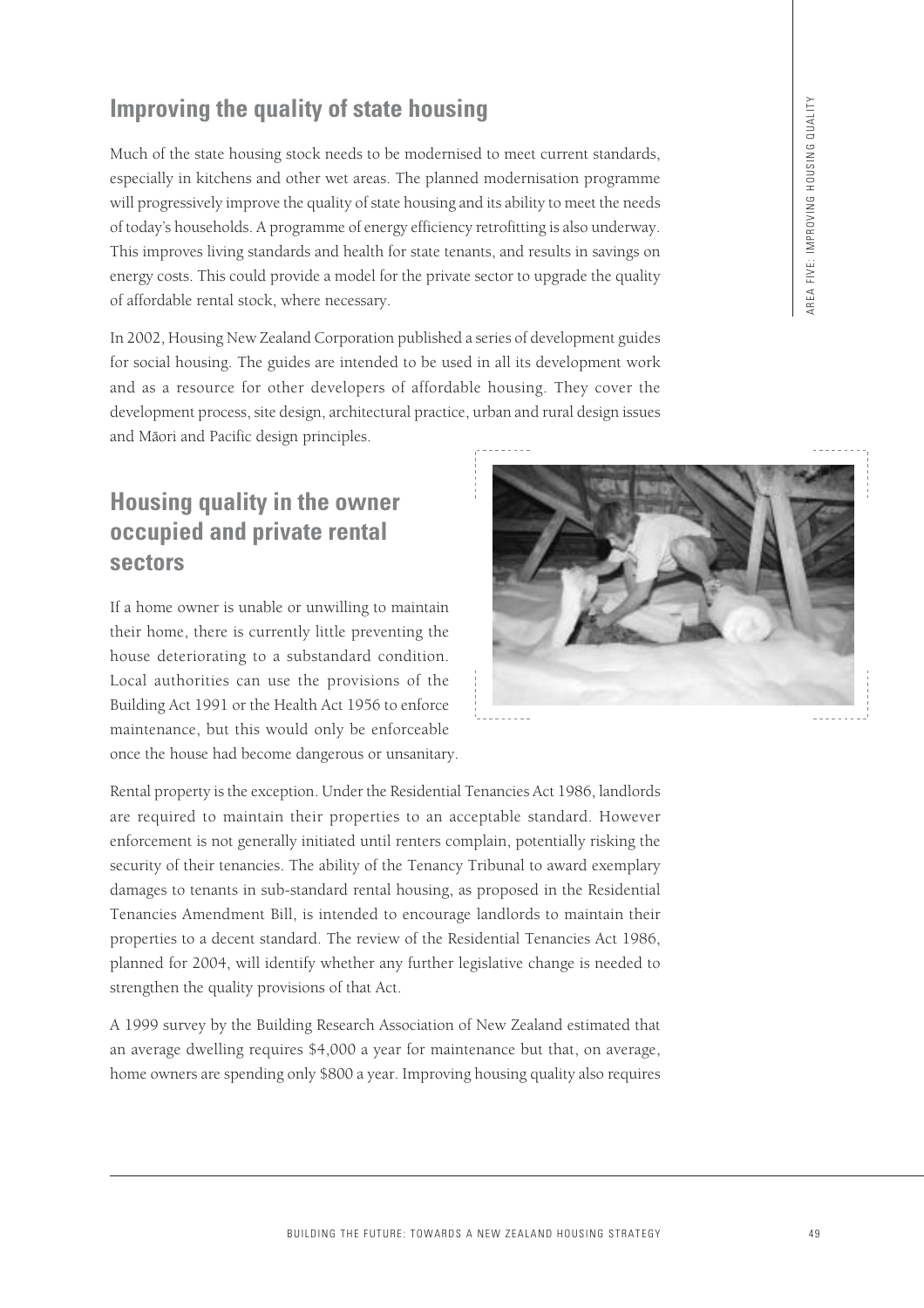more attention to maintaining existing owner-occupied stock. Promoting an improvement in the maintenance of existing housing in the owner-occupied sector is challenging. Currently local councils have some powers to direct homeowners to undertake maintenance, but these are seldom used and are generally in response to the negative neighbourhood impacts of poor maintenance. Some countries have introduced compulsory inspection and rating schemes that require owners to disclose information on any outstanding repairs when they seek to sell their home.

While this gives a level of consumer protection to home buyers and provides an incentive to homeowners to maintain their properties if they are intending to sell them, it is unlikely to improve the quality of homes that have been systematically under-maintained and which are not planned to be sold. Addressing these issues will be part of the programme to improve the quality of existing housing outlined above.

## **Action to improve housing quality**

The following actions are proposed to improve the quality of New Zealand's housing:

- a. Complete the review of the Building Act 1991 and the Building Code, and implement new legislation and regulations **Lead agencies: Ministry of Economic Development, Building Industry Authority**
- b. Provide advice, damage assessments, mediation, and adjudication services to help resolve disputes over problems arising from leaky homes **Lead agency: Weathertight Homes Resolution Service**
- c. Develop a database recording the incidence of substandard housing and undertake a national survey of housing **Lead agencies: Statistics New Zealand, Housing New Zealand Corporation**
- d. Review the Housing Improvement Regulations and, if needed, develop a new baseline housing standard for New Zealand **Lead agencies: Housing New Zealand Corporation, Ministry of Health**
- e. Continue to implement the five-year Rural Housing Programme to eliminate substandard housing in Northland, East Coast and Eastern Bay of Plenty **Lead agencies: Housing New Zealand Corporation, Ministry of Social Development**
- f. Continue the current programme of modernising state housing stock and undertaking energy efficiency retrofitting **Lead agency: Housing New Zealand Corporation**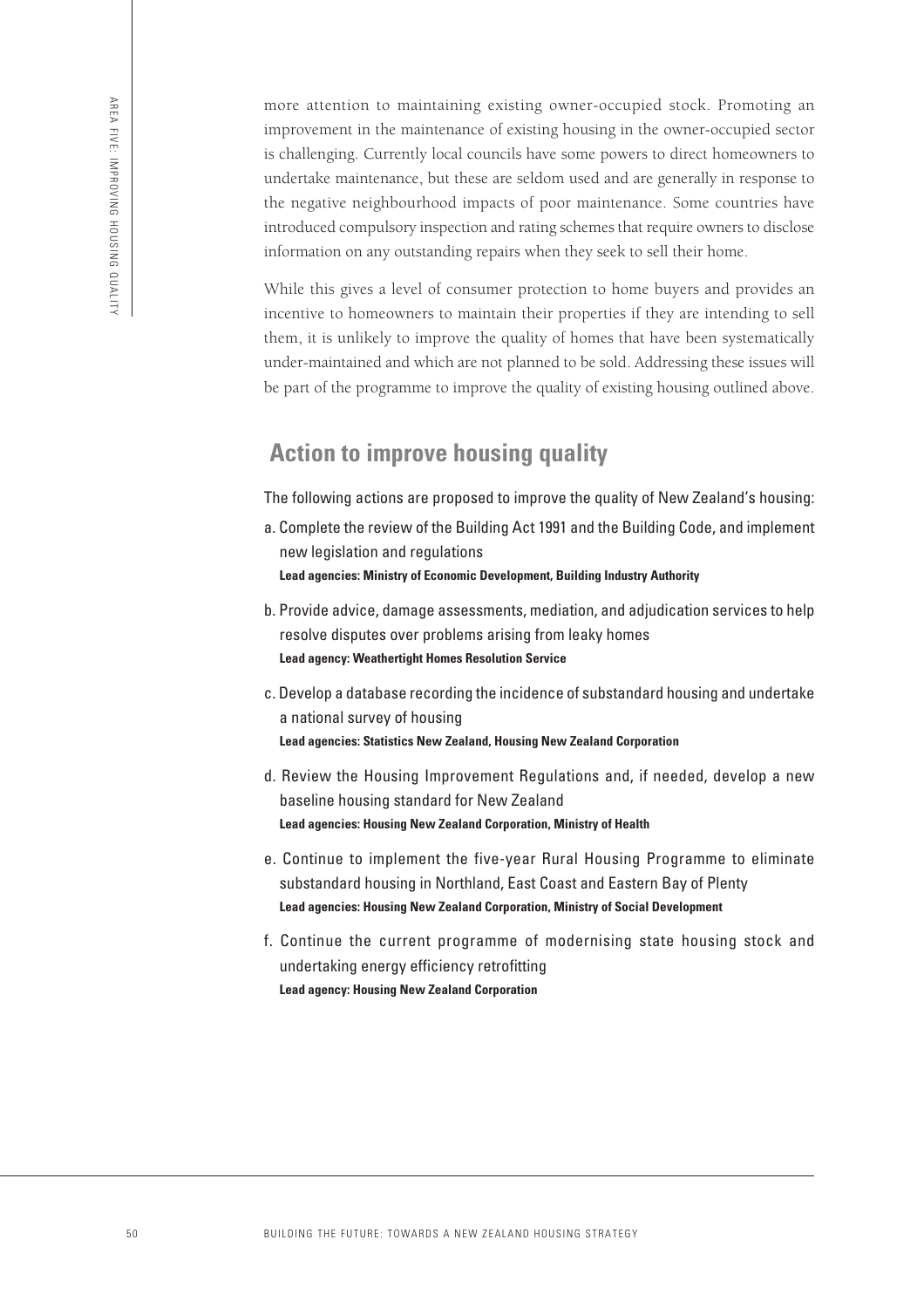g. Implement the Sanitary Works Subsidy Scheme, improving sewage treatment and disposal in small, rural communities and develop National Environmental Standards for septic tanks

**Lead agencies: Ministry of Health, Ministry for the Environment**

h. Continue to develop and improve the Drinking Water Standards for New Zealand 2000

### **Lead agency: Ministry of Health**

- i. Implement the National Energy Efficiency and Conservation Strategy, the Energy Efficiency and Conservation Act 2000 and develop a home energy rating system. **Lead agency: Energy Efficiency and Conservation Authority**
- j. Continue to implement Housing New Zealand's Development Guide in all government social housing developments and promote as best practice for social and other affordable housing

**Lead agency: Housing New Zealand Corporation**

k. Consider whether legislative change is required to the Residential Tenancies Act 1986, to strengthen the provisions of the Act relating to the quality of rental housing **Lead agency: Ministry of Housing**

Veris. Subsidiy Schorine, improving sexual treatment and<br>the minimization and devotion Mational Environmental Standards<br>simple.<br>improve the Drinking Water Standards for New Zealand<br>improve the Drinking Water Standards for How effective is the current system for promoting and regulating housing quality? How could it be improved?

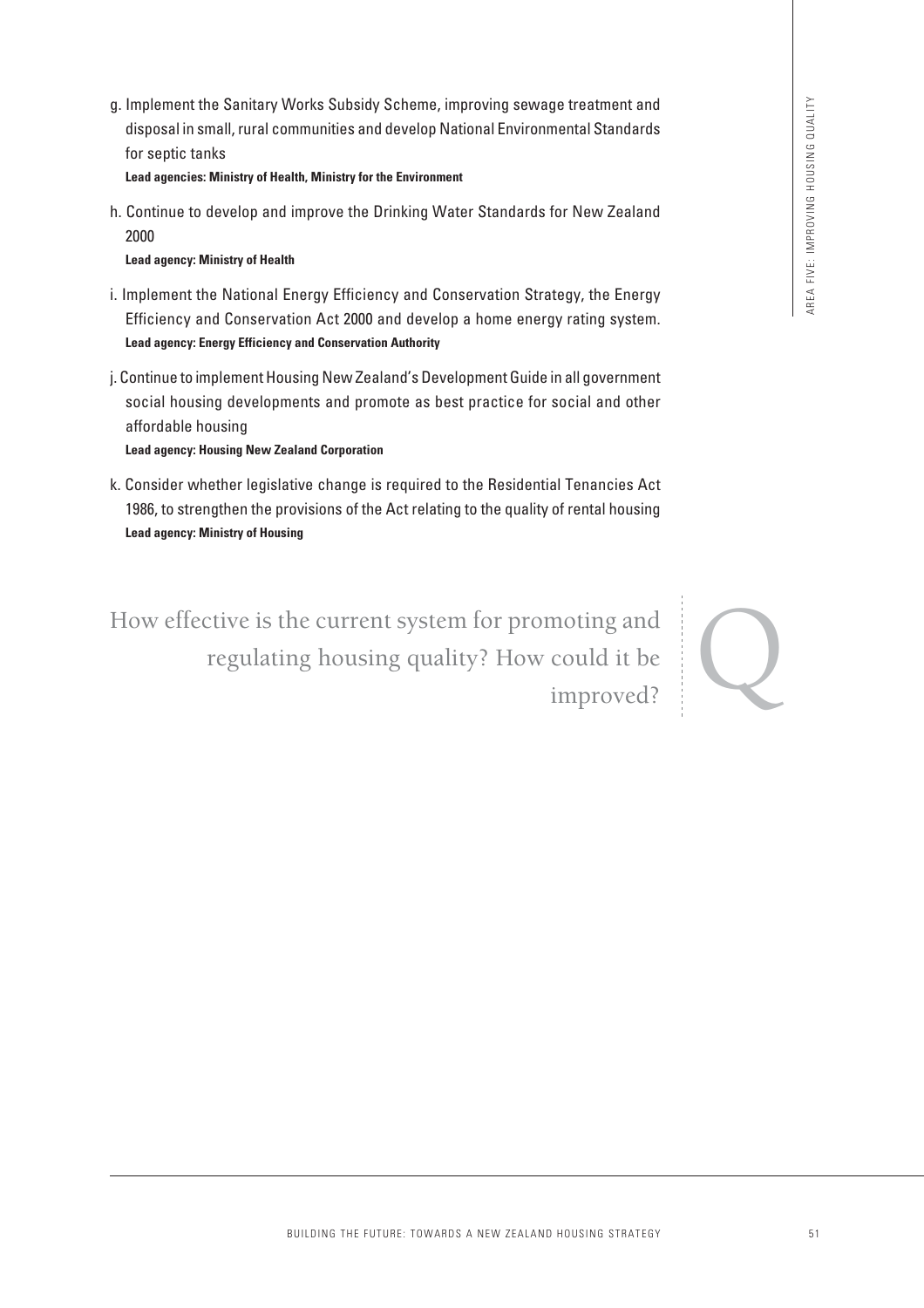## Area Six

# Building capacity and capability across the housing sector

The capacity of the housing sector to meet the needs of an increasingly complex market has to be supplemented by new initiatives to build the expertise and commitment in industry and in the community. Ultimately, the sector needs to be able to deliver diverse housing solutions that meet the needs of all New Zealanders in a dynamic and changing world.

### **Skills-based capacity**

### **Building and construction industry capacity**

The building and construction industry is stretched to meet current demands in two ways:

- Actual capacity and capability to meet current and future demand
- Skills and expertise required in the current environment.

Ongoing workforce planning that involves industry, government and training providers is the key to ensuring capacity is sufficient in the future. Demand for building activity is high and shortages continue to be reported. Thirty-six percent of employers in the building industry report that a shortage of skilled and unskilled labour is the primary constraint on the expansion of their business, compared with 14% across the economy as a whole.

The government has already made significant moves toward addressing skill shortages in the building industry. The introduction of the Modern Apprenticeship Act 2000 has provided a good platform for rebuilding construction skills in New Zealand. The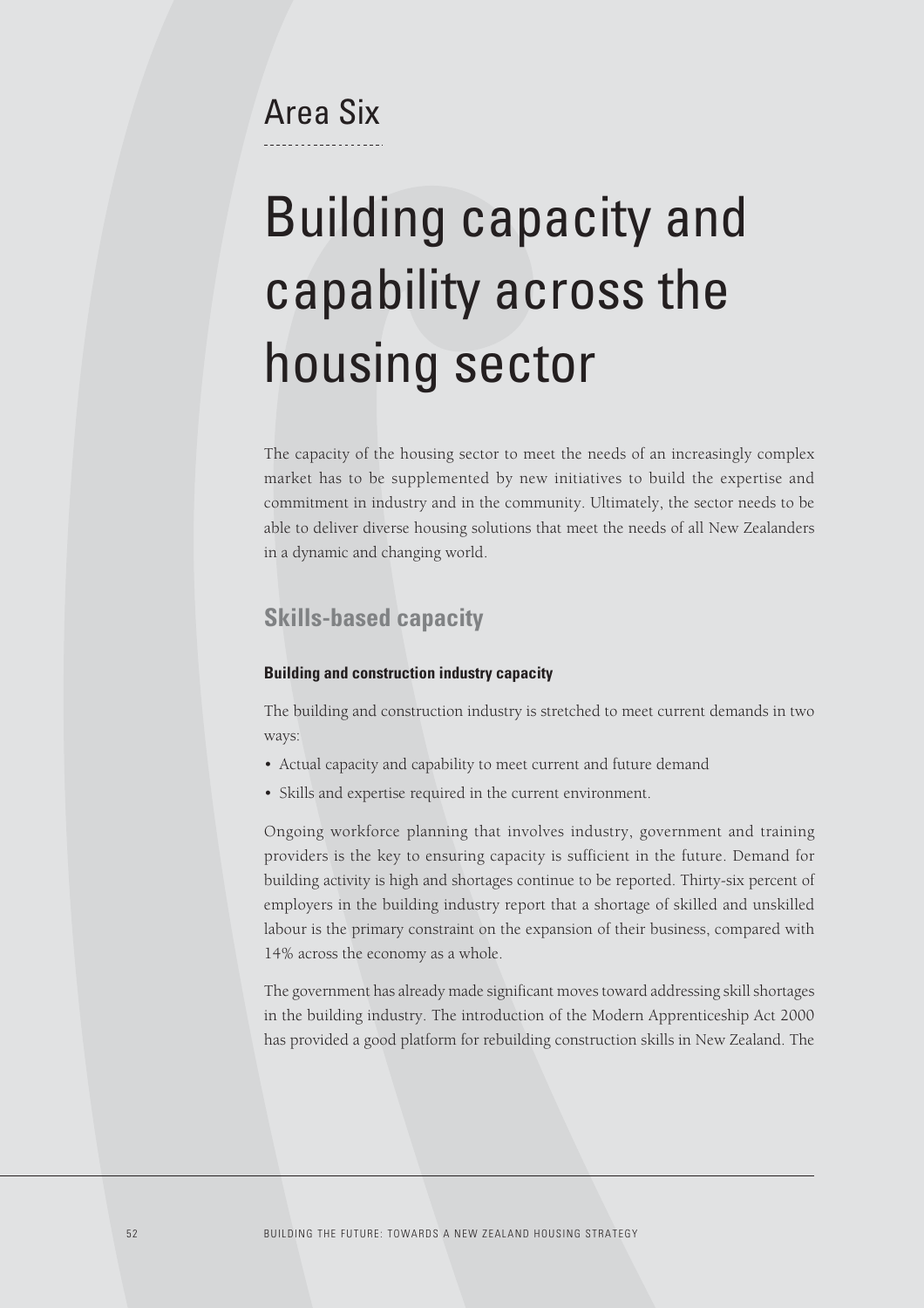move to compulsory registration of builders proposed in the Building Act 1991 review should increase consumer confidence in the building profession. It may, however, impact on capacity in the industry, especially in smaller centres and rural areas.

The Department of Labour is intending to undertake an industry/regional coordination project on the building industry in Auckland in the near future. This project responds to skill shortages that appear to limit economic growth. It will include:

- Examining the underlying causes of current issues/problems through in-depth analysis of relevant information and consultation with stakeholders
- Co-ordinating an effective whole-of-government approach
- Focusing on supporting and facilitating industry stakeholders to take effective, immediate and ongoing action.

The initial phases of the project include: building relationships with stakeholders (employers, unions, and community); and analysing and researching current issues and problems in consultation with stakeholders.

### **Training initiatives**

While the following figures support the view that capability in the industry is growing, the impact of these initiatives on the capacity of the industry to meet demand will

take time to emerge. For the year to March 2002, there were 2,931 trainees registered in building and construction industry training. This increased to 3,626 by March 2003, and rose to 3,931 by 30 June 2003. From March 2002 to March 2003, the number of apprenticeships in building and construction increased by 18% from 689 to 818.

A training initiative related to state housing provides for maintenance contractors engaged by Housing New Zealand Corporation to develop community contribution plans. These plans involve the contractors recruiting and training local residents, and aligning their activities with local youth

apprenticeship and trade training schemes wherever possible. The Corporation has also established, in partnership with the Building and Construction Industry Training Organisation, a national qualification in residential property maintenance.

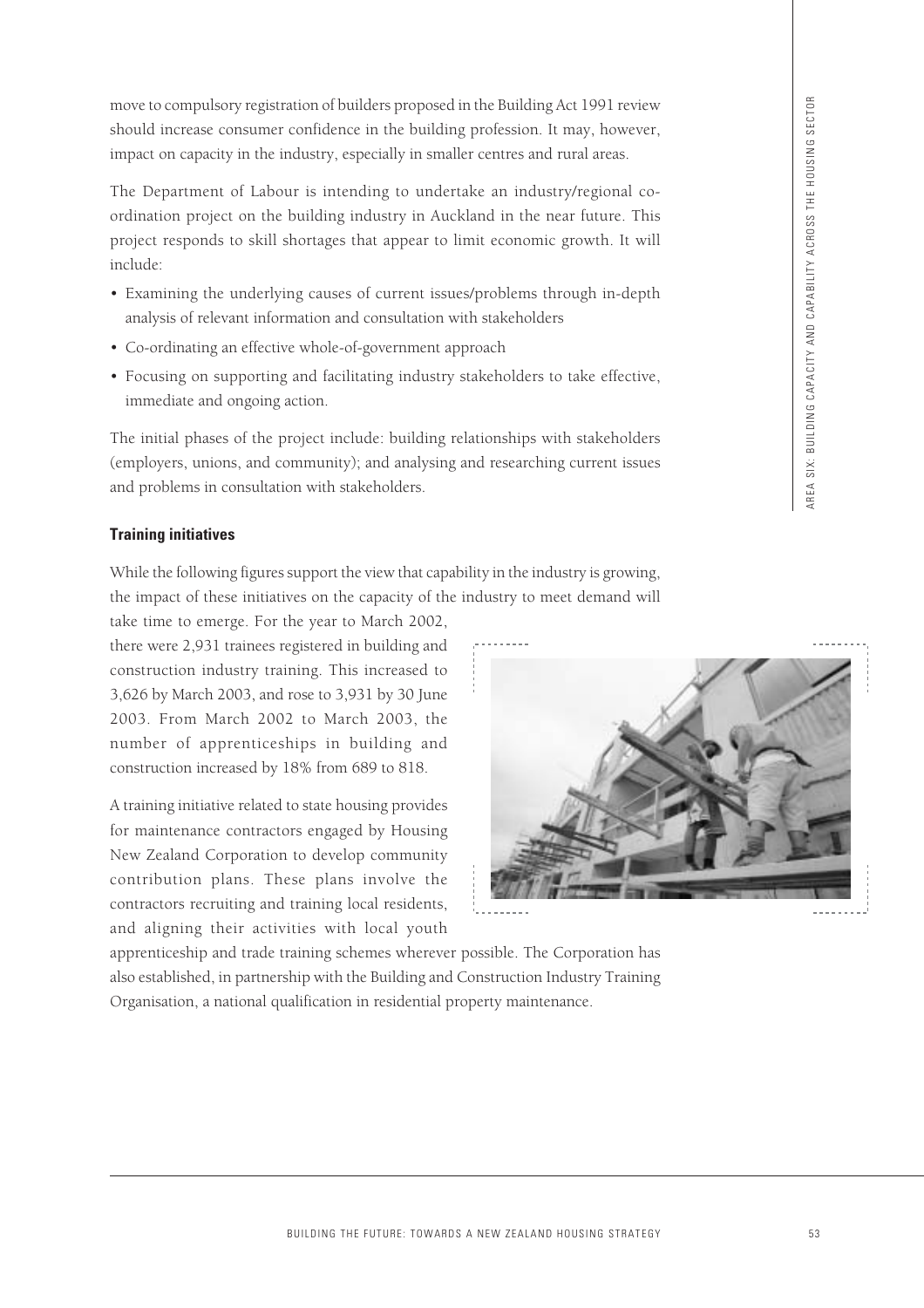#### **Higher standards on their way**

The Building Act review identified the development of skills and training as a key solution to addressing the weathertightness issues in the building industry. The Building Bill proposes improved regulation of the building and construction industry. The main capability demands arising from the Bill are:

- Increased monitoring and information gathering on the industry
- Increased information, control and guidance on appropriate building practice
- Accreditation of territorial local authorities and building certifiers, and clarification of their roles and responsibilities
- All design and building work for projects over a specified value needing to be certified by a licensed building practitioner.

A statutory board will be established to license building practitioners. While there will be a five-year transition period once the legislation is enacted, planning in the transition period will be critical to identify those who can step up to the required standards and those who will need support. Workforce planning in the construction industry will be critical to meet ongoing demands and higher standards, especially in smaller centres and rural areas.

## **Housing-related services**

A wide range of services is required to ensure the smooth operation of housing markets. Many service providers are governed by legislation and much of this has been under review. It is important that the regulatory framework underpinning the sector is coherent and consistent and that the relative health of this sector is monitored so as to minimise the risk of any market failure.

### **Real estate agents**

The Ministry of Justice is reviewing the Real Estate Agents Act 1976. As part of that review, the Ministry is analysing submissions received in response to its discussion paper Renovating the Real Estate Agents Act: Reasonable Offers Considered. Once analysed, it will develop policy proposals on whether and how the Act needs to be changed. It expects decisions to be made in 2004.

### **Property managers**

The growth in the private rental market has led to significant growth in the property management industry. There has been considerable debate recently as to whether property managers should be covered by a registration regime. Property managers

**The Building Act review identified the development of skills and training as a key solution to addressing the weathertightness issues in the building industry**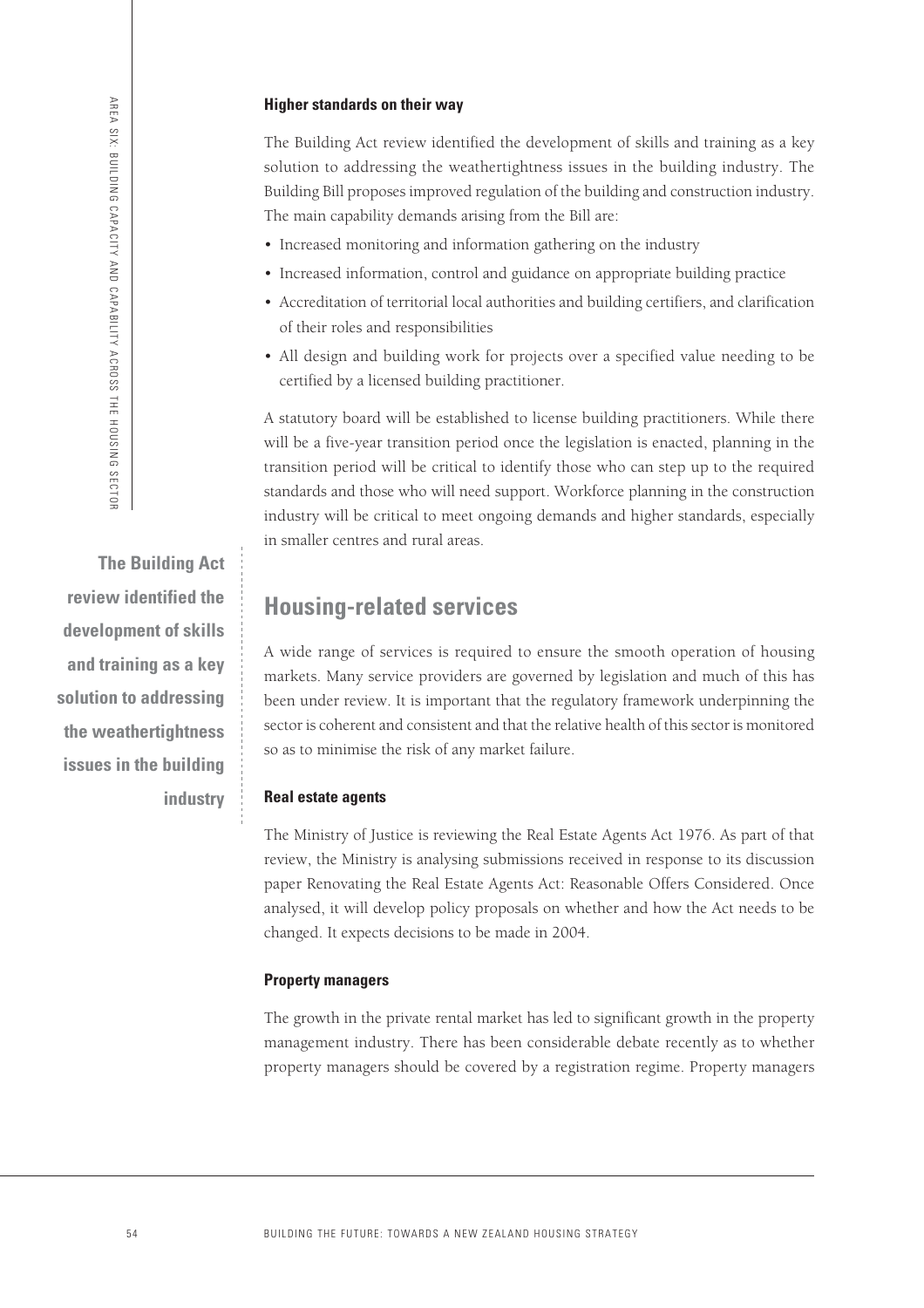who are not members of Real Estate Institute of New Zealand see compulsory registration as a form of restrictive trade practice, and believe that self-regulation is more appropriate. Many of them provide similar protections to their clients as Real Estate Institute of New Zealand members, and are of the view that they provide an equivalent or superior service. As part of the review, the Ministry of Justice has asked whether property managers should be covered by the Real Estate Agents Act 1976. The possibility of such registration under the Residential Tenancies Act 1986 will also be considered as part of its review.

### **Building and property inspectors**

There has been growth in home buyer demand for pre-purchase inspections, as concerns about housing quality have increased since the housing weathertightness issues of 2002. There is no current registration requirement for inspectors, nor is there a prescribed standard that inspections should meet. Standards New Zealand has recently established a building condition advisory committee to determine the most effective way of developing industry standards.

The aim is to ensure that home buyers, as potential purchasers of a high value commodity, can rely on quality inspections. There is also an opportunity for such standards to incorporate a home energy rating system that will provide information

to prospective buyers on the energy efficiency of a given property. Over time the increasing use of such standardised processes should encourage homeowners to improve their maintenance regimes, and allow purchasers to be better protected against acquiring poor quality homes.

### **Valuers**

While the demand for valuation services is escalating, there has been a 20% decline in the number of practising valuers in New Zealand since 1989, and new registrations are at their lowest levels since records began in 1959. A recent survey of property



students, seeking to determine the reasons for the falling numbers of property valuers, revealed some of the issues:

- The remuneration is generally lower than that of other property professionals
- The registration period to become a registered valuer is longer than for many other professional and specialist careers
- There is no incentive for mature people to enter the industry, as statutory criteria and salary levels deter older people.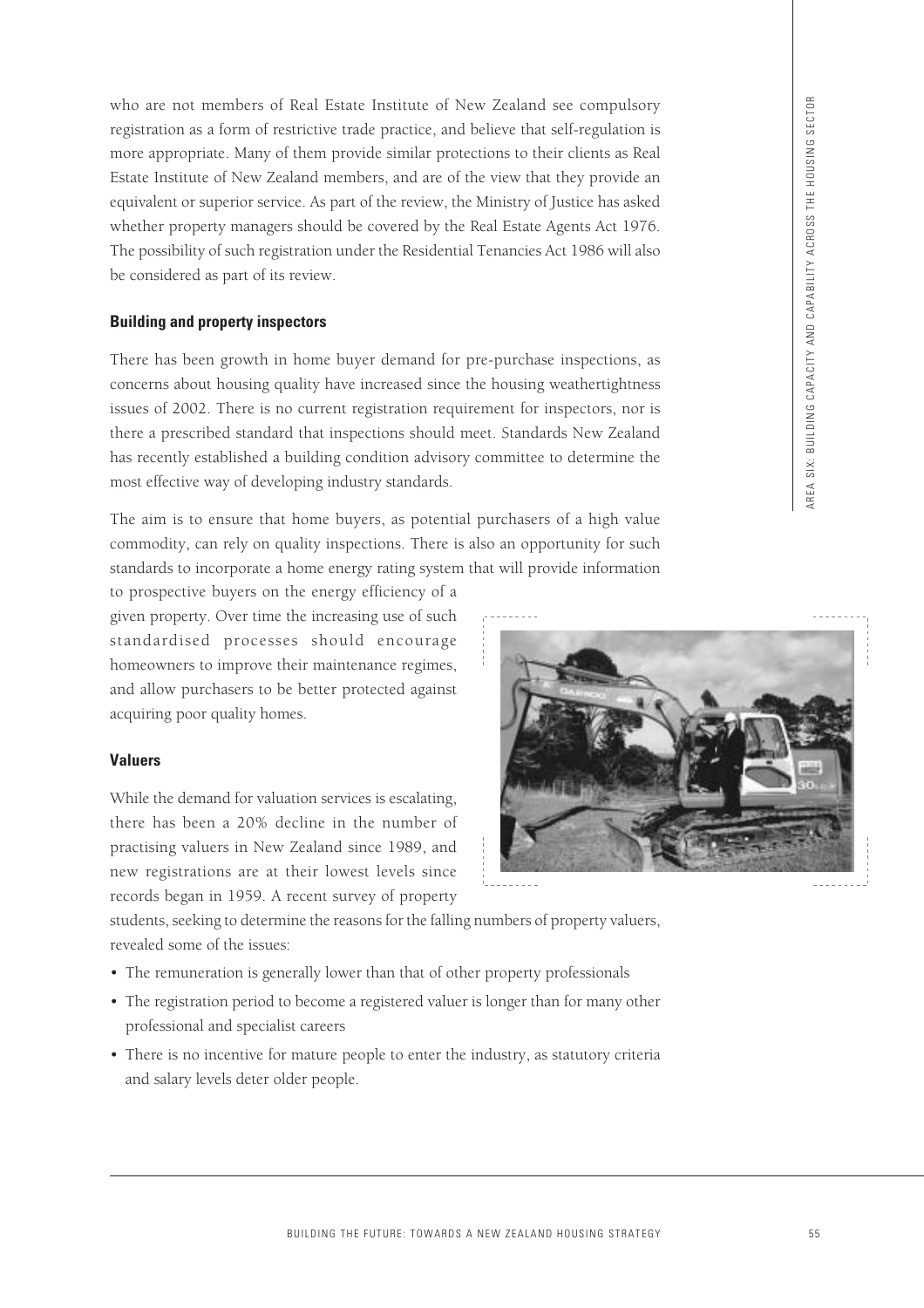The profession is currently regulated by the Valuers Act 1948 requiring all valuers to be registered. Land Information New Zealand, which administers the Act, is currently reviewing it in line with the government's framework for occupational regulation. Discussions have been held with the New Zealand Institute of Valuers, the Valuers Registration Board and client user group representatives. A discussion document has been referred to the New Zealand Property Institute.

#### **Lawyers and conveyancers**

The Lawyers and Conveyancers Bill is before the Justice and Electoral Select Committee. The Bill allows licensed conveyancers to become an established occupation, bringing an end to the legal profession's exclusive right to provide conveyancing services. Under the Bill the New Zealand Law Society will continue to regulate lawyers while a new body, the New Zealand Society of Conveyancers, will be established to regulate licensed conveyancers.

## **Organisational capacity**

Organisations across the sector are facing new challenges and demands on their resources, skill and capacity.

#### **Local government capacity**

A range of capacity and capability issues arise for local government from the recent changes in the Local Government Act 2002, and the proposed changes in the Building Bill. The Building Industry Authority has established a taskforce, which is considering the implementation issues arising from the Building Bill. These include: the accreditation of councils, building certifiers and organisations that certify building products; the practitioner licensing regime; and the sharing and obtaining of information.

The standards for accreditation will be implemented in four stages to enable councils to reach higher standards over time, and adapt to the new requirements. Some councils may consider transferring these functions to another council with existing capability, and some councils may seek to pool their capacity across a region or area. Local Government New Zealand's role in helping local councils to implement the range of policy and technical changes will be a vital one.

#### **Institutional and regulatory frameworks**

Currently regulation, policy and service delivery relating to housing are spread across a number of government agencies including the Building Industry Authority, the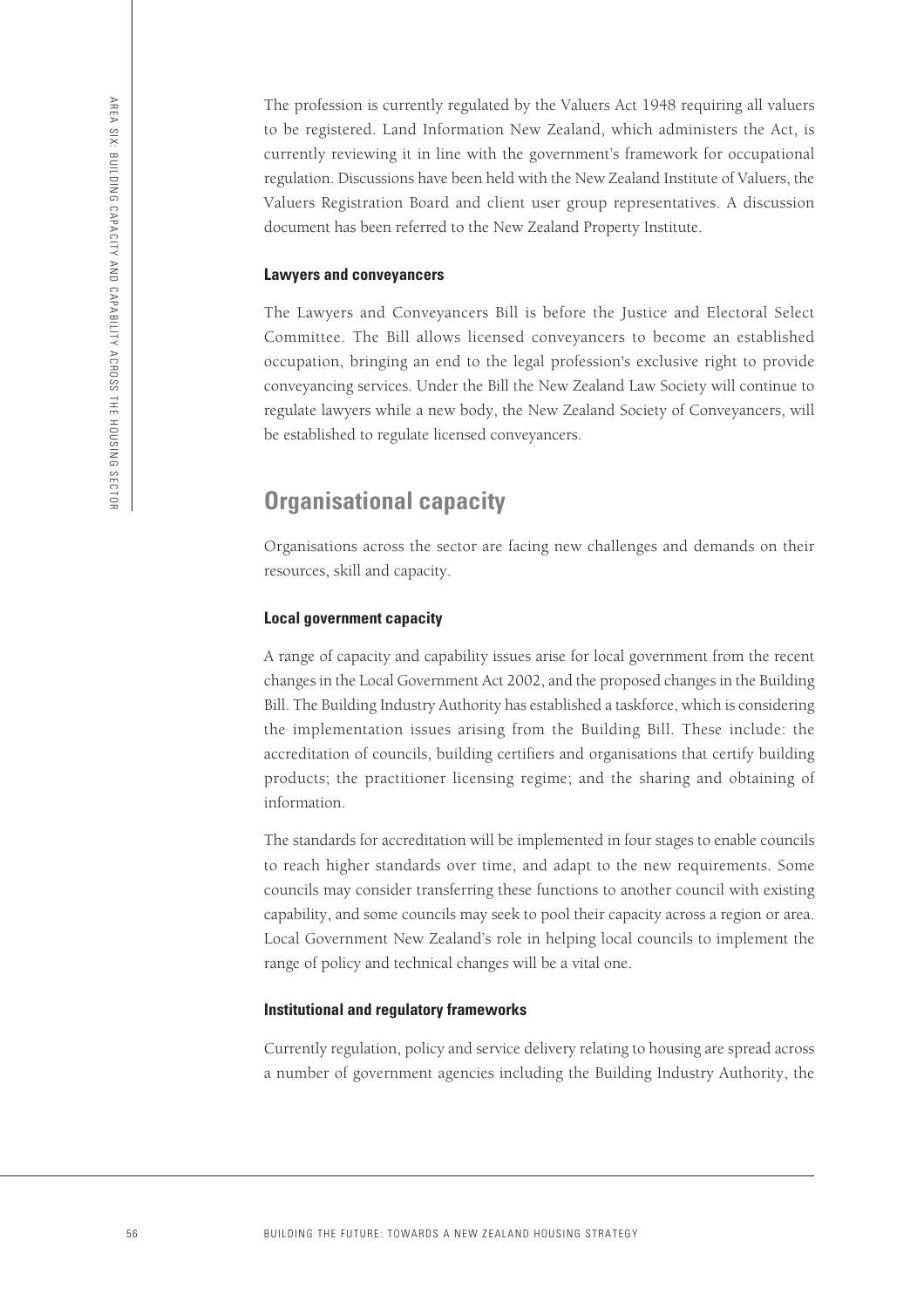Ministry of Housing, Housing New Zealand Corporation and the Department of Internal Affairs. A review being led by the State Services Commission is assessing the best way for the regulatory, delivery and policy functions relating to housing to be organised to increase their effectiveness in delivering good housing. The government is also planning to review a broad range of legislation to ensure the regulatory framework underpinning housing is coherent and effective.

In addition, a social services cluster of government agencies has been formed to improve social outcomes for their mutual clients. The first three projects to come out of the cluster will involve:

- Housing New Zealand Corporation and Work and Income staff working together to deliver housing, income support and employment services from the one site in Mangere. The aim is to tackle a growing need in Mangere for affordable housing, as well as ensuring that people dealing with multiple agencies receive their full and correct entitlements and improved access to other services and assistance
- A pilot in the Auckland area to establish programmes and services for young people in the transition from state care to independent living. Child Youth and Family, the Ministries of Social Development and Housing and Housing New Zealand Corporation will collaborate on the project
- Building on work underway in Northland, the East Coast and Eastern Bay of Plenty to eliminate substandard housing in those areas. HNZC has been working with the Ministry of Social Development, the Community Employment Group, the Energy Efficiency and Conservation Authority, the Ministry of Health, Te Puni Kokiri, local government and community groups to address wider social problems associated with substandard housing.

### **Providing opportunities for consumers' voices**

Participation by tenants in decision making and management of their housing is regarded as best practice in social housing sectors worldwide. It is a

key initiative for state housing authorities in Australia, and is a statutory requirement for social housing providers in the United Kingdom. Developing opportunities for tenant participation is a key capacity building project for Housing New Zealand Corporation planned for the next 2-3 years. Providing opportunities for tenant participation will be encouraged in organisations accessing funding for social housing provision from the Corporation.

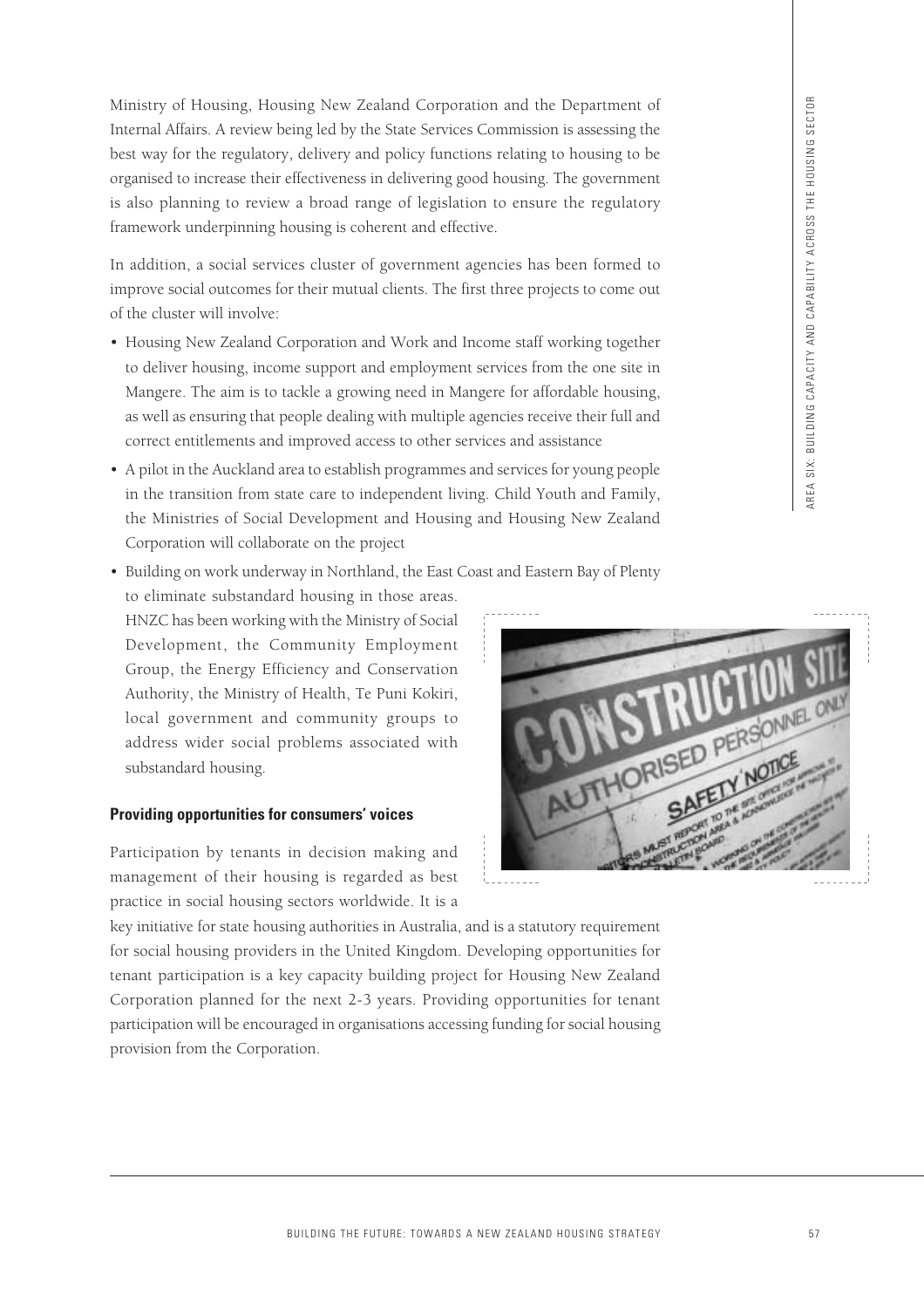Education and advocacy agencies, such as the Citizens' Advice Bureaux and Tenants' Protection Associations also play an important role in supporting housing consumers, especially those who have limited knowledge of their rights and responsibilities. Some groups of housing consumers are especially vulnerable in this regard, such as people with mental illness and new migrants and refugees. Education and advocacy agencies complement the dispute resolution services of the Ministry of Housing and the Tenancy Tribunal. Each of these services needs to be underpinned by a fair, accessible and robust regulatory framework.

The planned review of the Residential Tenancies Act 1986 will consider the effectiveness of the current regulatory framework including the provision of information and education services to landlords, tenants and other housing consumers, and what role non-government agencies might play. As part of the implementation of the amendments to the Act relating to boarding houses, the Ministry of Housing will also be considering what services need to be provided to assist boarding house tenants and landlords.

### **Housing research capacity**

In 2002, Housing New Zealand Corporation established an internal research and evaluation unit to strengthen its evaluation capability and evidence-based decision making. The unit is undertaking long-term evaluations of Healthy Housing, Community Renewal, and the Rural Housing Programmes.

The Corporation provided funding to support the establishment of the Centre for Housing Research Aotearoa New Zealand – Kainga Tipu. The centre's mission is to invest in rigorous, independent and relevant housing research to support policies and practices that meet New Zealand's changing and diverse housing needs. It contributes towards building housing research capacity in three ways:

- Investing in housing research capacity building generally
- Promoting research partnerships amongst housing researchers
- Providing development grants to encourage the development of new housing researchers.

To date, the centre has commissioned research to the value of over \$200,000 on: the future of home ownership in New Zealand; the drivers of house prices at a regional level; the implications of the changing structure of the housing market over the past two decades; and the price impacts of leaky buildings.

Research capacity in the housing sector will take time to grow. Government agencies, non-government organisations and private sector partnerships will increasingly play a role in building this capacity.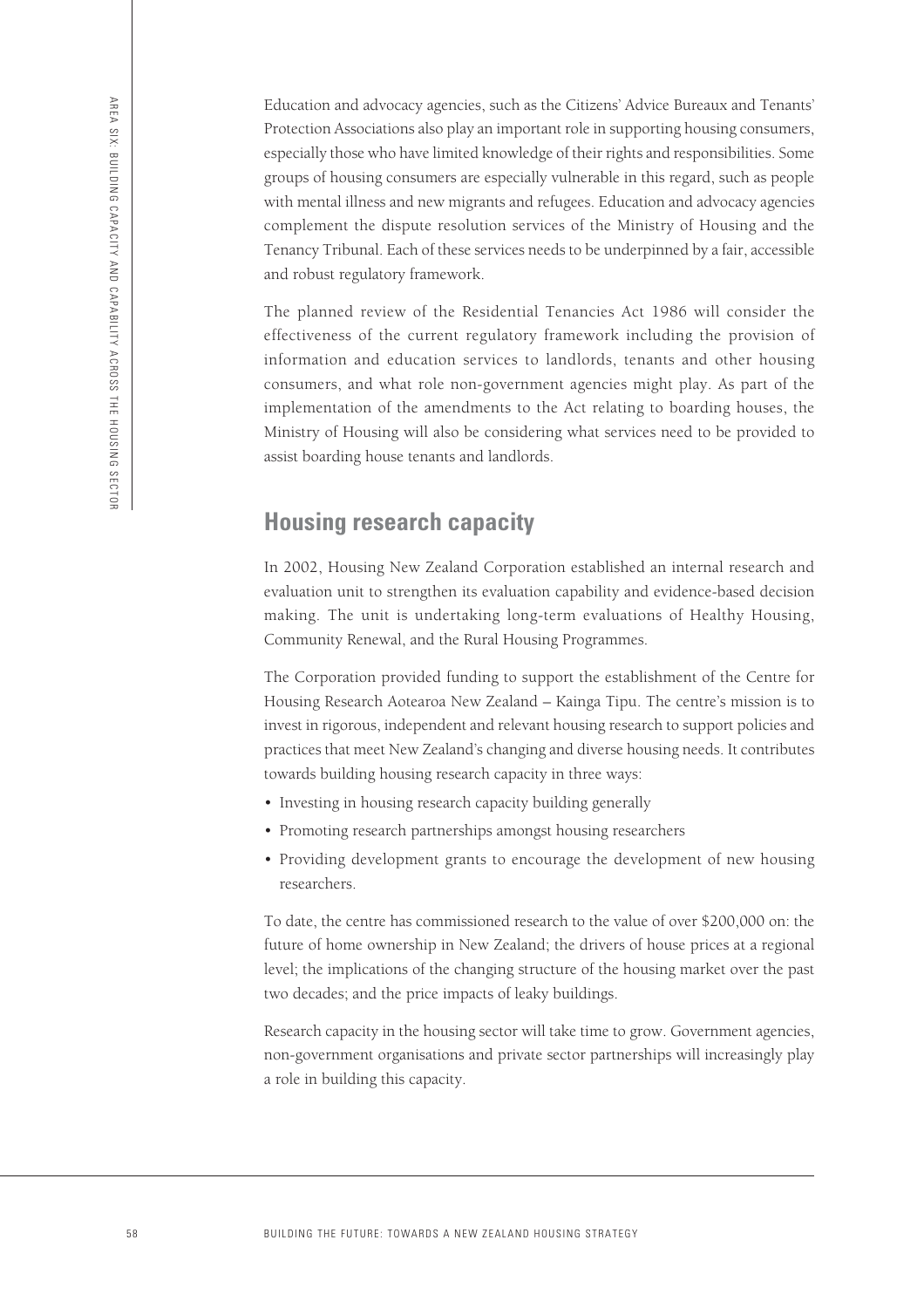## **Action to build capacity and capability across the housing sector**

The following actions are proposed to build capacity and capability across the housing sector:

a. Continue to support the Modern Apprenticeships Programme to build capacity in the construction industry

**Lead agencies: Tertiary Education Commission, Building and Construction Industry Training Organisation**

b. Review and implement legislation and standards covering the activities of housing intermediaries including real estate agents, property managers, property inspectors, valuers, lawyers and conveyancers

**Lead agencies: Ministry of Justice, Land Information New Zealand, Ministry of Housing, Standards New Zealand**

c. Support Local Government New Zealand to develop guidance for councils to implement and enforce the legislative and policy changes deriving from the new Building Bill

**Lead agencies: Building Industry Authority, Ministry of Economic Development**

d. Complete the review being led by the State Services Commission to assess the best way for the regulatory and policy functions relating to housing to be organised to ensure that government institutions in the housing sector operate at optimum capacity

#### **Lead agency: State Services Commission**

e. Provide opportunities for tenant participation in the management of social housing and investigate the need to expand the role of housing education and advocacy providers

**Lead agencies: Housing New Zealand Corporation, Ministry of Housing**

f. Promote the development of housing research capacity across the government and non-government sectors

**Lead agencies: Housing New Zealand Corporation, Centre for Housing Research Aotearoa New Zealand**

**Example 12 Example 12 Example 12 Example 12 Example 12 Example 12 Example 12 Example 12 Example 12 Example 12 Example 12 Example 12 Example 12 Example 12 Example 12 Example 12 Example 12** What are the main issues relating to the capacity and capability of the housing sector? How could they be solved? capability of the housing sector? How could they be solved?

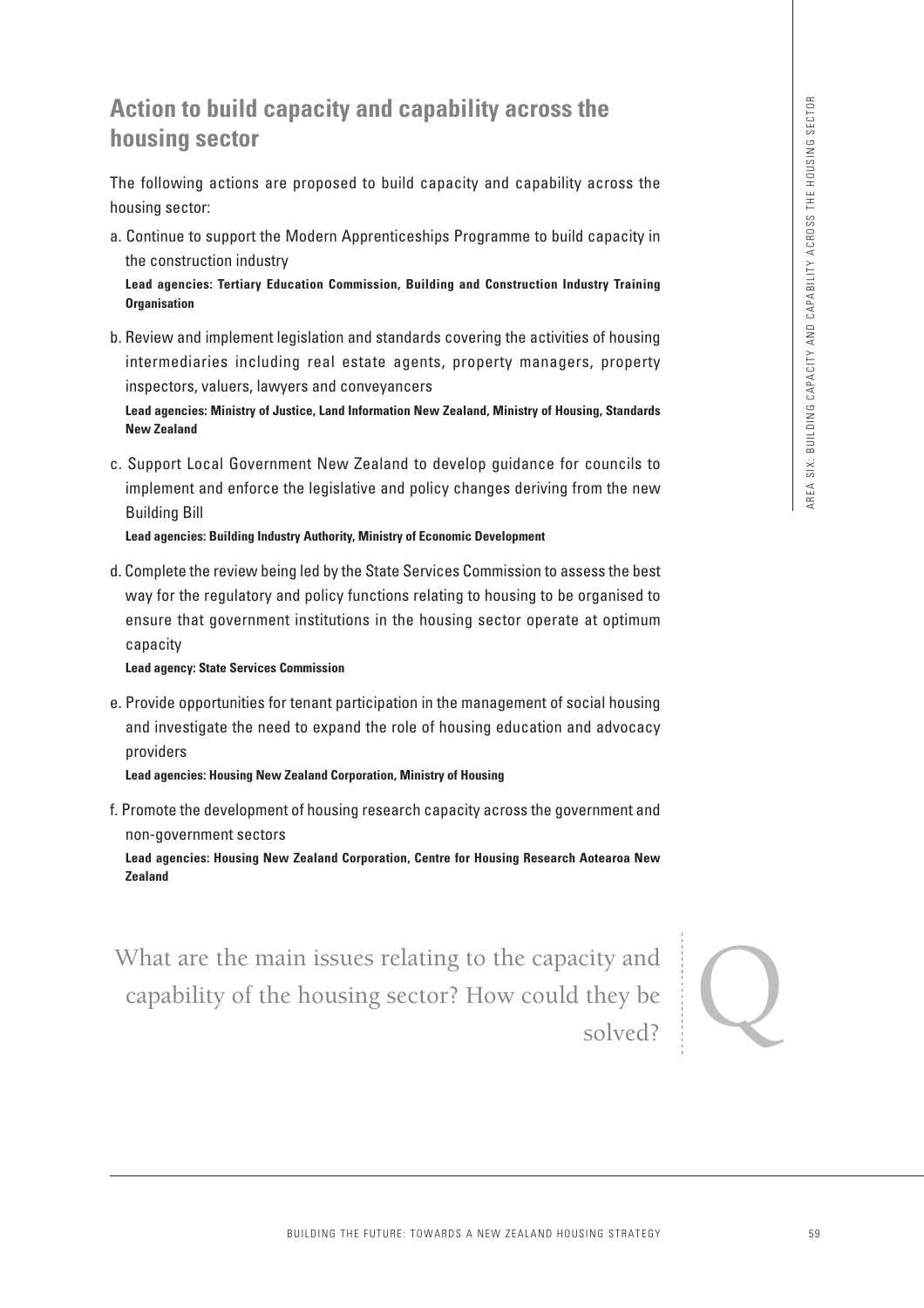## Meeting diverse housing needs

The broad sweep of this discussion document relates to the "bigger picture" issues in housing. The New Zealand Housing Strategy will also focus on the needs and housing aspirations of low-income New Zealanders. Within that context, specific groups are more likely to face additional barriers to meeting their diverse housing needs. The groups highlighted may also have social, health and support needs that are not necessarily being well met by housing markets. These groups include: older people, women, children and youth, disabled people, Māori, Pacific peoples and other ethnic minority communities.

The following sections highlighting the specific housing issues for these people largely reflect the results of a consultation process that Housing New Zealand Corporation undertook on social housing issues between October 2001 and September 2002. The consensus of that consultation was that housing assistance should be flexible, responsive, recognise the specific and diverse needs of people and communities facing disadvantage, and be developed in partnership with those communities. Many of the findings and recommendations for action in these sections are those of the eleven working parties that were formed to report back to the Minister of Housing.

Once the New Zealand Housing Strategy has been finalised, work programmes to respond to these recommendations will be developed by Housing New Zealand Corporation in consultation with the relevant agencies for each specific group. For example, Housing New Zealand Corporation will liaise with the Office of Ethnic Affairs to develop responses to the recommendations regarding housing for ethnic communities, and with the Ministry of Youth Development on the recommendations relating to youth housing issues.

The contribution of the working parties to this document is acknowledged with gratitude. The reports written by the working parties were released in early 2003 and are available from Housing New Zealand Corporation or by visiting the website www.hnzc.co.nz.

Have you any comment on the particular housing needs of each group identified in these sections?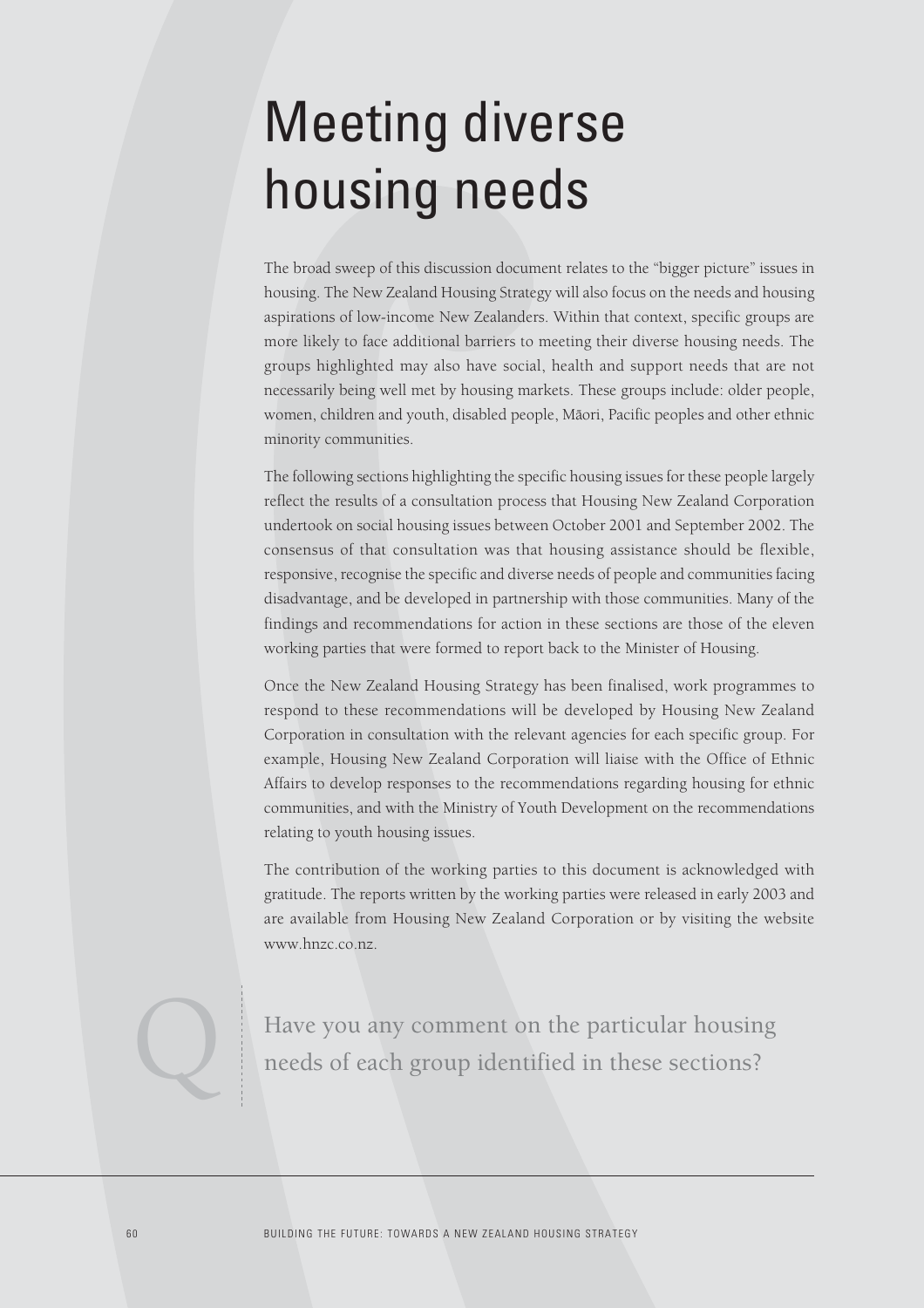## Older people's housing

### **Aspirations and preferences**

Housing issues for older people were recently canvassed in a number of forums related to the development of the Positive Ageing Strategy 2001, the Health of Older People Strategy and the Older Persons Working Party's report for the New Zealand Housing Strategy.

They found that most older people wish to "age in place" for as long as possible and that this would be supported by better integration of housing for older people within the wider community. Housing interventions for older people need to be developed in conjunction with services that support older people wherever they live.

#### **Population and households**

In 2001, almost half a million people were aged 65 years and over. While women make up 56% of this group, this is changing as life expectancy is increasing more quickly for men than for women. The 65 years and over age group is less ethnically diverse than the rest of the population. Ninety-three per cent of this group identify as New Zealand European, compared with 78% of the under-65 age group.

#### **Tenure patterns and housing careers**

Three-quarters of those aged 65 and over, own or partly own their usual residence. Although owner occupation levels are high amongst older people, they decline with age. In the 65 to 69 years age group, 80% live in their own homes. In the 85 years and over age group this falls to 55%.

Many older people are asset rich and income poor, with their house representing their most significant or only form of investment saving. In retirement, older people generally have low incomes and can find the cost of rates, insurance and maintenance difficult. About 5% of older New Zealanders appear to experience quite marked material hardship, and a further five to ten percent have some difficulties. A review of the Rates Rebate Scheme that helps low-income home owners to meet high rating costs is currently being undertaken by the Department of Internal Affairs.

Housing New Zealand Corporation has 12,000 older tenants. Local authorities house a further 16,000 older people in pensioner units. These numbers are likely to increase significantly as the proportion of private renters increases and the population ages.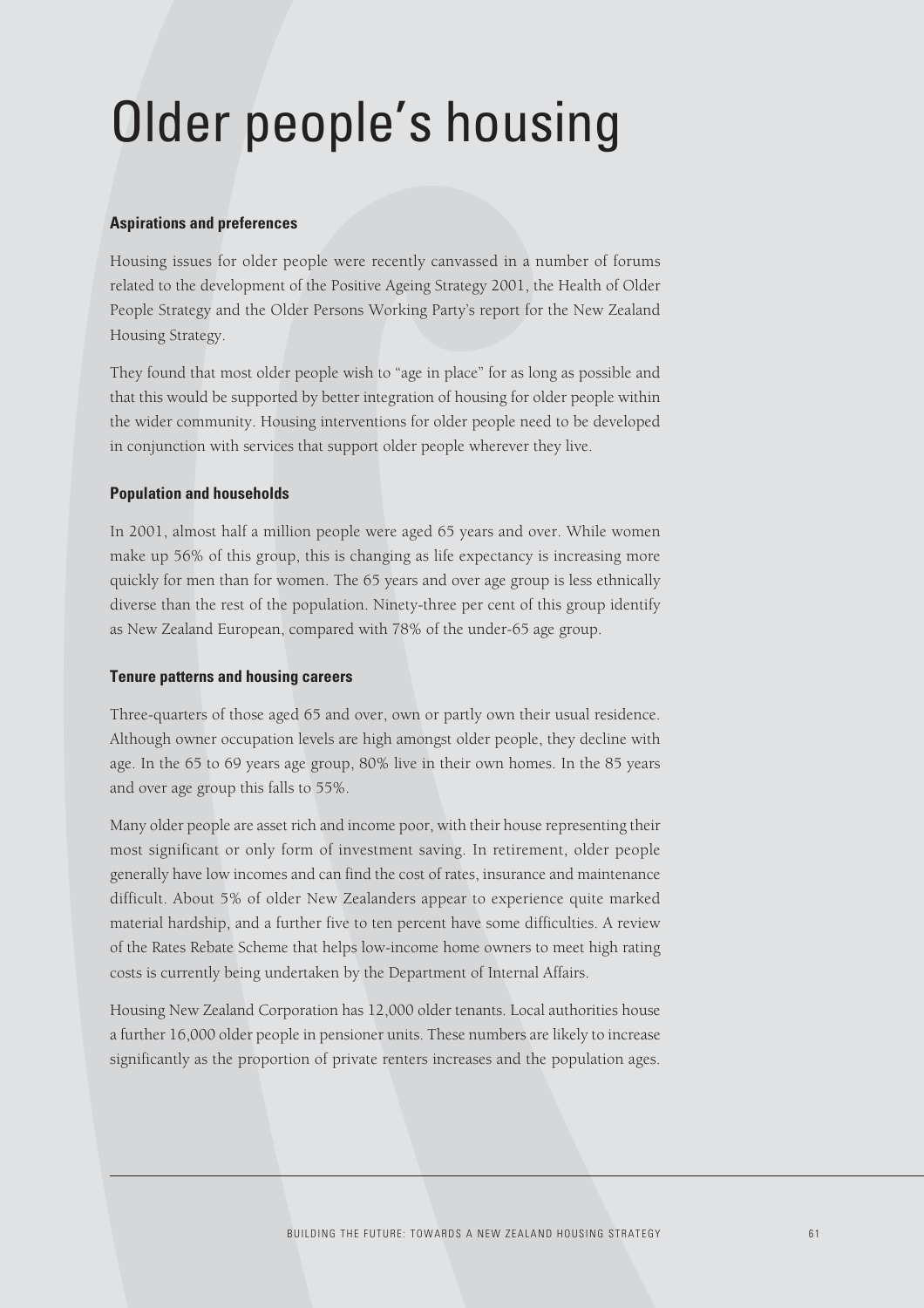OLDER PEOPLE'S HOUSING OLDER PEOPLE'S HOUSING Older private renters are likely to be concerned about the security of their tenure in the private rental market. This concern may increase demand for social housing if the private sector does not provide security of tenure.

#### **Current programmes**

There is a wide range of housing programmes to meet the needs of older New Zealanders, including local authority housing targeted to pensioners. Housing New Zealand Corporation is developing purpose-built complexes for older people and



providing appropriate access and proximity to health, transport and support services. It is also working in partnership with a number of community agencies to develop affordable housing opportunities for older people. The Retirement Villages Act 2003 will better protect older people who choose this form of tenure.

## **Actions recommended by the Older Persons Housing Working Party**

The following proposals were recommended by the Older Persons Housing Working Party for further

consideration in addressing older persons' housing issues:

- Develop low-cost communal and supported housing arrangements for older people. This includes promoting the development of marae-based kaumatua housing
- Continue developing social housing options for older people, particularly in partnership with local authorities and third sector providers
- Support and protect older people on low and fixed incomes, by reviewing the Rates Rebate Scheme and implementing the Retirement Villages Act 2003
- Undertake research into older people and housing in areas such as: features to take into account when designing housing for older people; factors influencing older people's ability and desire to relocate; factors influencing future demand for residential care; and different models of housing for older people
- Promote the use of universal design principles in housing suitable for older people
- Provide increased case management services for frail older people who have associated complex housing needs.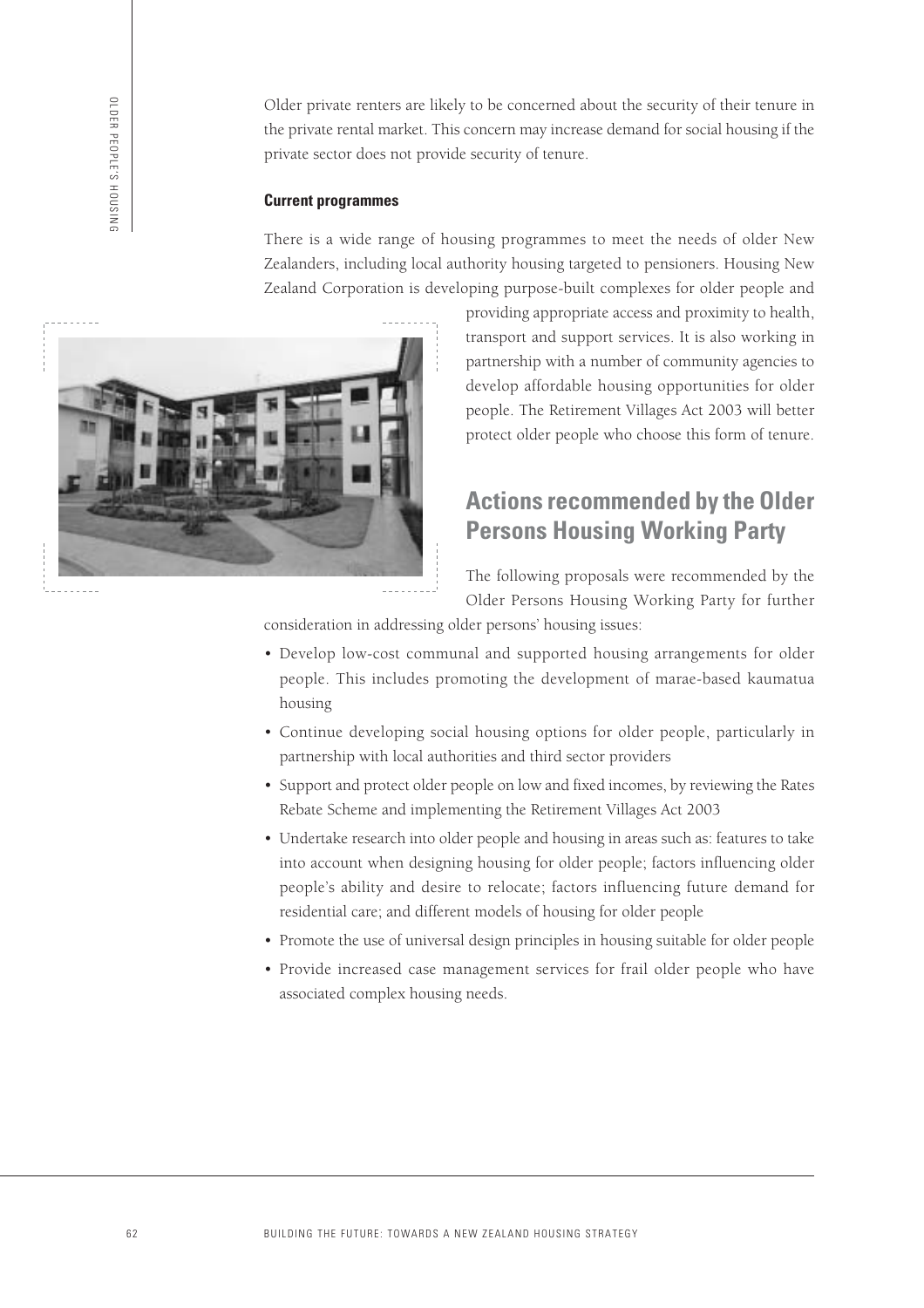## **CASE STUDY**: ABBEYFIELD HOUSE, HAMILTON

Partners: Abbeyfield New Zealand, New Zealand Housing Foundation, Hamilton City Council and Housing New Zealand Corporation

The Corporation has been working over several years to develop a partnership with Abbeyfield NZ to provide older people with companionship in comfortable, safe housing environments. The first housing project, an Abbeyfield House in Hamilton, will accommodate residents in 10 one-bedroom suites, but with communal rooms and a housekeeper's flat.

Housing New Zealand Corporation is lending funds to Abbeyfield NZ to enable it to build the units. The New Zealand Housing Foundation provided seeding funding for Abbeyfield NZ to develop the proposal. Abbeyfield NZ has taken responsibility for sourcing supplementary loan capital from the private sector.The Corporation receives allocation rights for five of the units which will provide accommodation for older people currently living in large family homes. This then frees up those homes for other families in need. EYFIELD HOUSE, HAMILTON<br>Coaland, New Zoaland Housing Foundation, Hamilton City<br>coaland Corporation<br>and Coprosting<br>dianely agents was the develop a partnership with<br>their people with comparisonship in comfortable, safe<br>in t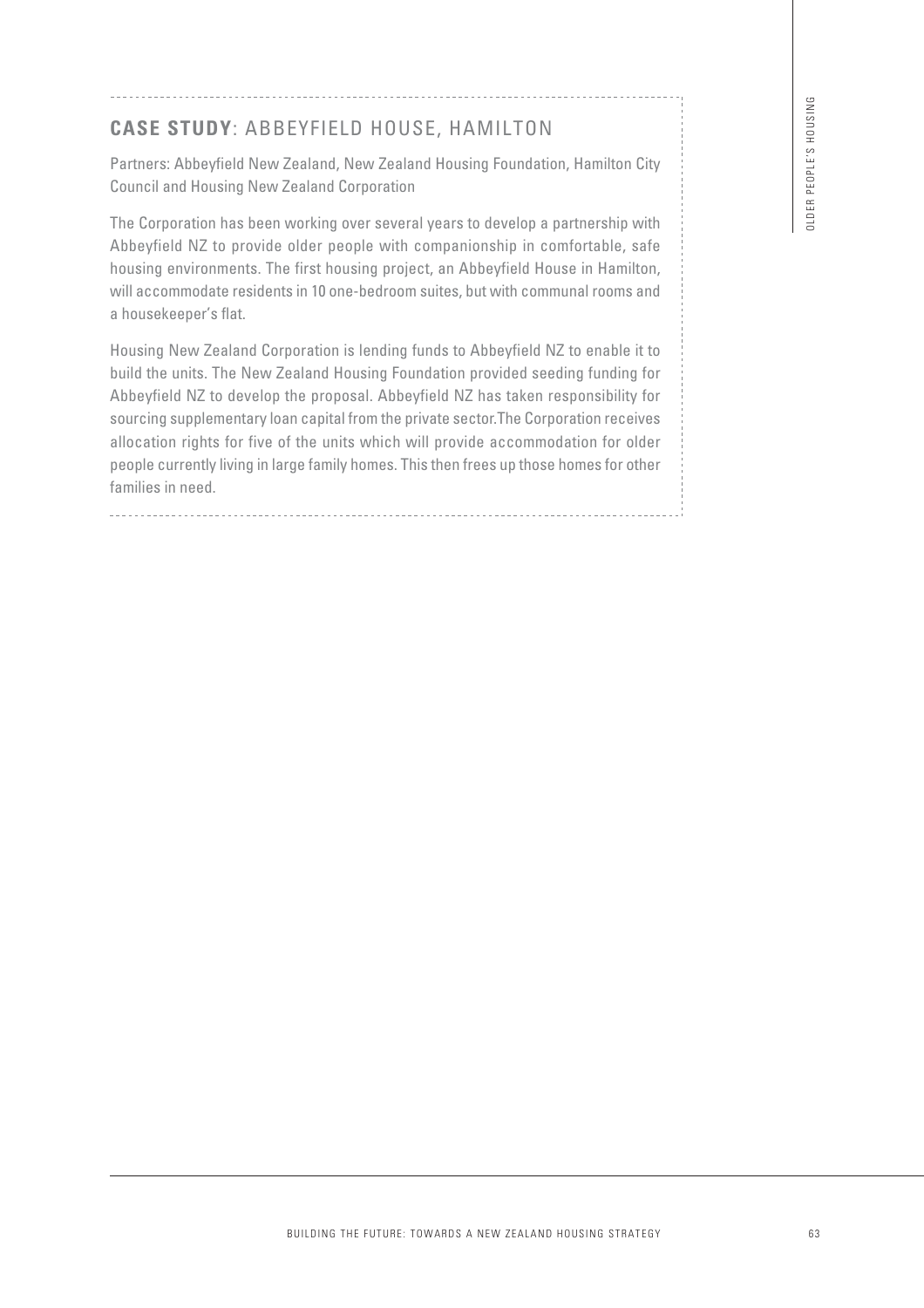## Women's housing issues

#### **Population and households**

More women than men live alone. The difference is most noticeable in the 65 years and over age group where 43% of women live alone, compared with 20% of men. Women also head 82% of sole parent households. Ten percent of women are sole parents, although there are significant differences by ethnic group with 21% of Māori women, 16% of Pacific women, 9% of New Zealand European women and 8% of Asian women being sole parents.

#### **Tenure patterns and housing careers**

In 2001, 54% of women owned or partly owned their house. Sole parent households were more likely to live in rented accommodation than other households. The median annual income for all women in the year to March 2001 was \$14,500 compared with \$24,900 for men. Women on low incomes who head households can face difficulties in relation to affordability of housing.

Women are far more likely than men to be subject to domestic violence, and Māori women are more likely than non-Māori women to seek refuge accommodation. At present, there is limited emergency housing available, and many women face problems finding adequate housing for themselves and their families once they leave emergency housing. Families are staying in emergency housing longer because of difficulties finding adequate housing.

#### **Current programmes**

The network of women's refuges around New Zealand responds to the support and safe housing needs of women and children who are victims of domestic violence. Services are largely provided by members of the National Collective of Independent Women's Refuges who are, in turn, supported with subsidised accommodation provided by Housing New Zealand Corporation and operational funding from Child, Youth and Family.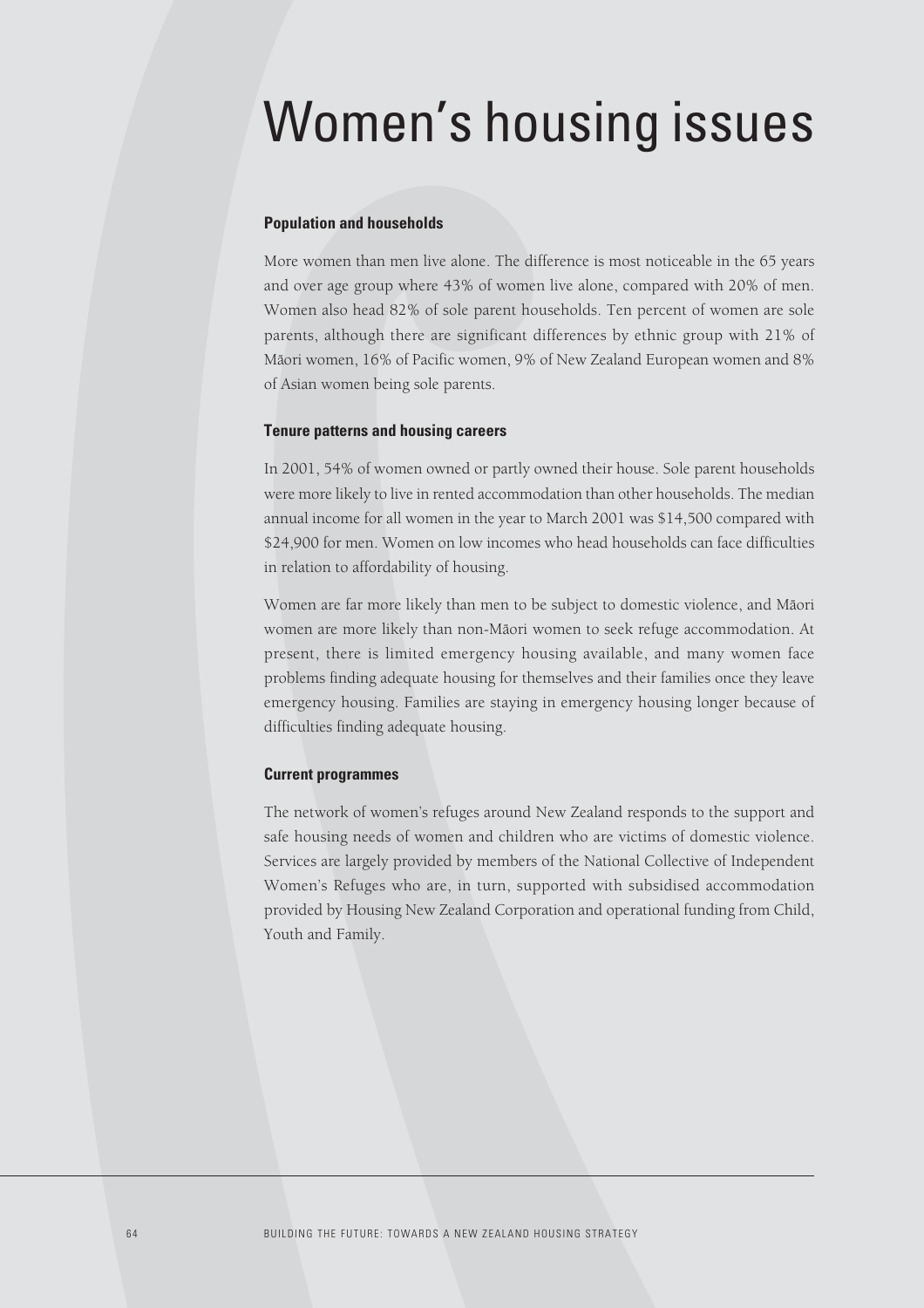## **Proposed actions to improve women's housing outcomes**

The following proposals have been identified, in consultation with the Ministry of Women's Affairs, for further consideration in addressing women's housing issues:

- Support women on low incomes to access home ownership, as well as affordable, good quality rental housing **EXAMPLE THE FUTURE:** THE FUTURE TOWARDS A NEW ZEALAND HOUSING STRATEGY<br>
The consideration in addressing women's housing issues:<br>
The consideration in addressing women's housing issues:<br>
The consideration is considered to
- Increase the stock of single units in state housing to cater for the growing need for this type of accommodation for single older women
- Continue efforts to match housing services to the needs of women
- Address housing needs of women in emergency housing and refuges, and in transition between emergency and other accommodation.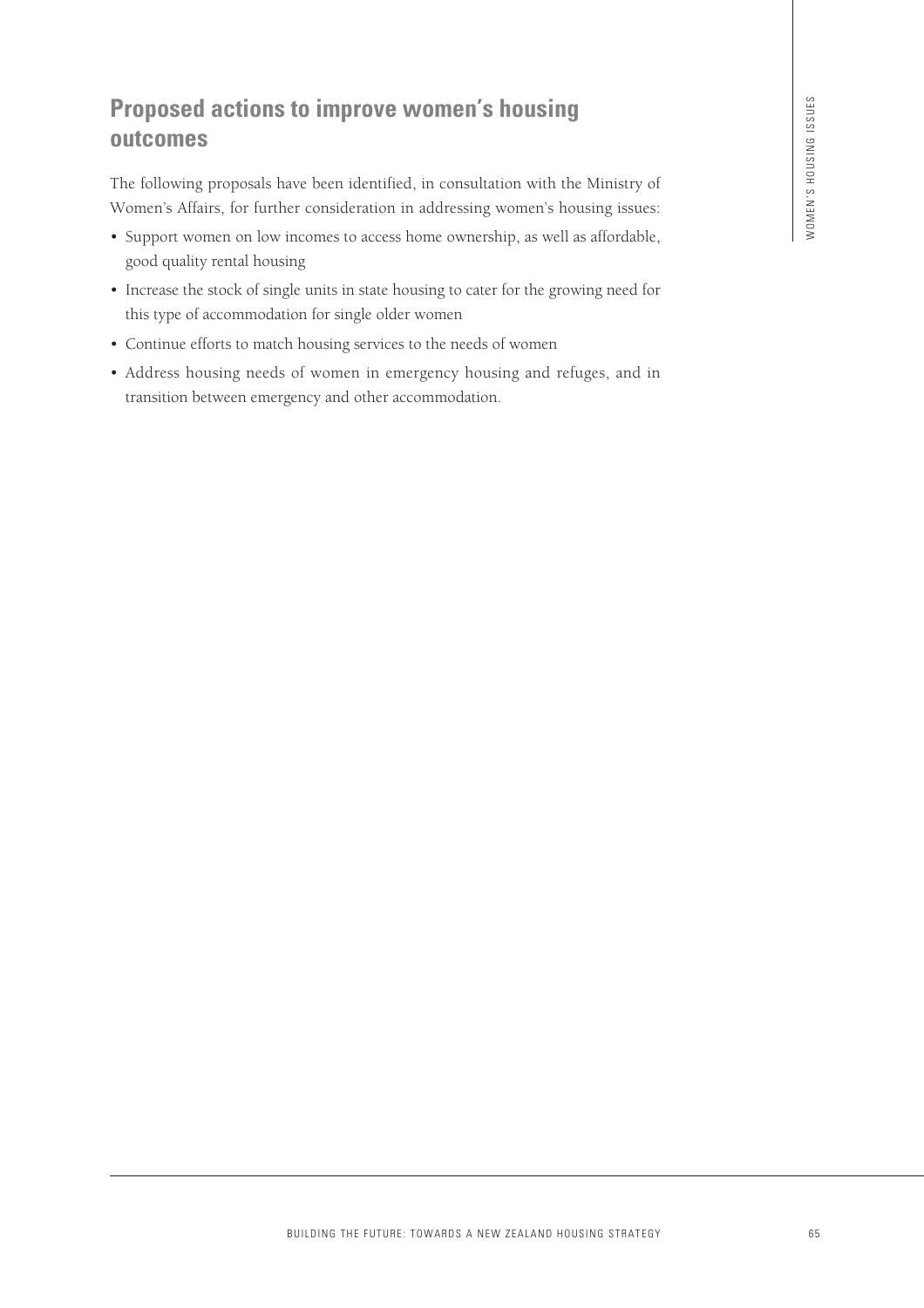## Disabled people's housing needs

#### **Aspirations and preferences**

The Mental Health and Disabilities Working Party relied heavily on the work completed in the New Zealand Disability Strategy. Objective 8 in the New Zealand Disability Strategy 2001 seeks to increase opportunities for disabled people to live in the community with a choice of affordable and good quality housing.

A strong feeling came through that discrimination is a major issue for the sector. There was particular focus on the impediments that some Local Authorities have placed on the sector through the use of the Resource Management Act 1993 to restrict the locations available for housing for disabled people. The group identified the need for leadership and co-ordination of effort in addressing discrimination, highlighting the need for education.

Consumer input and participation, and the desire for housing solutions that are flexible while being consistent, were other strong themes. Participants representing the mental health sector were particularly focused on the need for monitoring of housing providers, identifying and ensuring best practice and for the separation of the provision of housing from the provision of care.

Other key issues are: a lack of accessible housing for people with mobility and sensory difficulties; housing affordability issues, particularly for disabled Māori and Pacific peoples or those with mental illness; the impact of low income on reducing choice; concern about security of housing tenure for people who experience bouts of acute mental or physical illness that require intermittent hospitalisation; and the lack of accessible and well co-ordinated support services for disabled people.

#### **Population and households**

One in every five New Zealanders reports having one or more long-term disabilities. As the population ages and numbers of very old people grow, the prevalence of agerelated disabilities will increase. Disabled people come from all walks of life. The common factor among them is that they face many lifelong barriers to their full participation in society.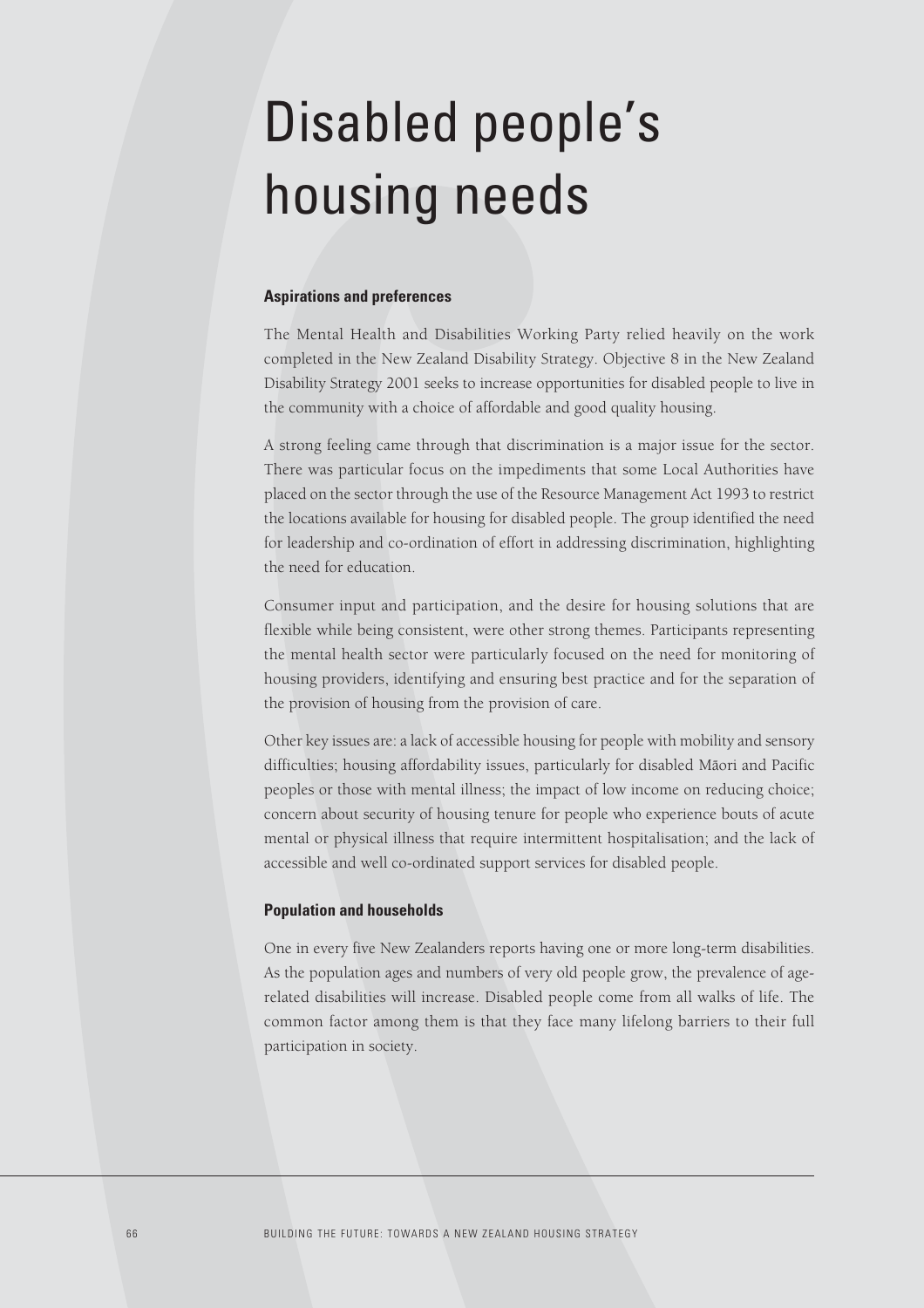#### **Tenure patterns and housing careers**

Almost half of disabled adults aged 15 to 64 have incomes of less than \$15,000 making access to affordable, appropriate housing difficult, particularly where they need to access specialist services. Disabled people also experience higher unemployment rates than those who are not disabled.

A 2001 study found that 17% of present users of public mental health services may experience housing difficulties, and 4% may be homeless or living in temporary or emergency housing. These percentages are likely to be underestimated as they only relate to those formally accessing public mental health services.

#### **Current programmes**

Community groups that support people with disability and mental health needs, rent 72% of Housing New Zealand Corporation's 1,300 community group housing properties. Of this group, 70% pay a subsidised rent. The Corporation is also providing supported accommodation to residents of Kimberley and Braemar hospitals, as they transition into community living. Its Suitable Homes programme provided modified housing for 303 disabled people in 2003/03 and its Development

Guide specifies minimum standards that new social housing developments and modifications should meet to address the needs of disabled people.

## **Actions recommended by the Mental Health and Disabilities Working Party**

The following proposals were recommended by the Mental Health and Disabilities Working Party for further consideration in addressing disabled peoples' housing issues:

• Provide increased case management services for disabled



- people with associated complex housing needs, ensuring improved integration and co-ordination with any assessments, case management and support services provided across agencies
- Increase the provision of suitable rental housing close to mental health and other support services
- Promote the use of universal design principles in housing suitable for physically disabled people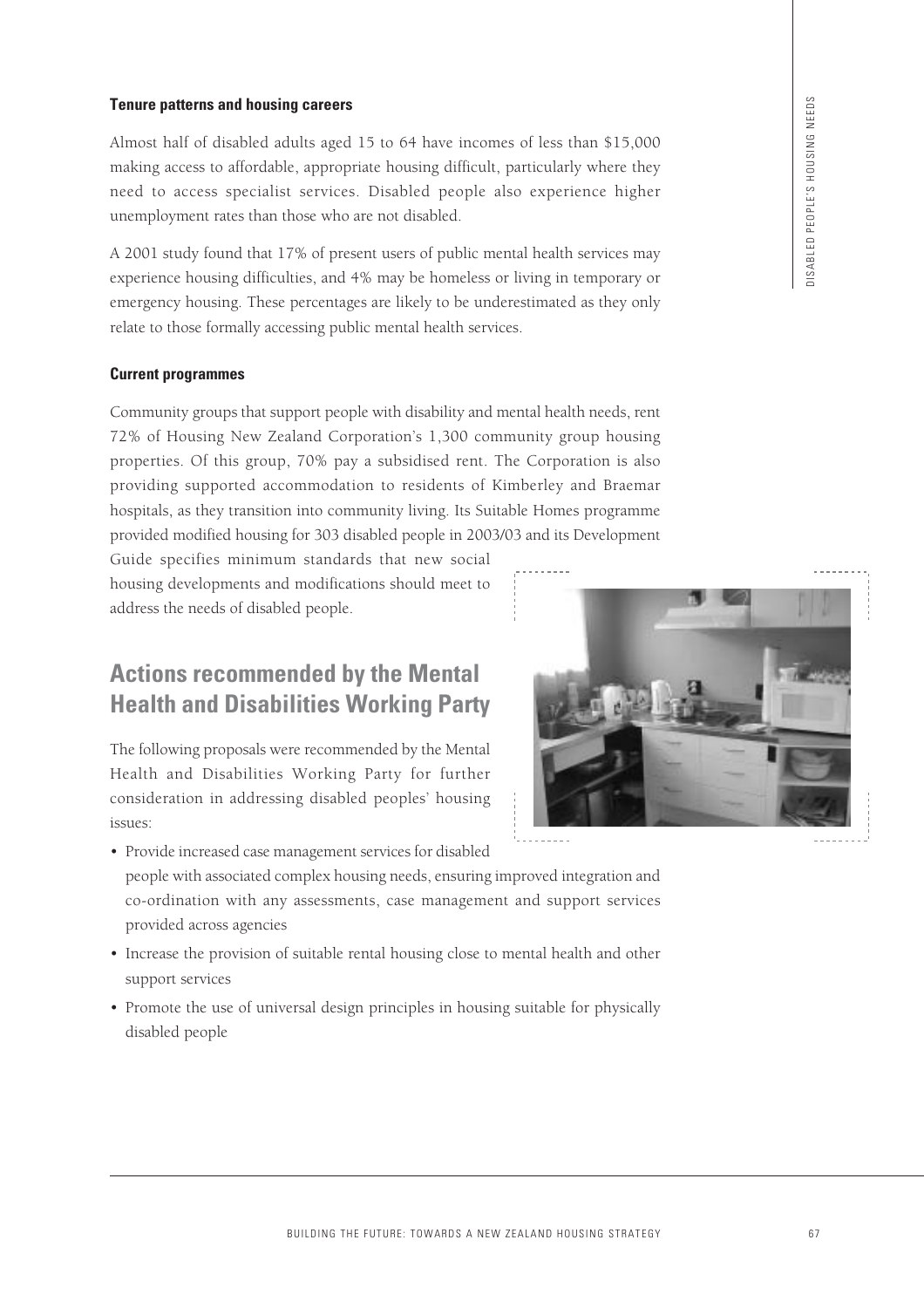- Ensure that housing provision is independent of support services wherever possible, but that people can access most levels or type of support within or while retaining their own home as appropriate
- Work with territorial authorities to develop ways they can be informed by and respond to the New Zealand Disability Strategy and any other key guidelines and research.

## **CASE STUDY**: WELLINGTON CITY COUNCIL HOUSING FOR PEOPLE WITH MENTAL ILLNESS

Partners: Wellington City Council and Capital and Coast District Health Board

For the past fourteen years, in partnership with other agencies, the Wellington City Council has provided accommodation on two sites, each for fourteen people with long-term mental illness. These residents have access to mental health support workers (one of whom lives on site at one of the locations) who also serve as tenancy managers for these tenants. Residents generally live independently in separate flats and are able to maintain the tenure during periods of acute illness when they may be admitted to hospital.

The mental health support workers are employed by Wellington City Council, but have accountability relationships to the DHB. They act as a link with key workers in the mental health services, the Wellington City Council, and with other support services. They spend three hours per week with each tenant to assist with tenancy or related support matters. There is also provision for tenants to call meetings to discuss tenancy issues of more general concern with these staff.

Residents have been able to manage their illnesses effectively, thanks to security of tenure and provision of appropriate support, while maintaining their independence. The long-term involvement of one of the mental health support workers has provided continuity and stability for clients and acute hospital admissions for residents appear to have been averted.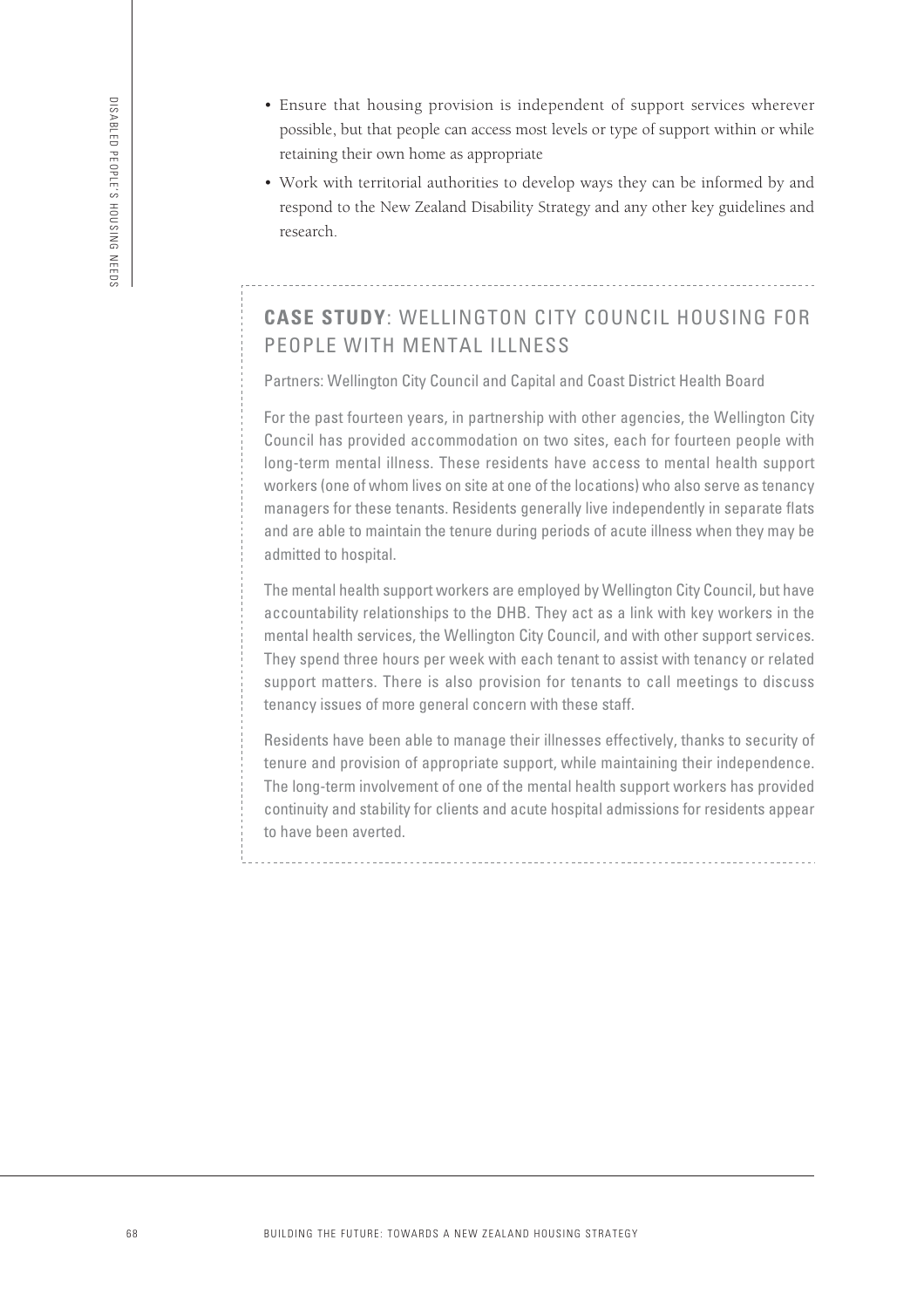## Children, young people and housing

#### **Aspirations and preferences**

Consistent with the government's Agenda for Children, a whole-child approach is needed to address children's issues. The whole-child approach recognises that children cannot be separated from the environment in which they live and grow. This environment includes parents, caregivers, family or whanau; wider kinship groups and networks of friends and peers; community and its institutions, such as schools and workplaces; and the broad social, cultural and economic environment.

Housing needs to allow children to thrive, not just live. Although children are primary users of a home and its surroundings they usually have no direct means of selecting or shaping their place. Housing providers have a special responsibility to address children's needs in housing design and provision.

The government's Youth Development Strategy Aotearoa noted the need for young people to live in housing in good repair and free from overcrowding. The report of the Youth Housing Working Party, which considered the New Zealand Housing Strategy's implications for youth, identified a number of housing issues including: the impact of student debt on the housing choices of young people; the shortage of emergency accommodation for young single men; the fact that many young tenants are not aware of their rights; and the need for research on the changing housing environment and its impact on young people.

### **Population and households**

Almost a quarter of the population was under 15 at the time of the 2001 Census. In the next 50 years, the number of children is projected to decrease, reflecting the combined impact of lower fertility rates and fewer women of child-bearing age. Onethird of households include children, at an average of 1.9 children per household. Sixty-nine percent of families with children are two-parent households, while the remaining 31% are one-parent households.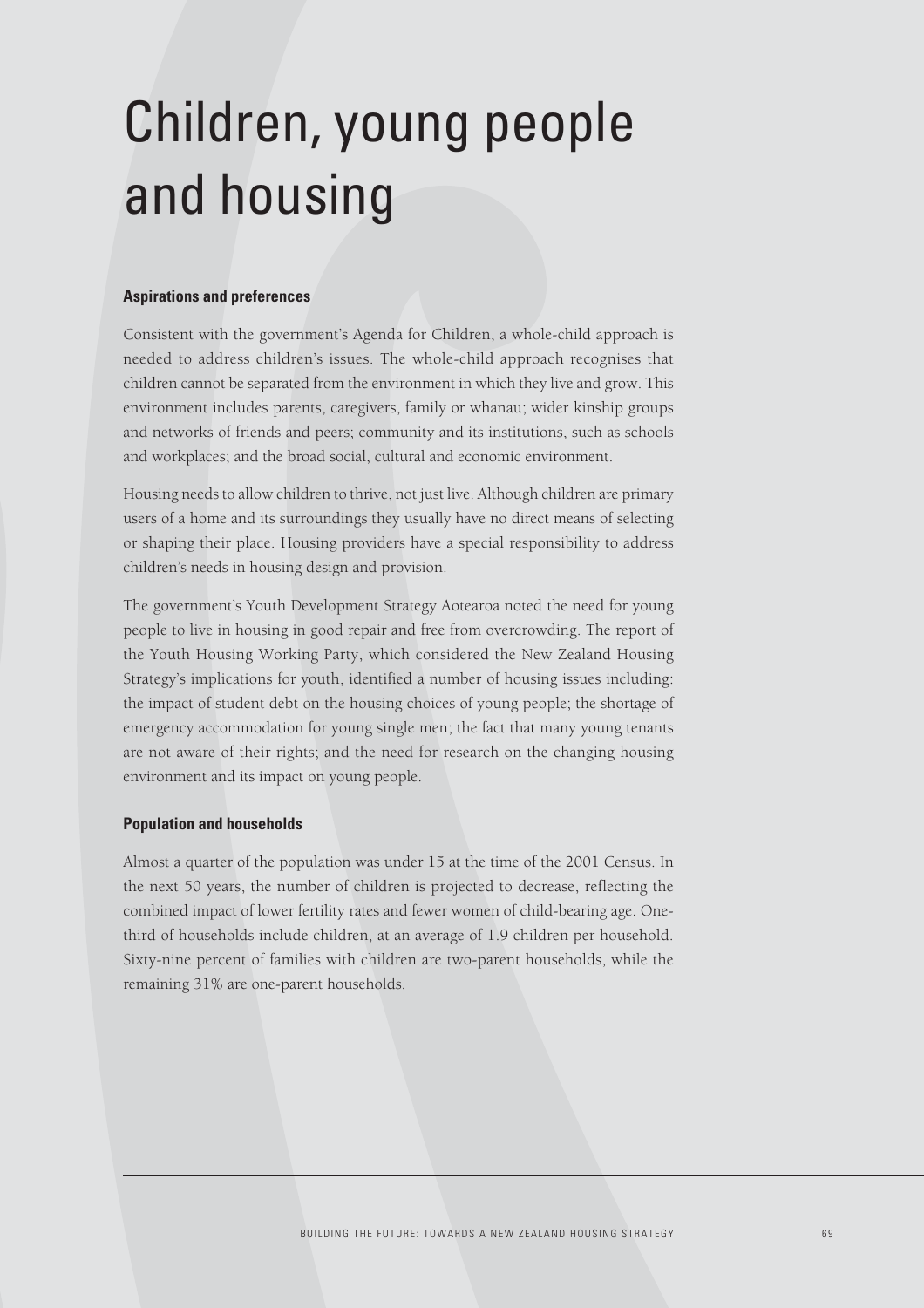The Ministry of Youth Development defines young people as those aged between 12 and 25. In 1996, this group made up 21% of the population and by 2001 this had dropped to 19%. Ethnic diversity amongst youth is more pronounced than in the total population.

#### **Housing**

Most children live in an owner-occupied house, although over 53% of children in sole-parent households live in rented accommodation, compared with around 21% of children in two-parent households. Families in private rental accommodation are likely to be more mobile than owner-occupier households. This can have a negative impact on educational achievement and health outcomes for children.

Household crowding is more likely to be experienced by children than by older people. In 2001, 17% of children under the age of 10 years and 15% of 10 to 14 year olds lived in households requiring at least one more bedroom. Pacific children are more likely to be living in crowded conditions than children from other ethnic groups.

Young people most commonly live with their parents or people acting in a parental role. The likelihood of young people living with their parents has a strong inverse association with age, but also varies with a number of other factors, particularly participation in the labour force and in education. For example, those employed fulltime are least likely to live with their parents, while those in tertiary education may need to leave home to attend institutions in other towns or cities.

### **Current programmes**

Child, Youth and Family and the Ministry of Social Development are introducing a programme to better support young people in transition from state care to independence. This includes providing these young people with support, life skills training and access to suitable accommodation. Housing New Zealand Corporation will be involved in this programme as a provider or facilitator of access to housing.

**Household crowding is more likely to be experienced by children than by older people**

CHILDREN, YOUNG PEOPLE AND HOUSING

CHILDREN, YOUNG PEOPLE AND HOUSING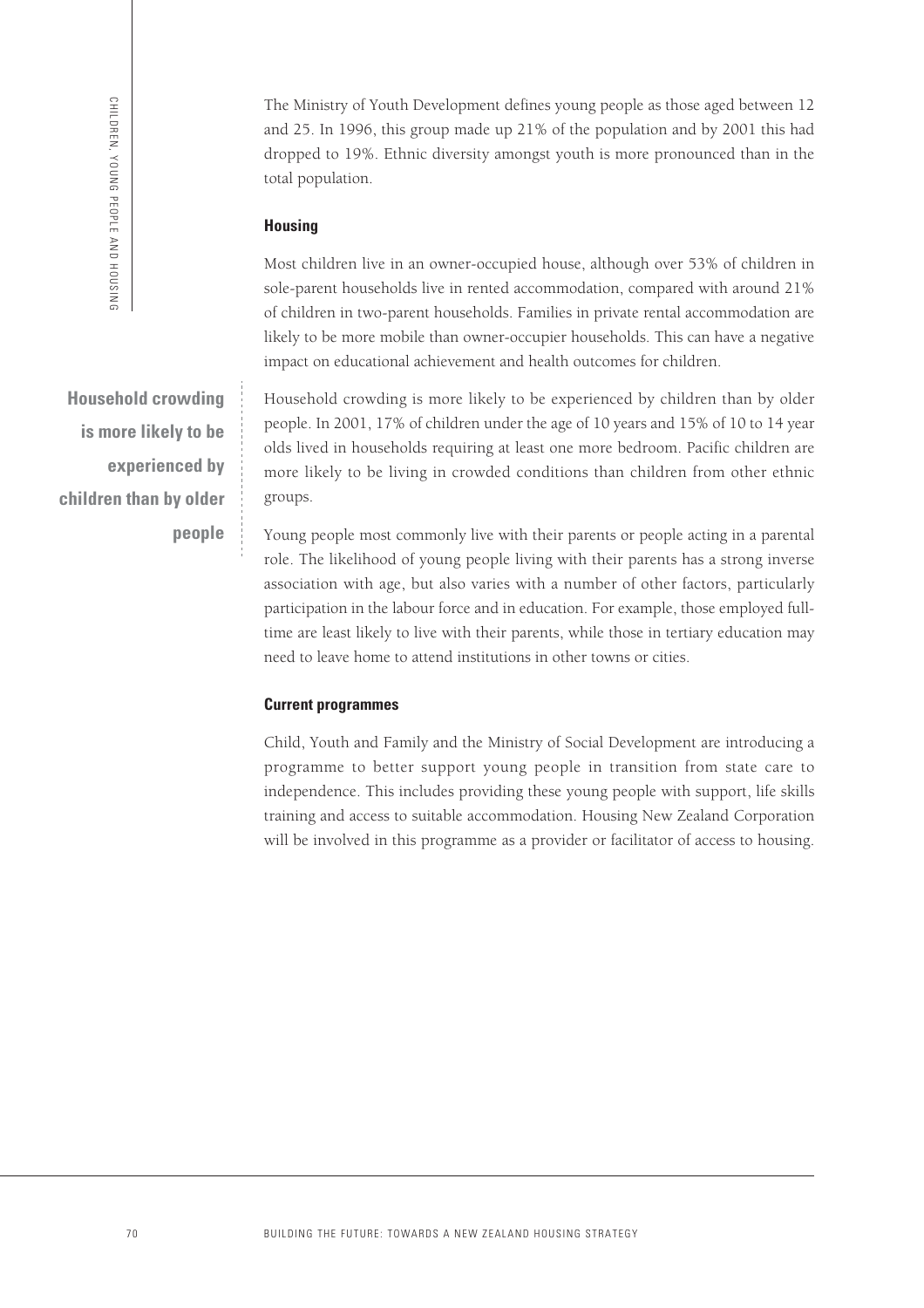## **Proposed actions to improve children's and youth's housing outcomes**

Many of the following proposals were recommended by the Youth Housing Working Party for further consideration in addressing youth housing issues. The proposals for consideration in addressing children's housing issues identified in consultation with the Ministry of Social Development were: **BUILDING THE FUTURE: S** and **youth**<sup>16</sup> S<br>
excels were recommended by the Youth Housing Worlding<br>
conditions for showing issues the proposals for<br>
conditions for showing issues identified in consultanton with<br>
prices th

- Routinely address children's needs in housing design to ensure it provides for their well-being and healthy development and consider the impact of housing policies on child well-being
- Undertake focus groups with youth including rural, urban, Māori and Pacific youth, sole parents, students and youth at risk to ascertain their housing needs and to develop research priorities
- Investigate developing a tenancy advocacy service for youth and life skills education programmes
- Investigate youth specific accommodation programmes and emergency accommodation for young men
- Meet the need for housing and support services for young people leaving state care as they turn 17
- Investigate how the government can involve youth in housing policy, and how the sector can involve youth in their local communities' planning and design decisions.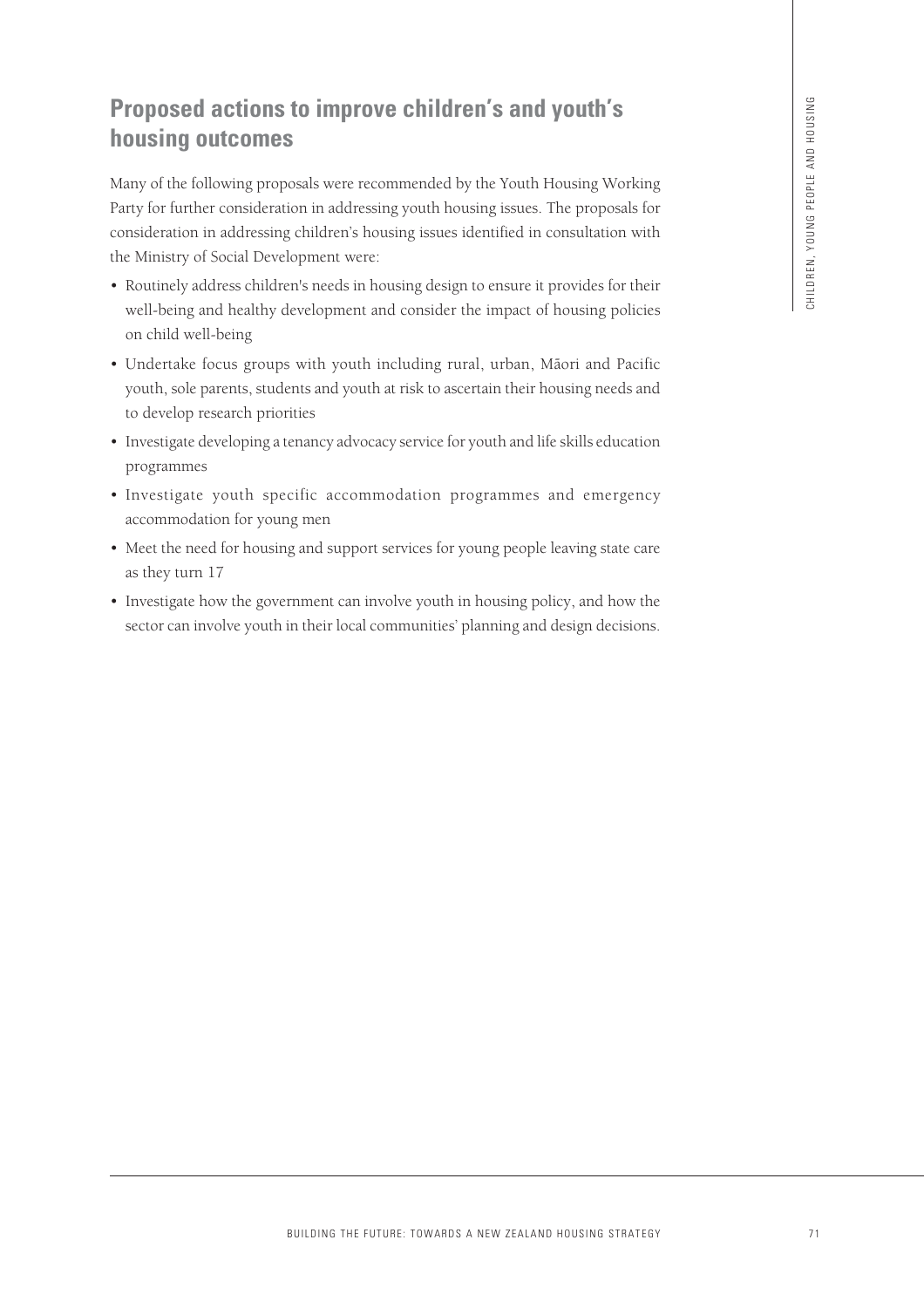## Housing needs of Maori communities

## **Aspirations and preferences**

Although specific housing issues are identified for Māori in this section, the particular emphasis during consultation was on the relationships and processes informing the development of policies and programmes. The report of the Māori Housing Working Party emphasised its view that the Treaty of Waitangi be the principal instrument for the government and its agencies in developing durable and meaningful relationships with Māori. The working party also called for Māori housing policies and initiatives to be developed in partnership.

### **Population and households**

About one New Zealander in seven identifies as Māori, and Māori are increasing as a proportion of the population. Although Māori fertility has been declining over the past 40 years, it remains higher than for the general population. As a consequence, the Māori population is more youthful, with a median age of 22 compared with 35 for the general population. In addition, numbers of older Māori are increasing.

In 2001, nearly 90% of Māori lived in the North Island. Over 80% lived in urban areas and about 25% in the Auckland region. Māori households are likely to be larger, and Māori one-person households are uncommon (only 4.6%) although numbers are slowly increasing. In contrast, sole-parent families are relatively common at 35% of Māori families, compared with 15% of New Zealand European families.

### **Tenure patterns and housing careers**

Māori homeownership fell from 52% in 1991 to 44% in 2001, due to a combination of factors including higher levels of unemployment, lower personal incomes, strong urbanisation and concentration in high-cost housing markets like Auckland. Māori are about twice as likely to live in rental accommodation as New Zealand Europeans.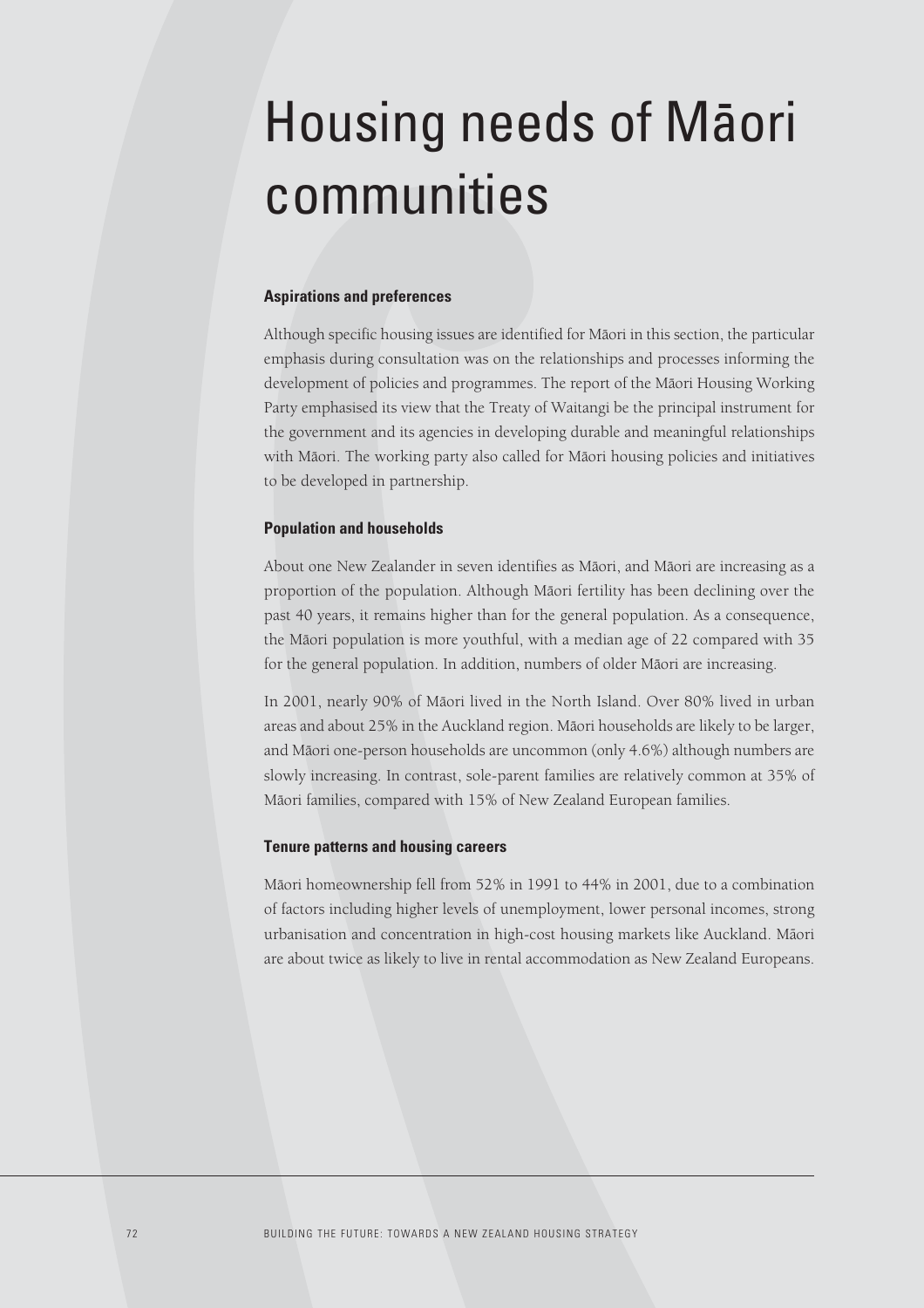## **Current housing programmes**

Housing New Zealand Corporation has a number of programmes underway to improve Māori housing, especially in rural areas. They include the Rural Housing Programme and rural lending schemes for low-income families and those living on papakainga land.

Kaupapa Māori organisations are contracted to provide home ownership education programmes. These aim to ensure home buyers are aware of the costs and ongoing requirements of home ownership. Joint ventures with iwi and hapu have also been developed to meet local housing needs in areas such as Opotiki, Morrinsville and Torere.

## **Actions recommended by the Maori Housing Working Party**

The following proposals were recommended by the Māori Housing Working Party for further consideration in addressing Māori housing issues:

- Māori must be involved early and effectively in all planning impacting on Māori housing and there should be effective Māori representation on housing strategy, planning and development committees sponsored by government
- BUT<br>
BUT THE FUTURE: TOWARDS A NEW YORK THE FUTURE: SUPPOSE THE FUTURE: SUPPOSE THE FUTURE: SUPPOSE A NEW YORK THE SUPPOSE THE STRATEGY OF STRATEGY AND THE SUPPOSE THE SUPPOSE THE SUPPOSE THE SUPPOSE THE SUPPOSE THE SUPPOS
- Provide assistance and resources to enable Māori to grow capacity and capability in the housing sector
- 
- Develop housing programmes specifically targeted at iwi, hapu and other Māori structures, as part of wider Māori community development programmes, including employment, health and social services
- Provide or support capacity building programmes to improve the capacity of iwi, hapu and Māori organisations to plan and deliver housing services
- Increase opportunities for Māori home ownership in both rural and urban areas
- Build housing on collectively-owned land in partnership with iwi, hapu and other Māori organisations that can contribute land, infrastructure and other support
- A partnership approach, based on the relationship created by the Treaty of Waitangi.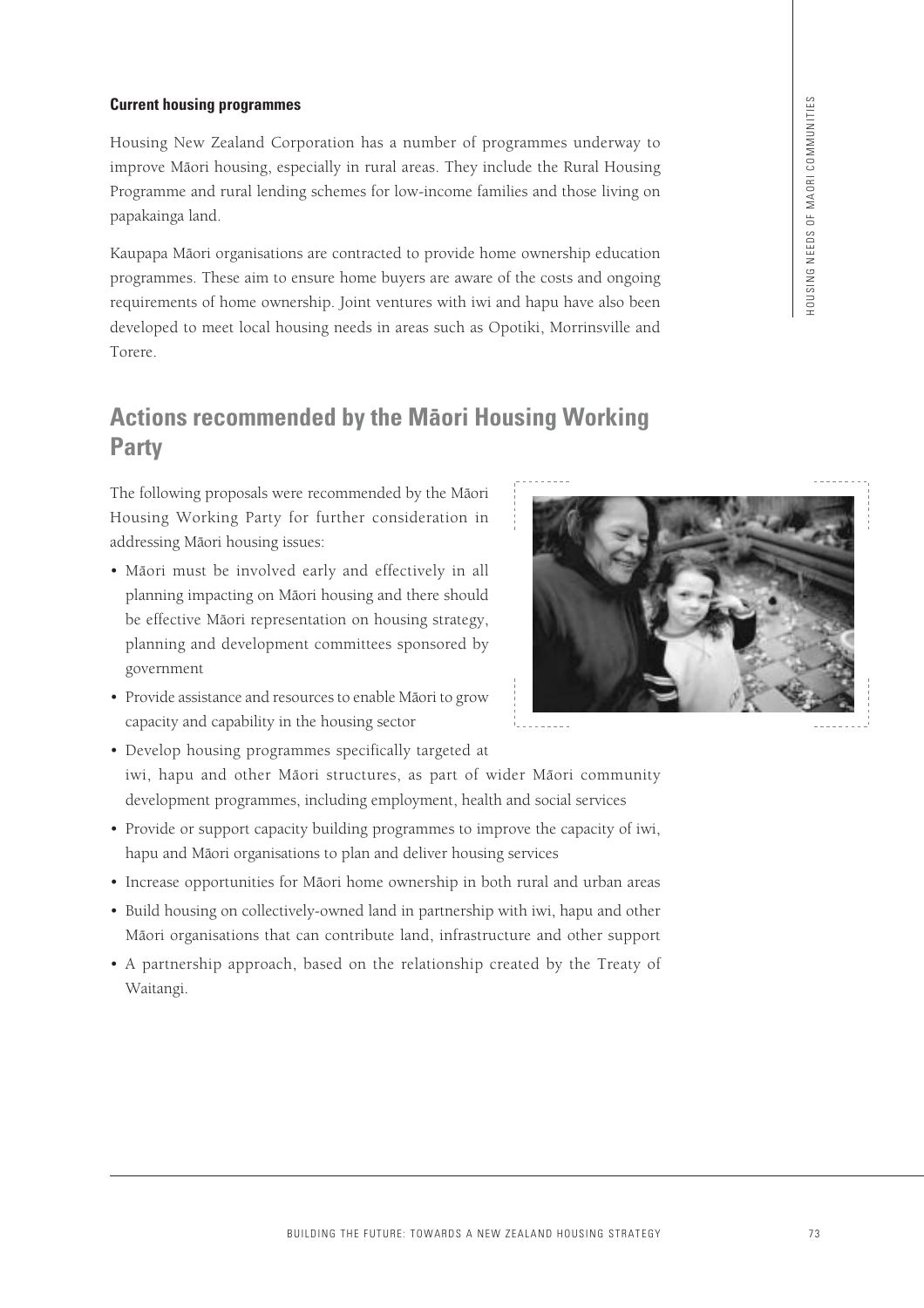## **CASE STUDY**: THE RURAL HOUSING PROGRAMME

Partners: Nga hapu mo nga iwi, Ministry of Social Development, Community Employment Group, Energy Efficiency Conservation Authority, Ministry of Health, Te Puni Kokiri, New Zealand Fire Service, local government, and community based organisations

This is a five-year programme to repair unsafe dwellings, address unmet housing need and foster social development in isolated, predominately Māori, rural communities. Substandard housing in Northland, eastern Bay of Plenty, and the East Coast, has been symptomatic of wider social problems – poor health, lack of employment and economic decline.

By 2002 local kaupapa Māori social service providers had, in partnership with HNZC, assessed approximately 1,500 dwellings as substandard. The programme provides multiple housing interventions: interest free loans to hapu/iwi to establish their own rental portfolios, especially transitional housing for older Maori and people with high dependency needs; new state rentals; essential repairs; and the installation of smoke alarms.

The Rural Housing Programme is acting as an entry point to a range of government agencies and services for Māori communities. This is proving effective at helping people gain access to a wider range of services. The programme is also increasing partnership opportunities for Māori housing providers, and meeting Māori expectations and desires to lead change in a sustainable manner.



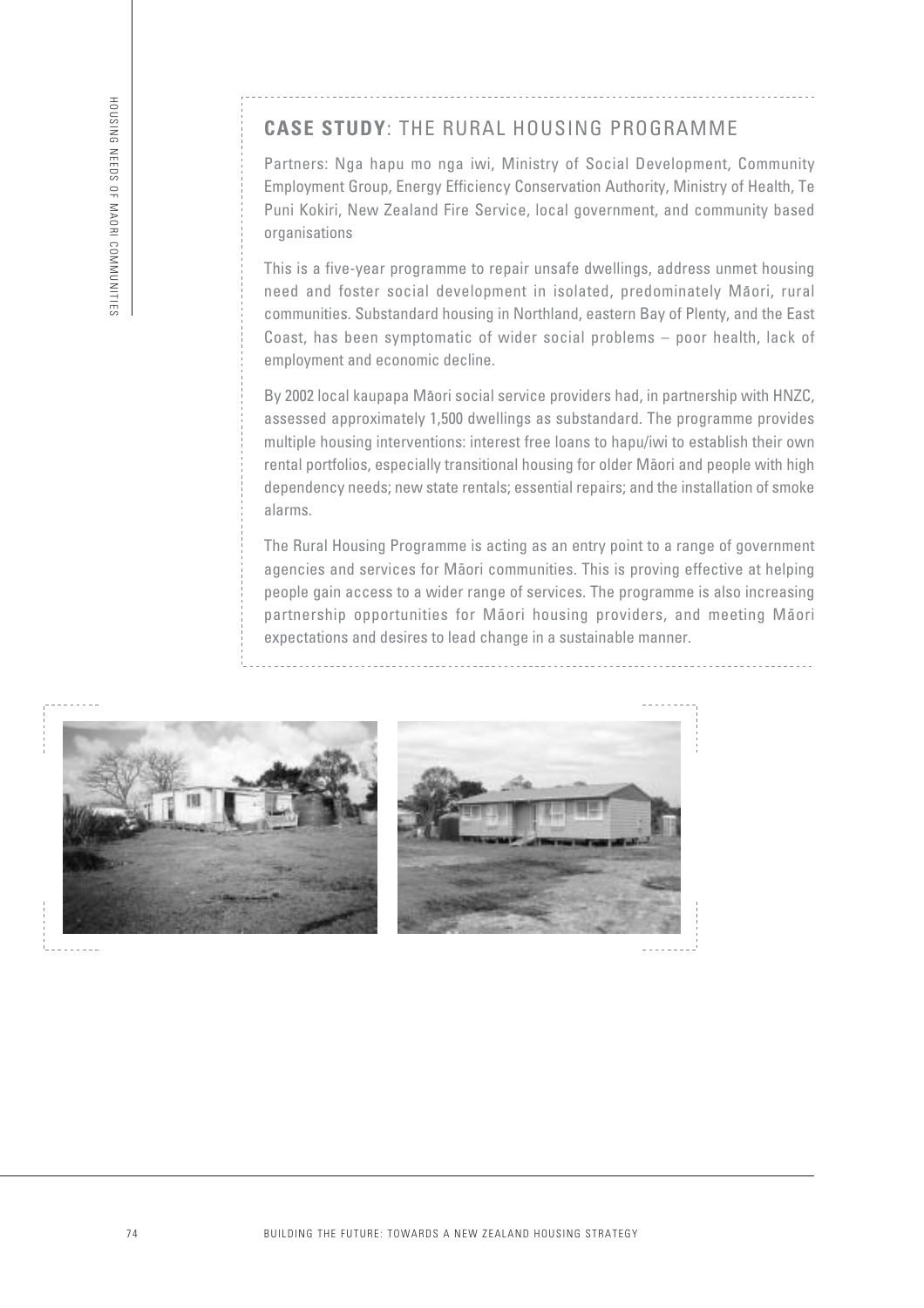## Pacific people's housing

## **Aspirations and preferences**

Pacific people see home ownership as contributing to a strong economic base for the extended family to build on. Issues identified by the Pacific People's Housing Working Party include limitations on access to home ownership and state housing, and the affordability of rental housing. The working party noted that state housing design needs to take into account the size of Pacific families, their cultural values and practical needs. Collaboration also needs to take place with Pacific communities in developing housing solutions.

## **Population and households**

In 2001, 231,800 people identified as belonging to a Pacific ethnic group. Although the Pacific population is ageing gradually, it is more youthful than the general population with a median age of 21. While they represent 6.5% of the total population, Pacific people account for only 4% of total households because of their larger household size. Pacific people have a greater than average likelihood of living within an extended family household, and a higher probability of living in crowded conditions. Statistics New Zealand estimated that in 2001, 27% of households with people of Pacific ethnicity experienced crowding.

### **Tenure patterns and housing careers**

Sixty-two percent of Pacific households live in rental accommodation. This is up from 52% in 1991, and higher than the 32% rate for the general population. Pacific households are high users of state housing, occupying 21% of stock nationally and 44% in the Auckland region. The high rental rate is matched by a low home ownership rate, which is the result of factors including: higher unemployment rates; low personal incomes; reluctance of private lenders to consider extended family income when assessing lending risk for home ownership; strong urbanisation; and concentration in high-cost housing markets like Auckland and Wellington.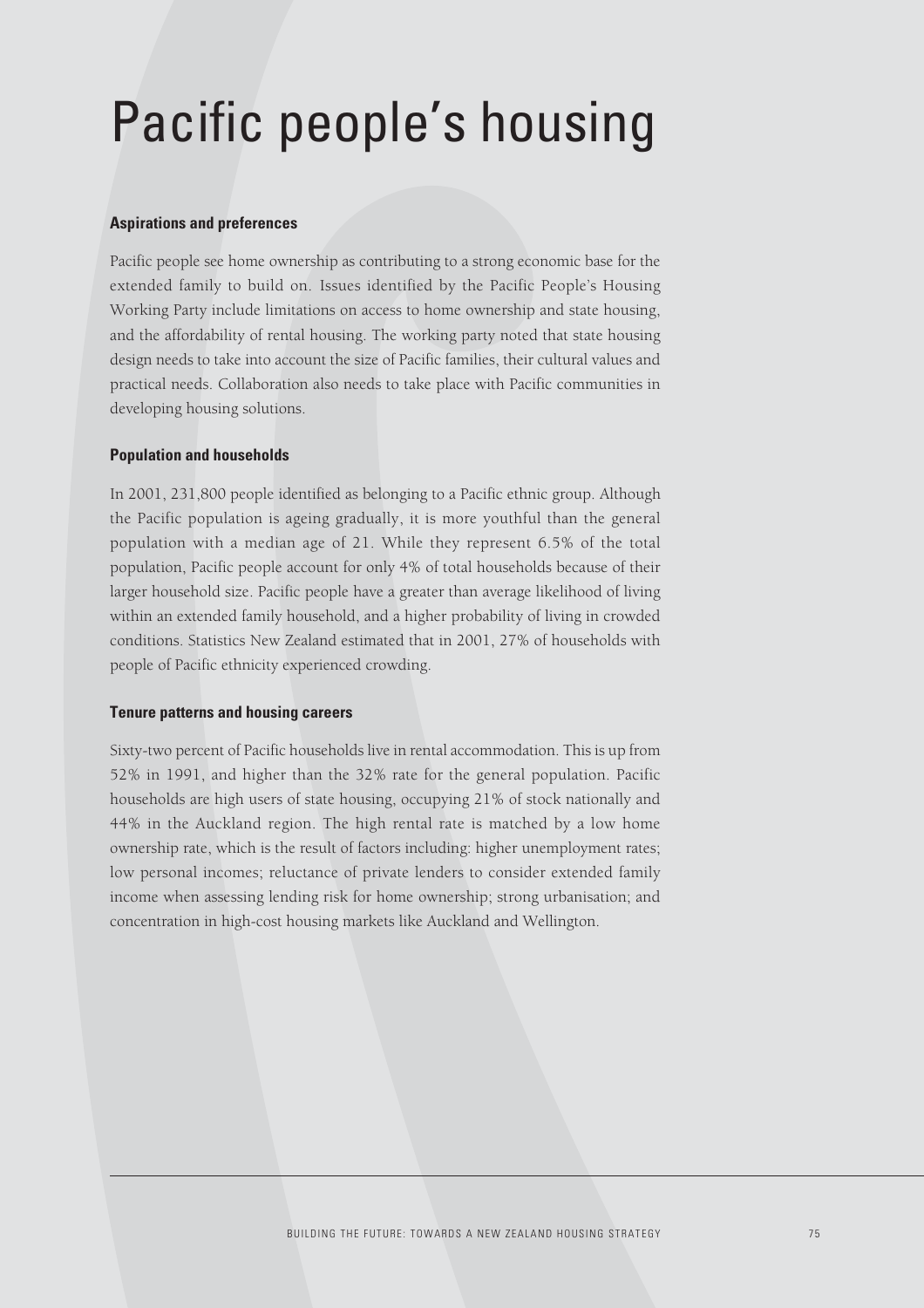## **Current housing programmes**

While still in the early stages of development, Pacific communities are being encouraged to build capacity to meet their housing needs. Housing New Zealand Corporation is working with a number of Pacific community and church-based agencies on potential social housing initiatives. The Healthy Housing Programme has had a significant impact on overcrowding and crowding-related illness in South Auckland's Pacific community.



## **Actions recommended by the Pacific People's Housing Working Party**

The following proposals were recommended by the Pacific People's Housing Working Party for further consideration in addressing Pacific housing issues:

- Continue developing and implementing policies to support Pacific people into home ownership
- Engage in partnerships with Pacific communities to develop housing initiatives
- Develop housing advocacy, information and support services for Pacific people
- Continue improving the supply and appropriateness of state house quality and design for larger Pacific people's households.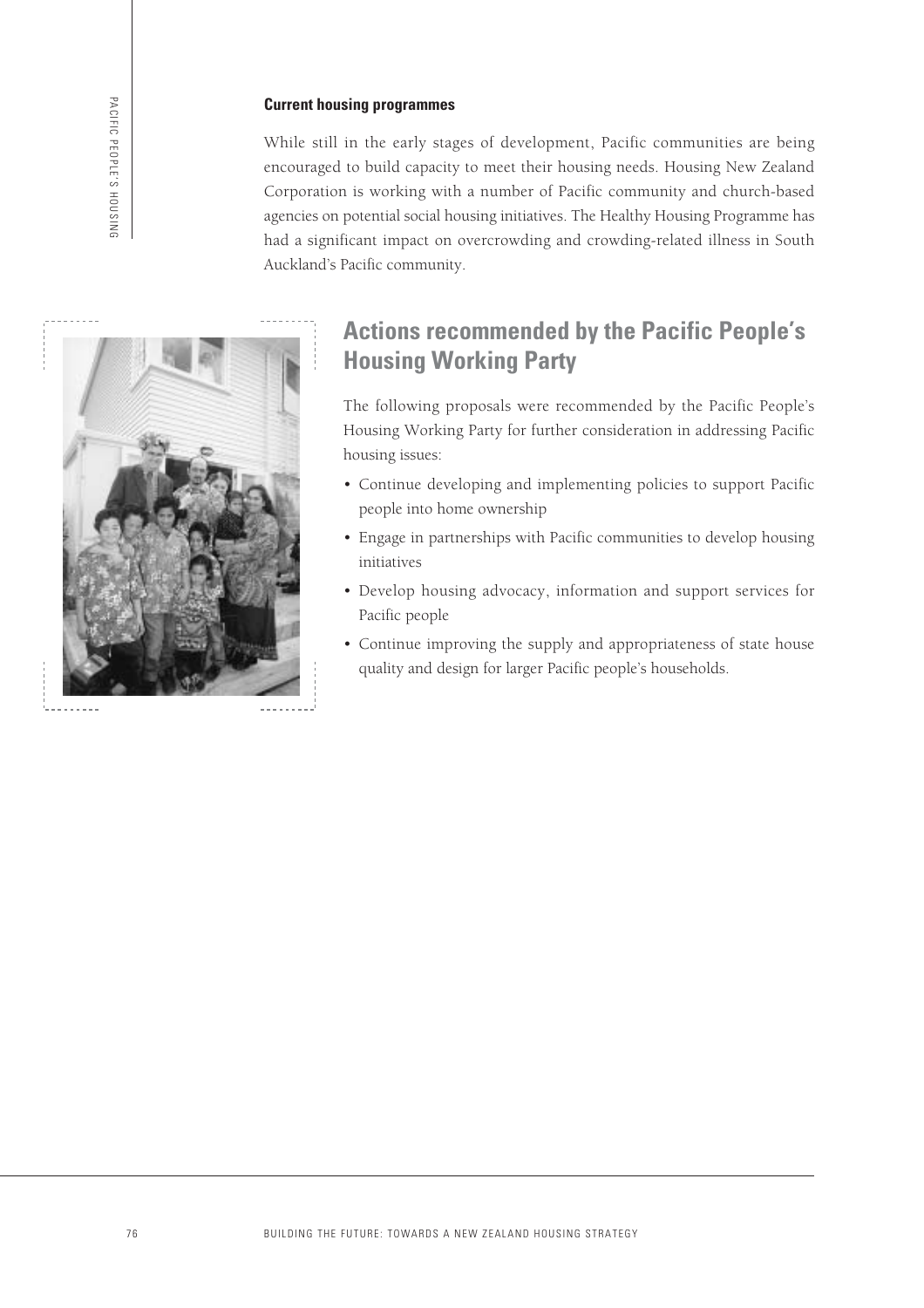# Other ethnic minority communities and housing

### **Aspirations and preferences**

The key housing issues for ethnic minority communities appear to be the lack of access to home ownership and suitable housing, creating pressure on social housing waiting lists. Refugees experience particular settlement difficulties as a consequence of their experiences. Many refugees have experienced trauma and hardship and need significant support to resettle, become familiar with their new home and to maintain links to families from which they may be separated.

Some ethnic groups experience discrimination within the rental market. Perceptions that new migrants have priority access to social housing can lead to tensions within state housing communities. There is an absence of current research into the housing and integration needs of refugees and ethnic.

### **Population and households**

Between 1991 and 2001, the number of Asian people in New Zealand more than trebled. Asian people now make up over 6% of the total population. In the same decade, the numbers of people of Latin American, Middle Eastern or African origin increased from about 6,700 to nearly 25,000, although they remain a small proportion of the total population at only 0.7%.

### **Tenure patterns and housing careers**

Ethnic communities tend to concentrate in urban centres, particularly Auckland. Although there are some variations between groups, ethnic communities generally have low rates of home ownership. Asian people are a notable exception to this pattern with the highest rate of home ownership of any non-New Zealand European group. The rates of home ownership tend to mirror rates of labour market participation, employment and personal income by ethnic group.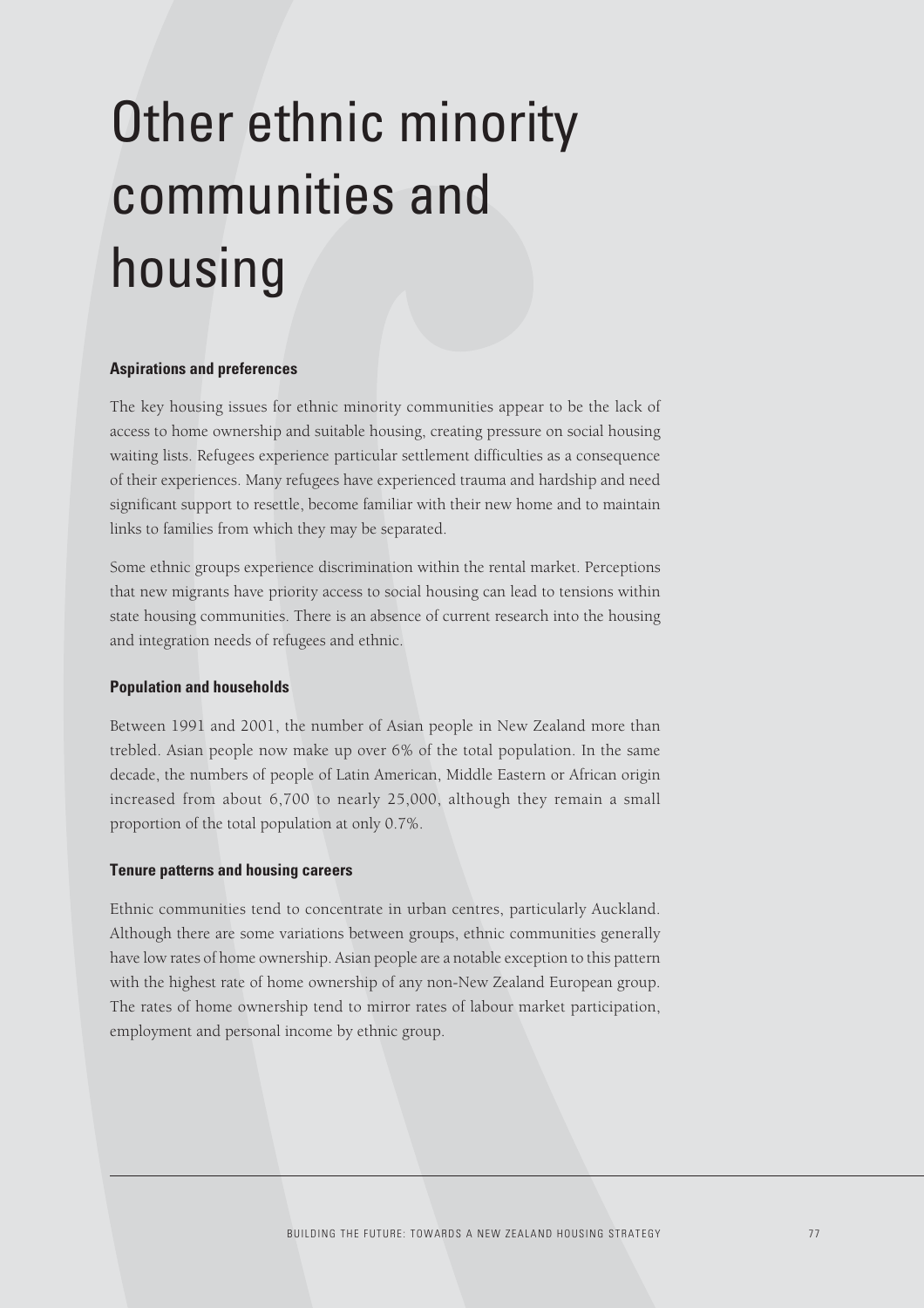### **Current housing programmes**

Housing New Zealand Corporation works closely with refugee and new migrant settlement agencies that respond to the needs of migrant communities in New Zealand. In 2002/03, it housed 282 refugee households: 45% in private sector or local government housing and 55% in state housing.

## **Proposed actions to improve ethnic people's housing outcomes**

The following proposals have been identified in consultation with the Office of Ethnic Affairs for further consideration in addressing ethnic communities' housing issues:

- Provide tailored home ownership education and support programmes to promote existing home ownership assistance measures
- Continue improving the supply and appropriateness of state house quality and design for larger ethnic households
- Engage in partnerships with ethnic minority communities to develop appropriate housing initiatives to serve these communities
- Develop housing advocacy, information and support services for ethnic people
- Analyse ethnic people's household compositions and dynamics to assess future housing needs.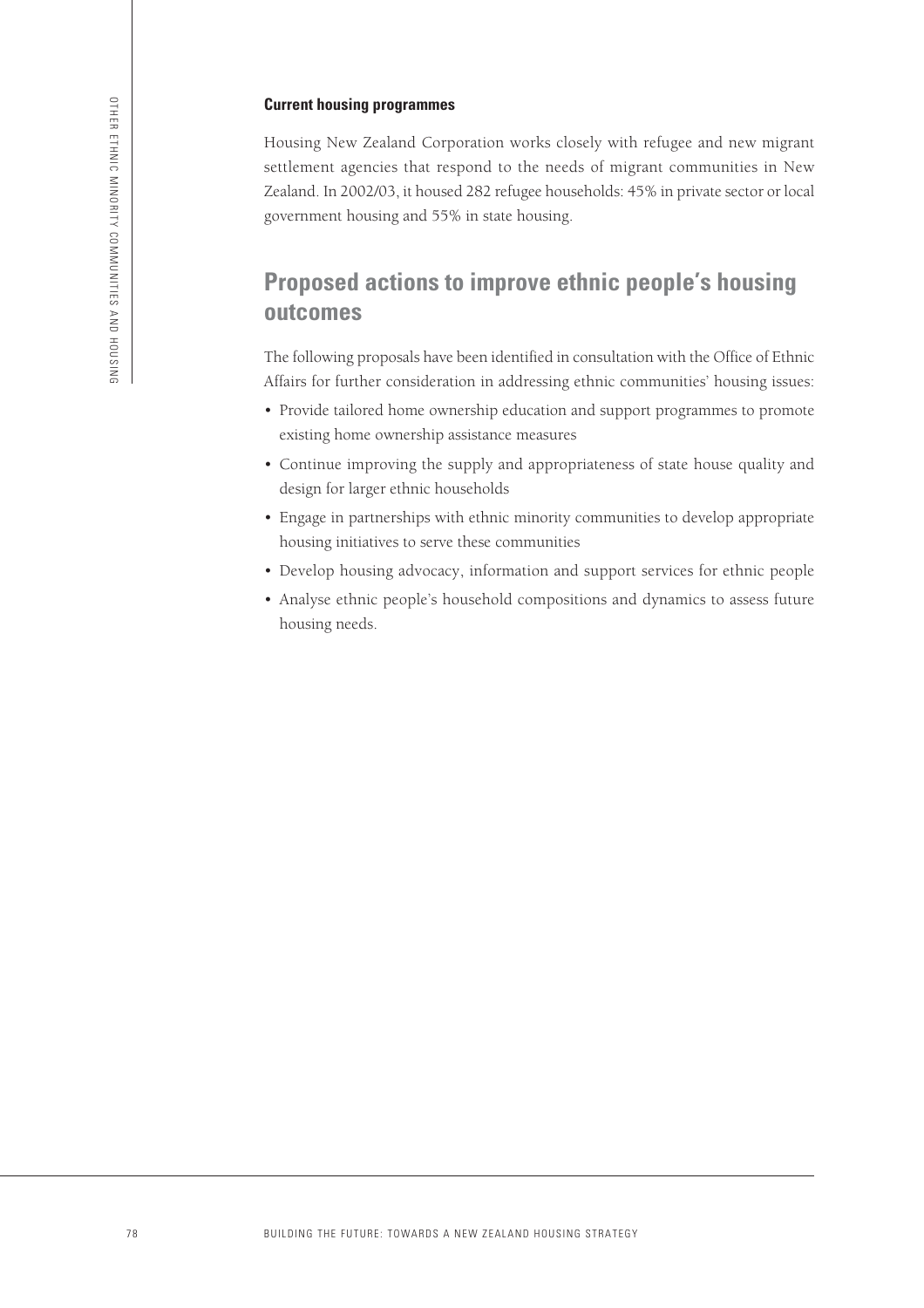## Measuring progress

Progress towards achieving the vision and outcomes of the proposed housing strategy will be measured over time. Two or three key indicators will need to be identified for inclusion in the Ministry of Social Development's annual Social Report.

The Social Report's aim is to provide information on the overall social health and well-being of New Zealand society. The report has three main purposes:

- To provide, and monitor over time, measures of well-being and quality of life that complement existing economic indicators
- To assess how New Zealand compares with other countries on various measures of well-being
- To help identify key issues and areas where action is needed, which can in turn help with planning and decision-making.

Measures are selected for inclusion in the report on the basis that they are able to contribute to measuring the desired social outcome that:

*"New Zealand is a prosperous society where all people have access to adequate incomes and enjoy standards of living that mean they can fully participate in society and have choice about how to live their lives."*

A broader and more robust range of housing indicators will strengthen the ability to assess progress toward that goal. The appropriate range of indicators will be identified during the consultation period, and will contribute to the development of the Social Report as the primary indicator of changes in the social well-being of New Zealanders.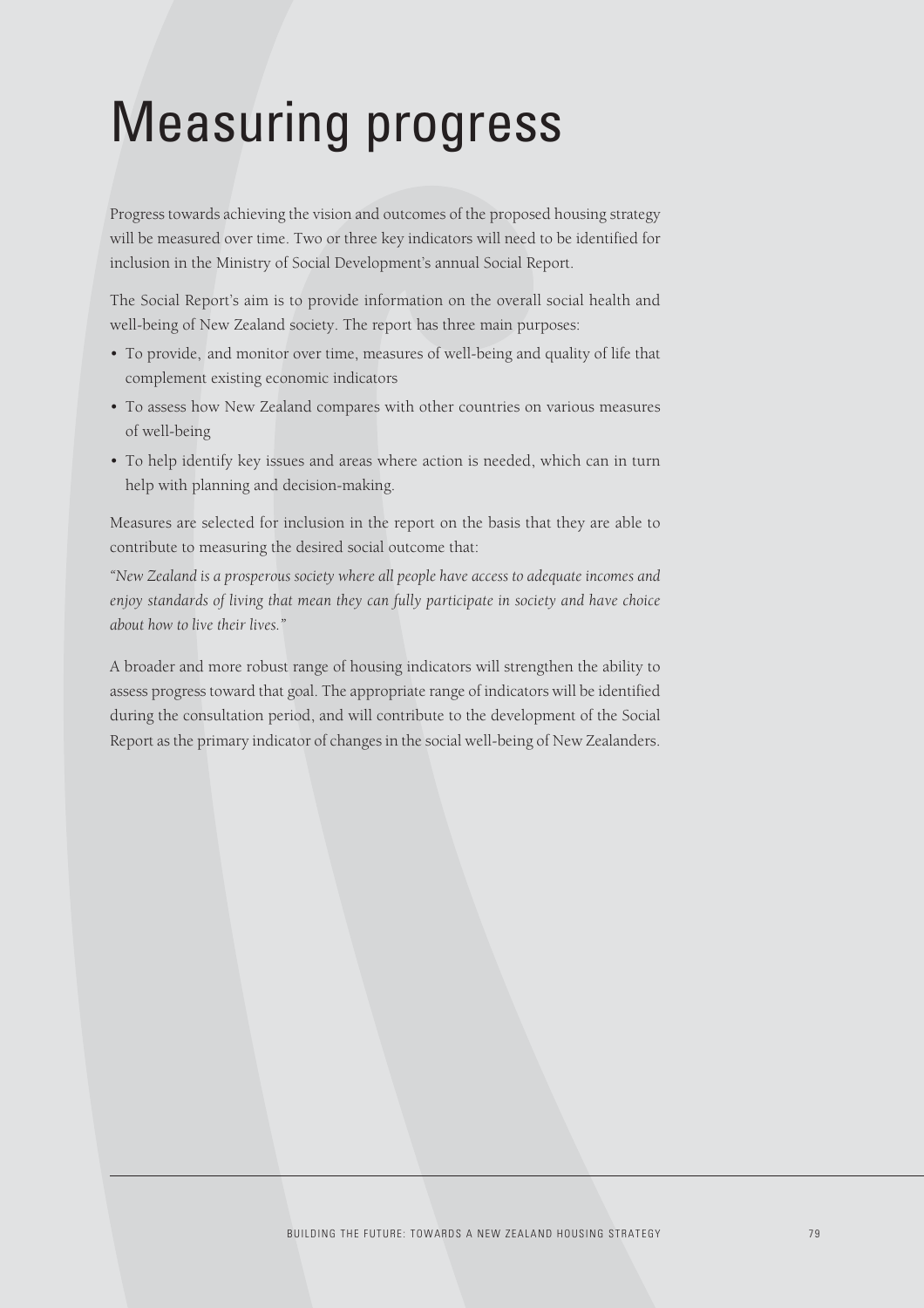## Glossary

### **Amenity**

An attribute of a building that contributes to the health, physical independence or well-being of the building's users but is not associated with disease or a specific illness.

## **Ageing in place**

The ability to receive the support needed to remain in one's own home or community when growing older.

## **Brownfield site**

A building or development site that has been built on previously.

### **Capacity**

The people, resources, systems, structures, culture and relationships an organisation needs to achieve desired goals.

### **Greenfield site**

A building or development site that has not been built on previously.

## **Household**

The Census definition of a household is either one person who usually lives alone, or two or more people who usually live together and share facilities. A household may contain more than one family or other people in addition to a family.

## **Inclusionary zoning**

A range of zoning techniques designed to encourage the development of affordable housing for lowerincome groups. For example, developers being required to set aside portions of a development for such housing as a prerequisite to gaining resource consent.

## **Social housing**

Not-for-profit housing programmes that are supported but not necessarily delivered by government, to help low and modest-income households and other disadvantaged groups to access appropriate, secure and affordable housing.

## **Social capital**

The outcomes from the network of relationships within communities that help that community to operate effectively. These relationships are often centred on voluntary associations such as community groups, sports clubs and work-based associations, and based on elements of trust and reciprocity between the individuals concerned.

## **Sustainability**

Development that meets the needs of the present without compromising the ability of future generations to meet their needs.

## **Universal design**

Housing that is designed to be used by all people to the greatest extent possible without the need for adaptation or specialised design. It is based on a number of principles including equitable use, flexibility of use, simplicity, and providing appropriate size and space for its intended use.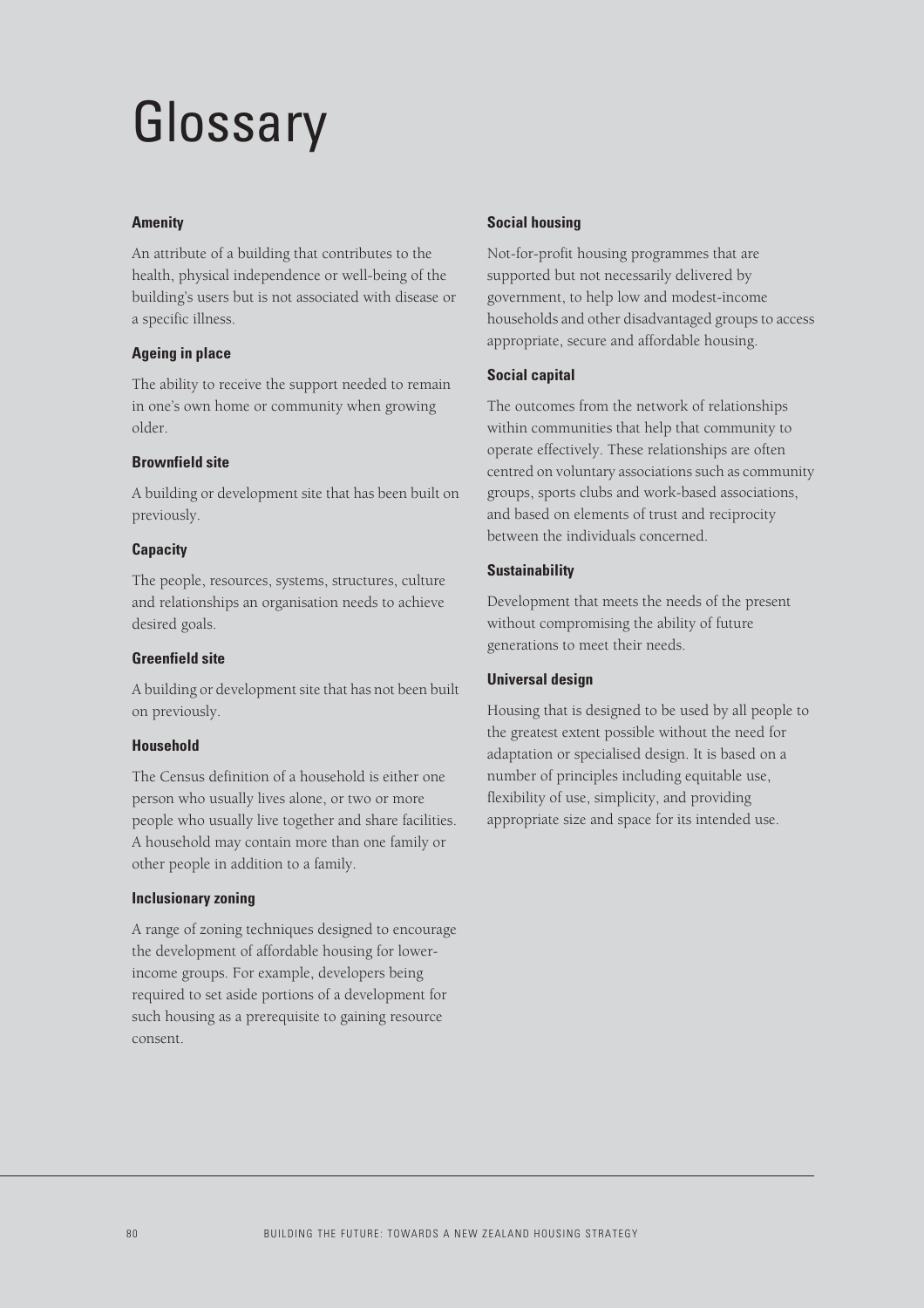## Bibliography

Affordable Housing Unit, 2000, *Affordable housing in sustainable communities: a discussion paper* Queensland Government Department of Housing, Brisbane.

Allen, P 2003, Does having the ticket make property managers competent? *KPI Magazine*, May 2003.

Auckland Regional Growth Forum 2003, Bodies corporate and intensive housing in Auckland. www.arc.govt.nz

Australian Government Productivity Commission 2003 *First Home Ownership*: Productivity Commission Discussion Draft, Melbourne.

Badcock, B 2002, *Making Sense of Cities: A Geographical Survey*, Arnold, London.

Baker, M, Garrett, N & McNicholas, A 2000, Household crowding a major risk factor for epidemic meningococcal disease in Auckland children, *Paediatric Infectious Disease Journal*, vol. 19, pp. 983- 990.

Baum, S & Wulff, M 2003, *Housing Aspirations of Australians*, Australian Housing and Urban Research Institute, Melbourne.

BERL July 1999, *Affordable Housing in the Auckland Area*, BERL.

BRANZ 2002, The future built environment – report on proceedings of BRANZ-initiated forum, 2002 in Build, Wellington.

BRANZ (unpub.) 2003, Research programme planning: BRANZ research plan 2003-2009.

BRANZ 2003, The Built Environment Research Agenda.

British Medical Association 2003, *Housing and Health: Building for the Future*, British Medical Association, London.

Building Industry Authority 2002, The weathertightness of buildings, a report from the overview group to the Building Industry Authority.

Burrows, R 2003, *Poverty and Home Ownership in Contemporary Britain*, The Policy Press in association with JRF, London.

Construction Industry Council 2003, Better regulation of the building industry in New Zealand, a submission of the NZ Construction Industry Council on the MED discussion document.

Cowan, D & Marsh, A 2001, *Two Steps Forward: Housing Policy into the New Millennium*, The Policy Press, Bristol.

Crampton, P et al 2000, *Degrees of Deprivation in New Zealand: An Atlas of Socio-Economic Difference*, David Bateman, Auckland.

Dalziel, L 2001, The New Zealand Positive Ageing Strategy: Towards a society for all ages – He anga oranga kau mo nga whakatipuranga katoa, Ministry of Social Policy, Wellington.

Department of Human Services 2002, South Australian state housing plan – private market: rental and home ownership, paper no. 6, Issues and Options.

Department of Labour 2003, Skills in the labour market, August 2003.

Department of Prime Minister and Cabinet 2003, *Sustainable Development for New Zealand: Programme of Action*, Department of Prime Minister and Cabinet, Wellington.

Department of Transport Local Government and Regions 2002, *A Decent Home: The Revised Definition and Guidance for Implementation*, DETR, London.

Department of the Environment Transport and Regions 2000, The way forward for housing (summary) in *Quality and Choice: A Decent Home for All*, DETR, United Kingdom.

Duncan, J 2003, The future built environment in Build, Feb/Mar 2003, pp. 66-67.

Dupuis, A & Dixon, J 2003, Intensification in Auckland: Issues and policy implications in Urban Policy and Research, vol. 20(4), December 2002.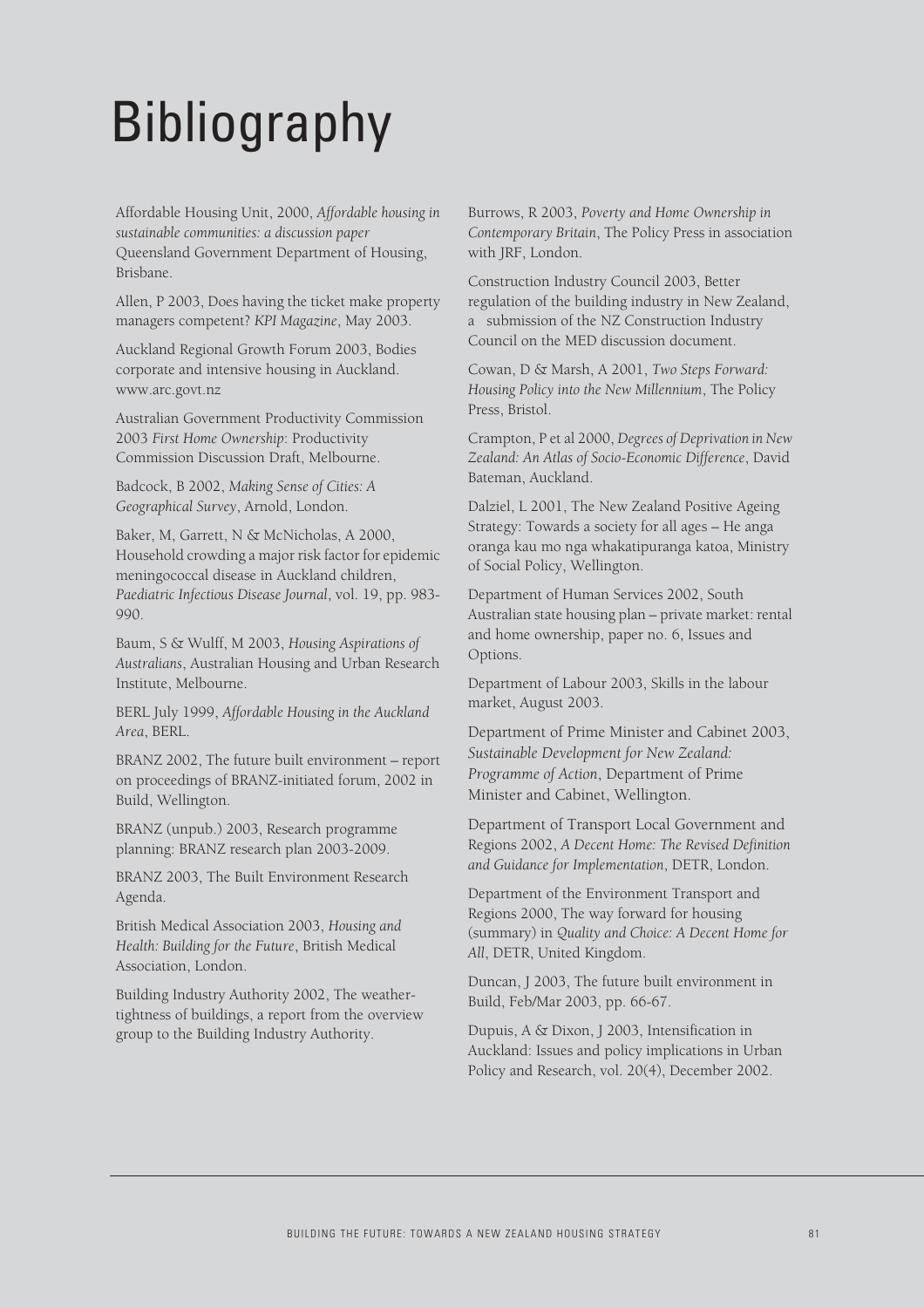Durie, M 1998, Matching public health strategies with outcomes for Māori development, an address to the Public Health Group, Ministry of Health, Wellington.

Dyson, R 2002, Health of older people: health sector action to 2010 to support positive ageing, Ministry of Health, Wellington.

Energy Efficiency Conservation Authority 2001, National Energy Efficiency and Conservation Strategy: Towards a sustainable energy future.

Fergusson, D et al 2001, Living standards of older New Zealanders: a summary – Te noho o nga kaumatua o Aotearoa, Ministry of Social Development, Wellington.

Housing New Zealand Corporation 2001, Tenancy management procedure: Social allocation system overview, Housing New Zealand Corporation, Wellington.

Housing New Zealand Corporation 2002, Briefing to the Incoming Minister of Housing, Housing New Zealand Corporation, Wellington.

Housing New Zealand Corporation (unpub.) 2003, Accommodation supplement statistics, 27 June 2003, Housing New Zealand Corporation, Wellington.

Housing New Zealand Corporation (unpub.) 2003, Accommodation supplement quarterly monitoring report, June quarter, Housing New Zealand Corporation, Wellington.

Housing New Zealand Corporation 2003, Housing market report, September 2003, Housing New Zealand Corporation, Wellington.

Housing New Zealand Corporation 2003, Statement of Intent 2003/06, Housing New Zealand Corporation, Wellington.

Housing New Zealand Corporation 2002, Evaluation of optimal mix options for social housing, draft internal discussion paper, Housing New Zealand Corporation, Wellington.

Housing Strategy Working Parties 2003, New Zealand Housing Strategy: report from stakeholders, Housing New Zealand Corporation, Wellington.

Hulse, K 2002, *Demand Subsidies for Private Renters*: A Comparative Review, Australian Housing and Urban Research Institute, Melbourne.

KPMG & SGS Economics and Planning 2003, *Developing Options for a National Approach to Affordable Housing*, State and Territory Members, Housing Ministers Advisory Committee, Australia.

Johnson, A 2003, *Room for Improvement: Current New Zealand Housing Policies and their Implications for our Children*, Child Poverty Action Group.

Joint Center for Housing Studies 2003, *The State of the Nation's Housing 2003*, Harvard University, United States.

Labour Market Policy Group 2003, Skills in the labour market, August 2003.

McDonald, P and Merlo, R 2002, *Housing and its Association with Other Life Outcomes*, Australian Housing and Urban Research Institute, Melbourne.

Mental Health Commission 1999, Housing and mental health: reducing housing difficulties for people with mental illness, a discussion paper, Mental Health Commission, Wellington.

Ministry for the Environment 2002, Creating great places to live, work and play in *Liveable Urban Environments*: Process, Strategy, Action, Ministry for the Environment, Wellington.

Ministry of Economic Development et al 2003, Population and sustainable development, Ministry of Economic Development, Wellington.

Ministry of Economic Development 2003, Better regulation of the building industry in New Zealand.

Ministry of Health Disability Services Directorate 2001, The New Zealand Disability Strategy: making a world of difference – Whakanui oranga, Ministry of Health, Wellington.

Ministry of Housing, Statement of Intent 2003/04.

Ministry of Social Development 2001, Positive ageing in New Zealand: diversity, participation and change: status report 2001 – He oranga kaumatua i Aotearoa: te kanorau, te whaiwahitanga me te whanaketanga, Ministry of Social Development, Wellington.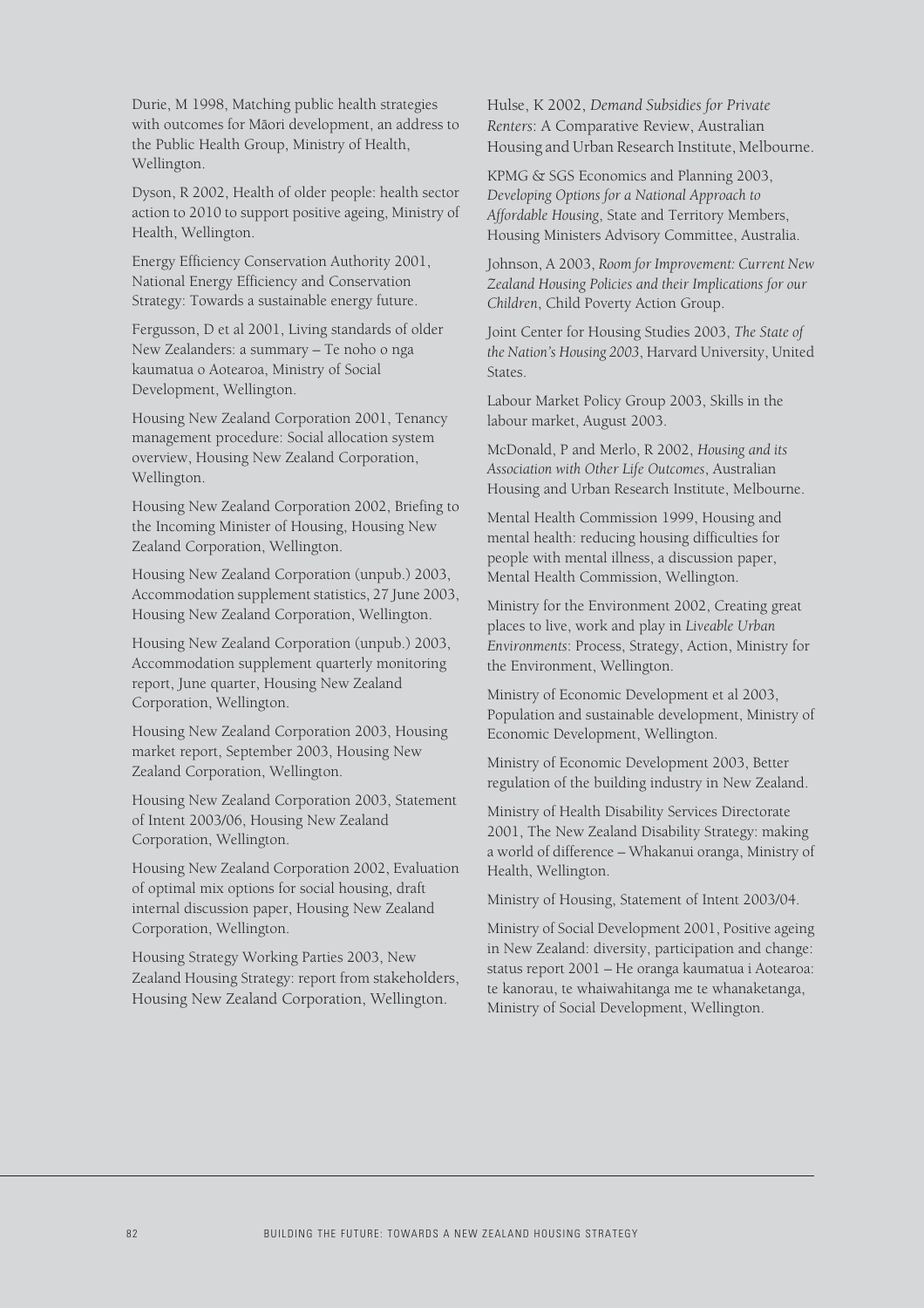Ministry of Social Development 2001, Housing and mental health, reducing housing difficulties for people with mental illnesses, Ministry of Social Development, Wellington.

Ministry of Social Development 2001, The living standards of older New Zealanders, Ministry of Social Development, Wellington.

Ministry of Social Development 2002, New Zealand Agenda for Children, Ministry of Social Development, Wellington.

Ministry of Social Development 2003, The Social Report – Te purongo oranga tangata: indicators of social well-being in New Zealand, Ministry of Social Development, Wellington.

Ministry of Social Policy 2001, Pathways to opportunity: Nga ara whai oranga, Ministry of Social Policy, Wellington.

Ministry of Women's Affairs 2002, Towards an action plan for women, a discussion document, Ministry of Women's Affairs, Wellington.

Ministry of Women's Affairs 2001, Māori women: mapping inequalities and point ways forward, Ministry of Women's Affairs, Wellington.

Ministry of Women's Affairs 2002, Briefing to the incoming Government – He whakamohiotanga ki te Minita hou, Ministry of Women's Affairs, Wellington.

New Zealand Institute of Economic Research 2001, Improving government communication with citizens – a report from the region, a report to the State Services Commission.

New Zealand Property Institute 2003, An endangered species: how do we breathe life back into our endangered profession? paper presented at Valuation Issues: New Zealand Property Valuers conference.

North Shore City Council 2001, Good solutions guide for intensive residential developments. www.northshorecity.govt.nz

OECD 1998, *Integrating Distressed Urban Areas*, OECD, Paris.

Office of Disability Issues 2002, Briefing to the incoming Minister of Disability Issues: towards a fully inclusive New Zealand.

Office of the Deputy Prime Minister 2000, Quality and choice: a decent home for all: the housing green paper. www.odpm.gov.uk

Office of the Parliamentary Commissioner for the Environment 2002, Creating our future: sustainable development for New Zealand, Office of the Parliamentary Commissioner for the Environment, Wellington.

Payne, G 2001, The impact of regulation on the livelihoods of the poor, paper for the ITDG research project Regulatory Guidelines for Urban Upgrading.

Peace, R et al 2002, Mental health and independent housing need, Ministry of Social Development, Wellington.

Public Health Institute of Scotland 2003 Health Impact Assessments of Housing Improvements – A Guide, NHS Scotland – Medical Research Council.

Statistics New Zealand 2002, Census snapshot 11: women. www.stats.govt.nz

Statistics New Zealand 2002, Census snapshot 17: families and households. www.stats.govt.nz

Statistics New Zealand 2002, 2001 Census of population and dwellings: ethnic groups, Wellington. www.stats.govt.nz

Statistics New Zealand 1998, Young New Zealanders, Statistics New Zealand, Wellington. www.stats.govt.nz

TD Economics 2003, Affordable housing in Canada: a search for a new paradigm. www.td.com/economics

Van Vliet, W (ed) 1998, *The Encyclopaedia of Housing*, Sage, London.

Wackernagel, M & Rees, W 1996, *Our Ecological Footprint: Reducing Human Impact on the Earth*, New Society Publishers, Canada.

Wood GA, Watson R & Flatau P 2003, *A Microsimulation Model of the Australian Housing Market with Applications to Commonwealth and State Policy Initiatives*. Australian Housing and Urban Research Institute, Melbourne.

Yates J 2003, *A Distributional Analysis of the Impact of Indirect Housing Assistance*, Australian Housing and Urban Research Institute, Sydney.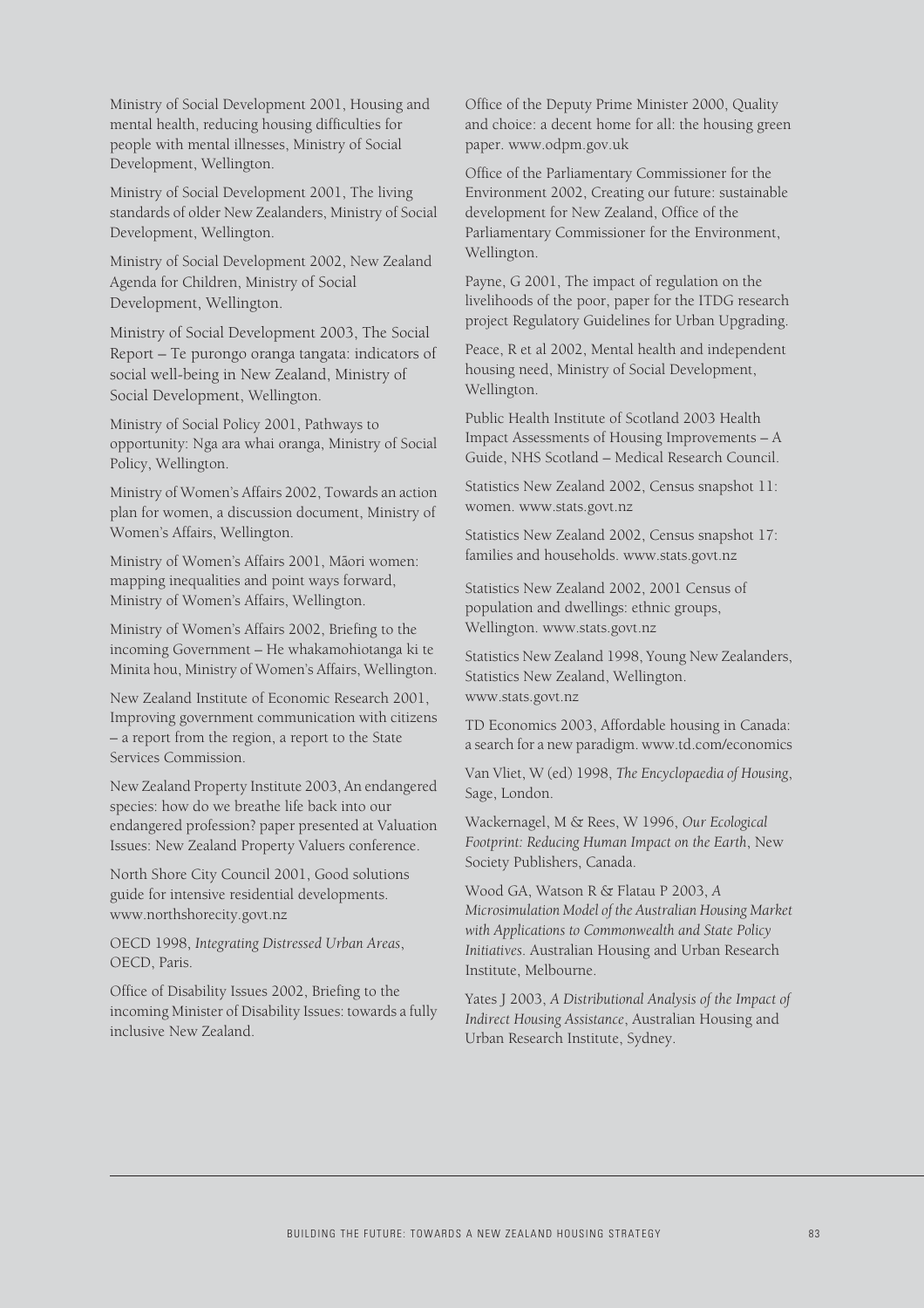## Endnotes

- <sup>1</sup> e.g. USA: 67%; France: 55%; Germany: 41%.
- <sup>2</sup> Real Estate Institute of New Zealand median sale prices.
- <sup>3</sup> Although there is often more than one recipient living in a single household.
- <sup>4</sup> The order the areas for action are listed in does not indicate their relative importance. Each will have a work programme extending across the life of the strategy.
- <sup>5</sup> Excluding Family Support if there are more than two children in the household, and income from up to three boarders per household.
- <sup>6</sup> Subject to income limits.
- <sup>7</sup> Area 1 (highest level of subsidy): Auckland; Area 2: Hamilton, Tauranga, Rotorua, Napier, Hastings, Palmerston North, Wellington, Nelson, Christchurch; Area 3 (lowest level of subsidy): the rest of New Zealand.
- <sup>8</sup> Based on Otago University Estimated Family Food Costs, 2003.
- <sup>9</sup> Commissioned by the Centre for Housing Research Aotearoa New Zealand Te Käinga Tipu.
- <sup>10</sup> The ability to claim losses on rental property against tax paid on other sources of income.